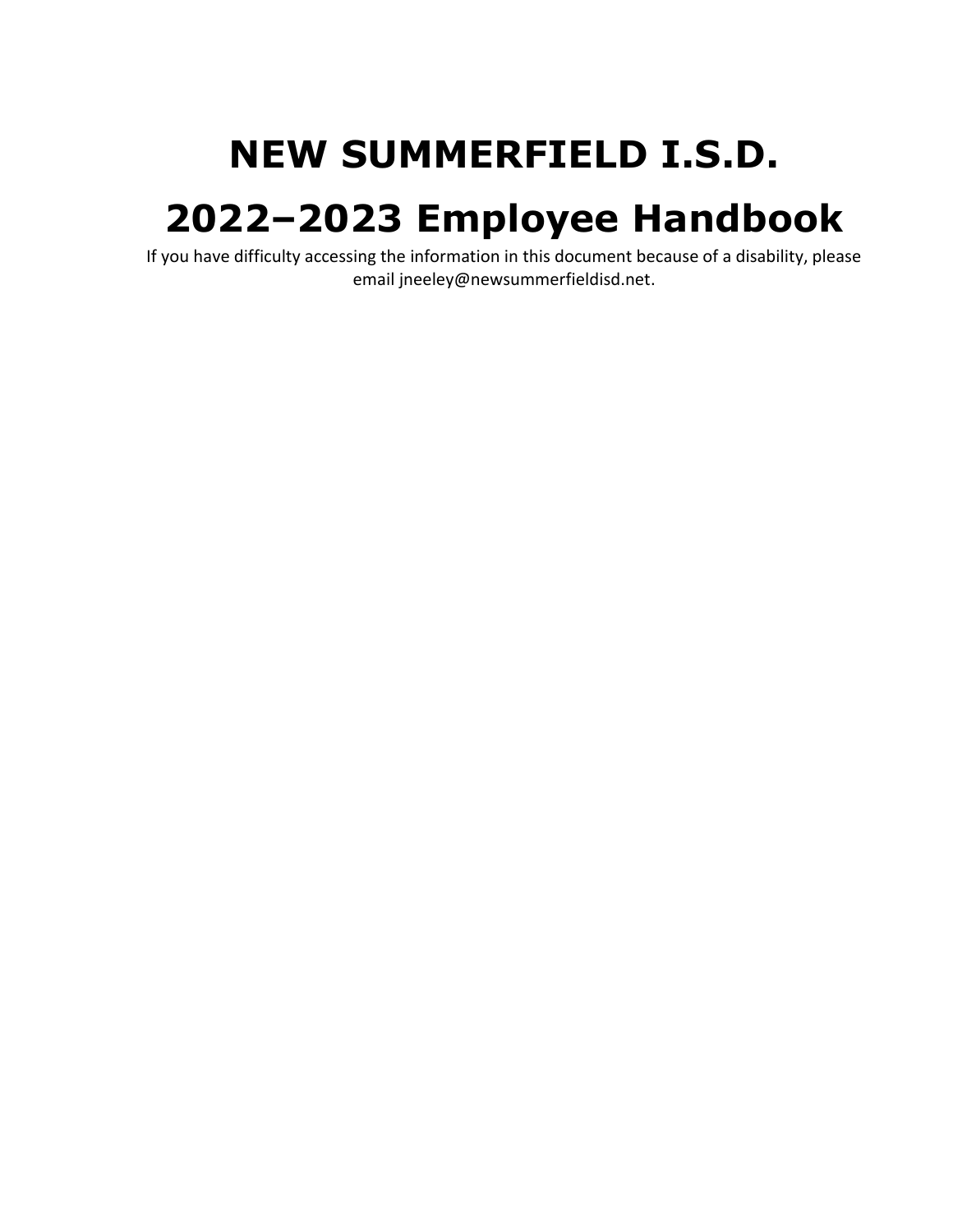# **Table of Contents**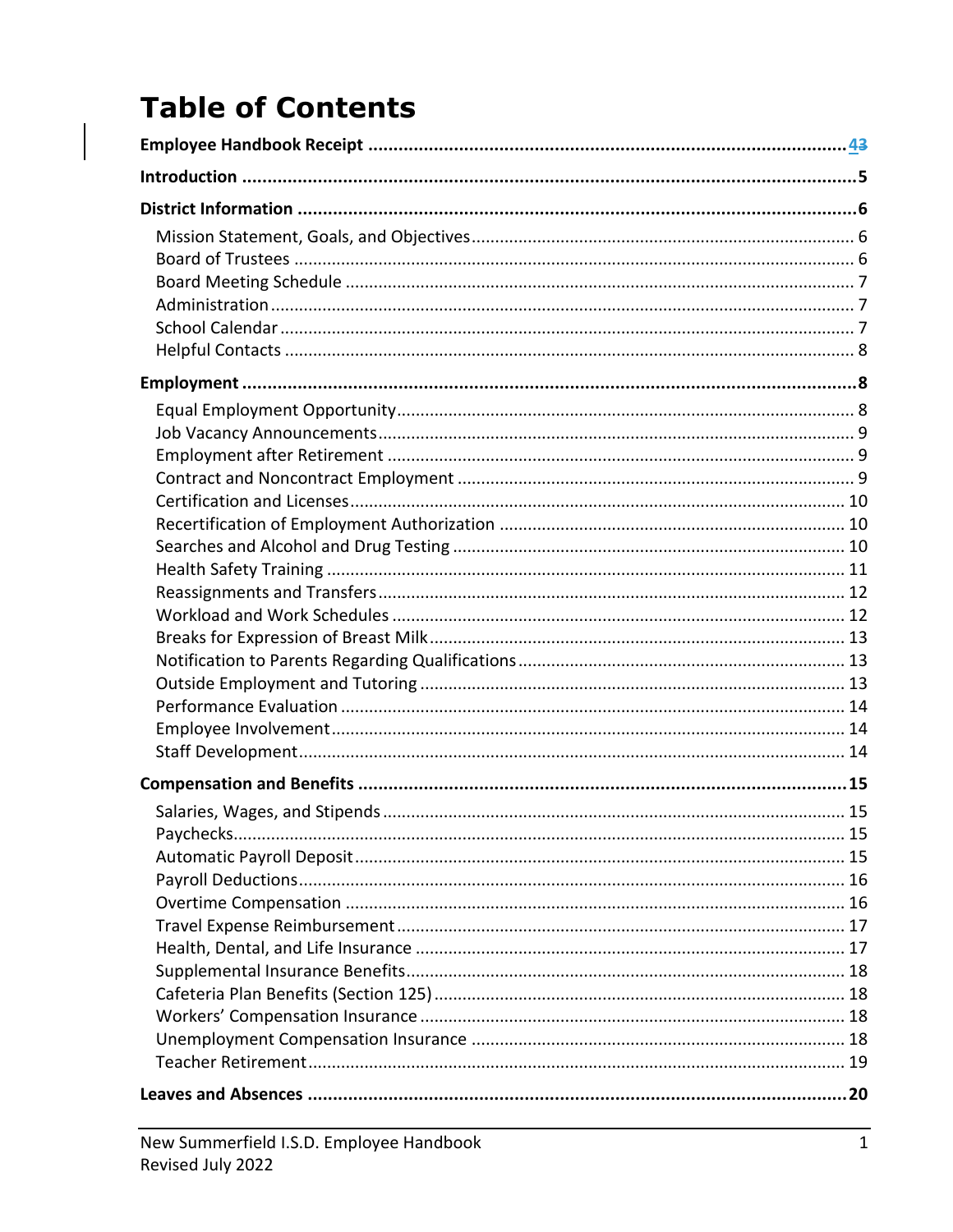| Local Procedures for Implementing Family and Medical Leave Provisions  25 |  |
|---------------------------------------------------------------------------|--|
|                                                                           |  |
|                                                                           |  |
|                                                                           |  |
|                                                                           |  |
|                                                                           |  |
|                                                                           |  |
|                                                                           |  |
|                                                                           |  |
|                                                                           |  |
|                                                                           |  |
|                                                                           |  |
|                                                                           |  |
|                                                                           |  |
|                                                                           |  |
|                                                                           |  |
|                                                                           |  |
|                                                                           |  |
|                                                                           |  |
|                                                                           |  |
|                                                                           |  |
|                                                                           |  |
|                                                                           |  |
|                                                                           |  |
|                                                                           |  |
|                                                                           |  |
|                                                                           |  |
| Electronic Communications between Employees, Students, and Parents  40    |  |
|                                                                           |  |
|                                                                           |  |
|                                                                           |  |
|                                                                           |  |
|                                                                           |  |
|                                                                           |  |
|                                                                           |  |
|                                                                           |  |
|                                                                           |  |
|                                                                           |  |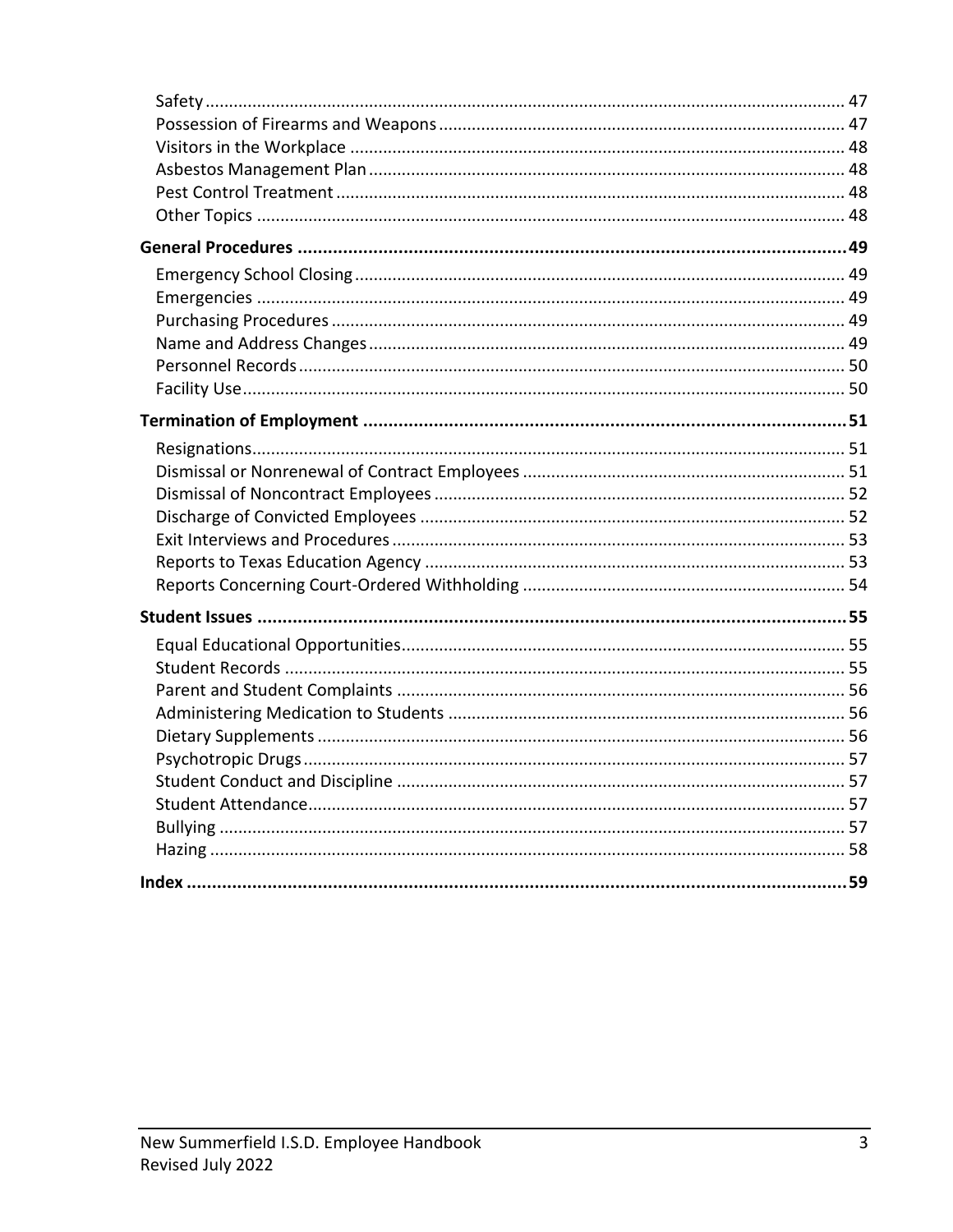# **Employee Handbook Receipt**

| <b>Name</b> |  |  |  |
|-------------|--|--|--|
|             |  |  |  |
|             |  |  |  |

#### **Campus/Department \_\_\_\_\_\_\_\_\_\_\_\_\_\_\_\_\_\_\_\_\_\_\_\_\_\_\_**

I hereby acknowledge receipt of a copy of the New Summerfield I.S.D. Employee Handbook. I agree to read the handbook and abide by the standards, policies, and procedures defined or referenced in this document.

Employees have the option of receiving the handbook in electronic format or hard copy.

*You can locate the employee handbook at [www.newsummerfieldisd.org](http://www.newsummerfieldisd.org/) and go to Staff Tools*

Please indicate your choice by checking the appropriate box below:

- $\Box$  I choose to receive the employee handbook in electronic format and accept responsibility for accessing it according to the instructions provided.
- $\Box$  I choose to receive a hard copy of the employee handbook and understand I am required to contact your campus principal to obtain a hard copy.

The information in this handbook is subject to change. I understand that changes in district policies may supersede, modify, or render obsolete the information summarized in this document. As the district provides updated policy information, I accept responsibility for reading and abiding by the changes.

I understand that no modifications to contractual relationships or alterations of at-will employment relationships are intended by this handbook.

I understand that I have an obligation to inform my supervisor or department head of any changes in personal information such as phone number, address, etc. I also accept responsibility for contacting my supervisor or the superintendent if I have questions or concerns or need further explanation.

Signature Date Date

Please sign and date this receipt and forward it to jneeley@newsummerfieldisd.net.

\_\_\_\_\_\_\_\_\_\_\_\_\_\_\_\_\_\_\_\_\_\_\_\_\_\_\_\_\_\_\_\_ \_\_\_\_\_\_\_\_\_\_\_\_\_\_\_\_\_\_\_\_\_\_\_\_\_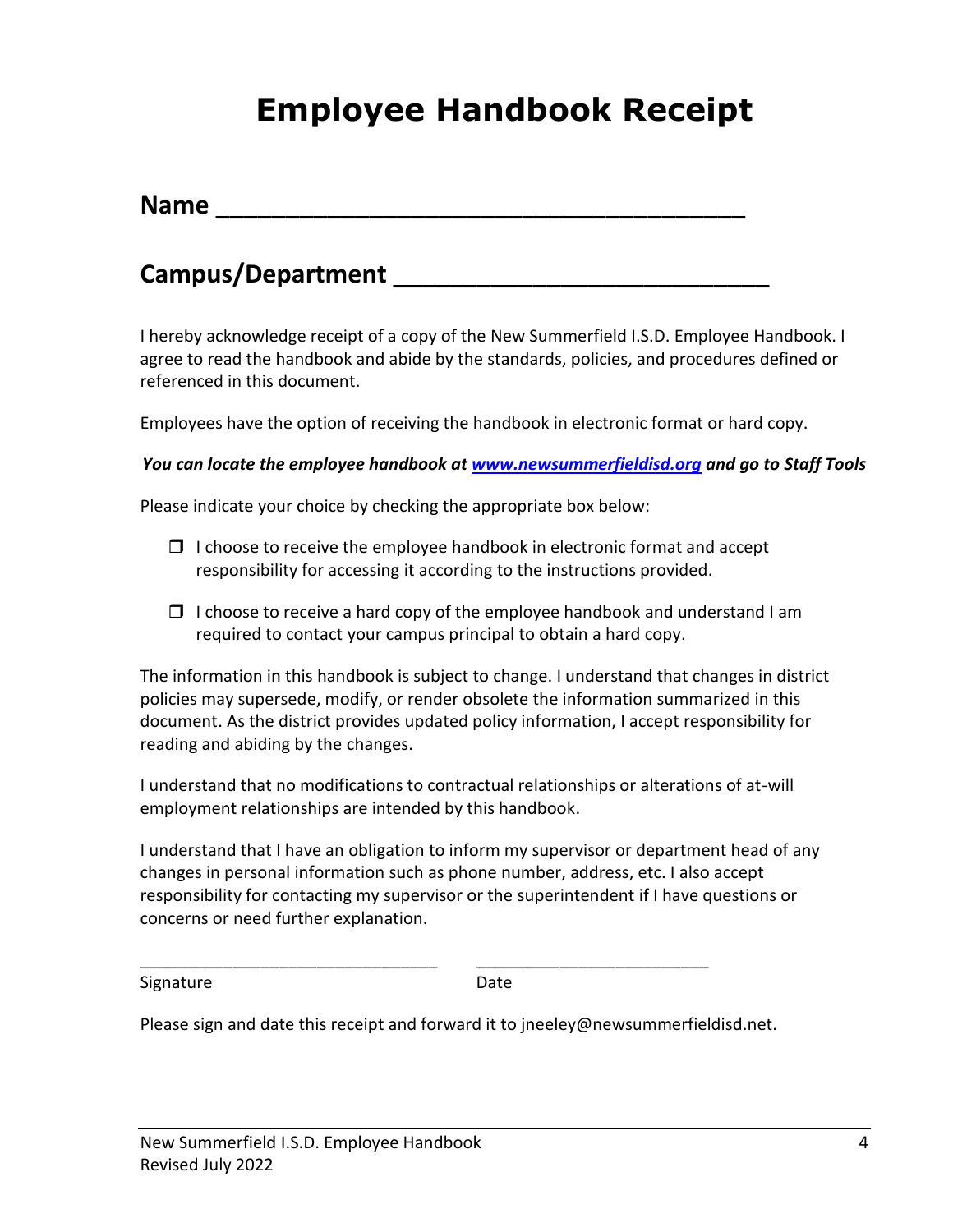# **Introduction**

The purpose of this handbook is to provide information that will help with questions and pave the way for a successful year. Not all district policies and procedures are included. Those that are, have been summarized. Suggestions for additions and improvements to this handbook are welcome and may be sent to the superintendent's office.

This handbook is neither a contract nor a substitute for the official district policy manual. Nor is it intended to alter the at-will status of noncontract employees in any way. Rather, it is a guide to and a brief explanation of district policies and procedures related to employment. These policies and procedures can change at any time; these changes shall supersede any handbook provisions that are not compatible with the change. For more information, employees may refer to the policy codes that are associated with handbook topics, confer with their supervisor, or call the appropriate district office. District policies can be accessed Online at [https://pol.tasb.org/Home/Index/286.](https://pol.tasb.org/Home/Index/286)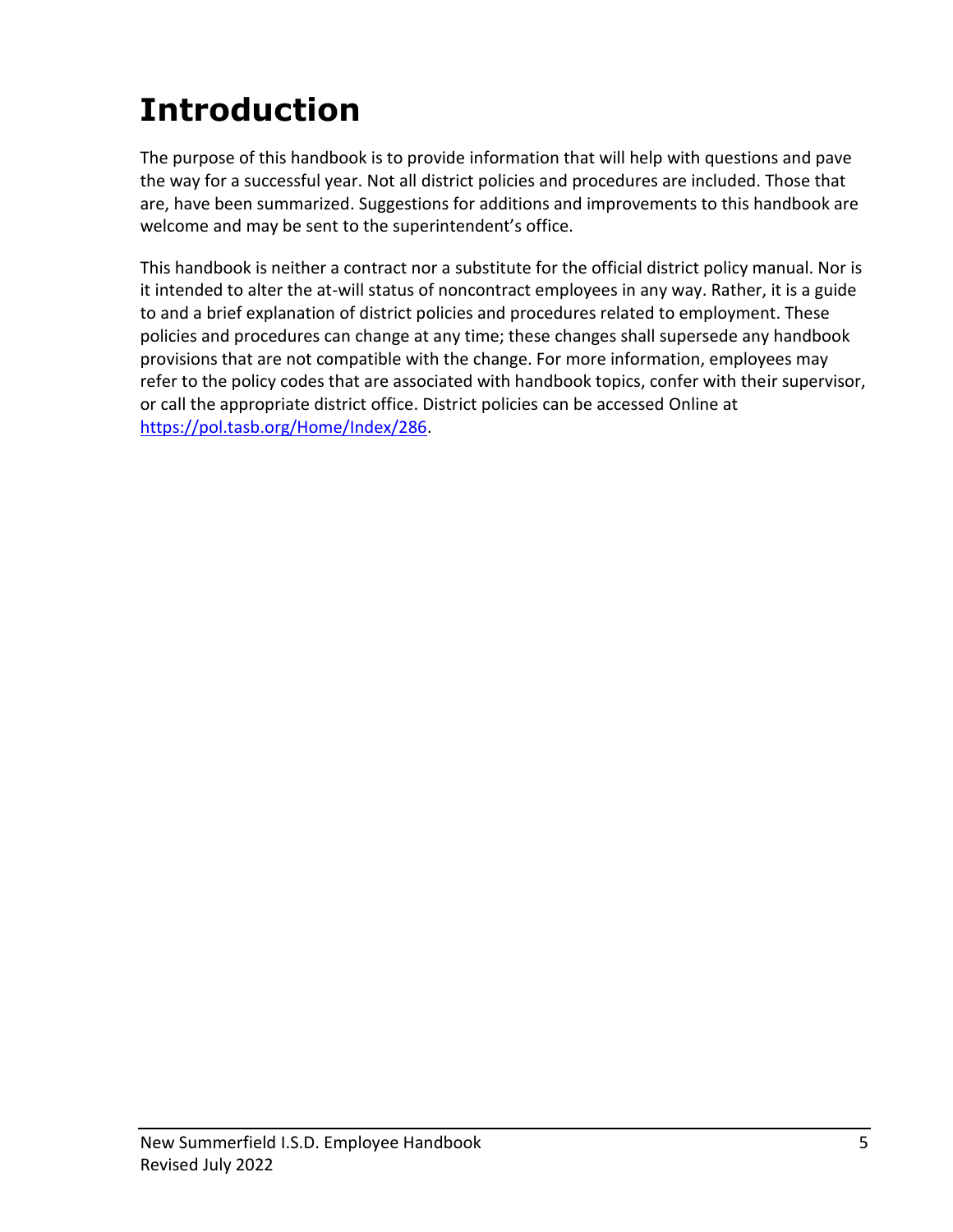# **District Information**

### **Mission Statement, Goals, and Objectives**

*Policy AE*

#### **Board of Trustees**

*Policies BA, BB series, BD series, and BE series*

Texas law grants the board of trustees the power to govern and oversee the management of the district's schools. The board is the policy-making body within the district and has overall responsibility for the curriculum, school taxes, annual budget, employment of the superintendent and other professional staff, and facilities. The board has complete and final control over school matters within limits established by state and federal laws and regulations.

The board of trustees is elected by the citizens of the district to represent the community's commitment to a strong educational program for the district's children. Board members are elected annually and serve three-year terms. Board members serve without compensation, must be qualified voters, and must reside in the district.

Current board members include:

- Michael Davis Board President
- Joe Taylor Vice President
- J.B. Neeley Secretary
- Gary Don Davis
- Lori Lawson
- Jennifer Cole
- Bryan Bolton

The board usually meets the second Monday of the month at 5:30 p.m. In the event that large attendance is anticipated, the board may meet at an alternate location. Special meetings may be called when necessary. A written notice of regular and special meetings will be posted on the district website and outside the Elementary Office at least 72 hours before the scheduled meeting time. The written notice will show the date, time, place, and subjects of each meeting. In emergencies, a meeting may be held with a one-hour notice.

All meetings are open to the public. In certain circumstances, Texas law permits the board to go into a closed session from which the public and others are excluded. Closed session may occur for such things as discussing prospective gifts or donations, real-property acquisition, certain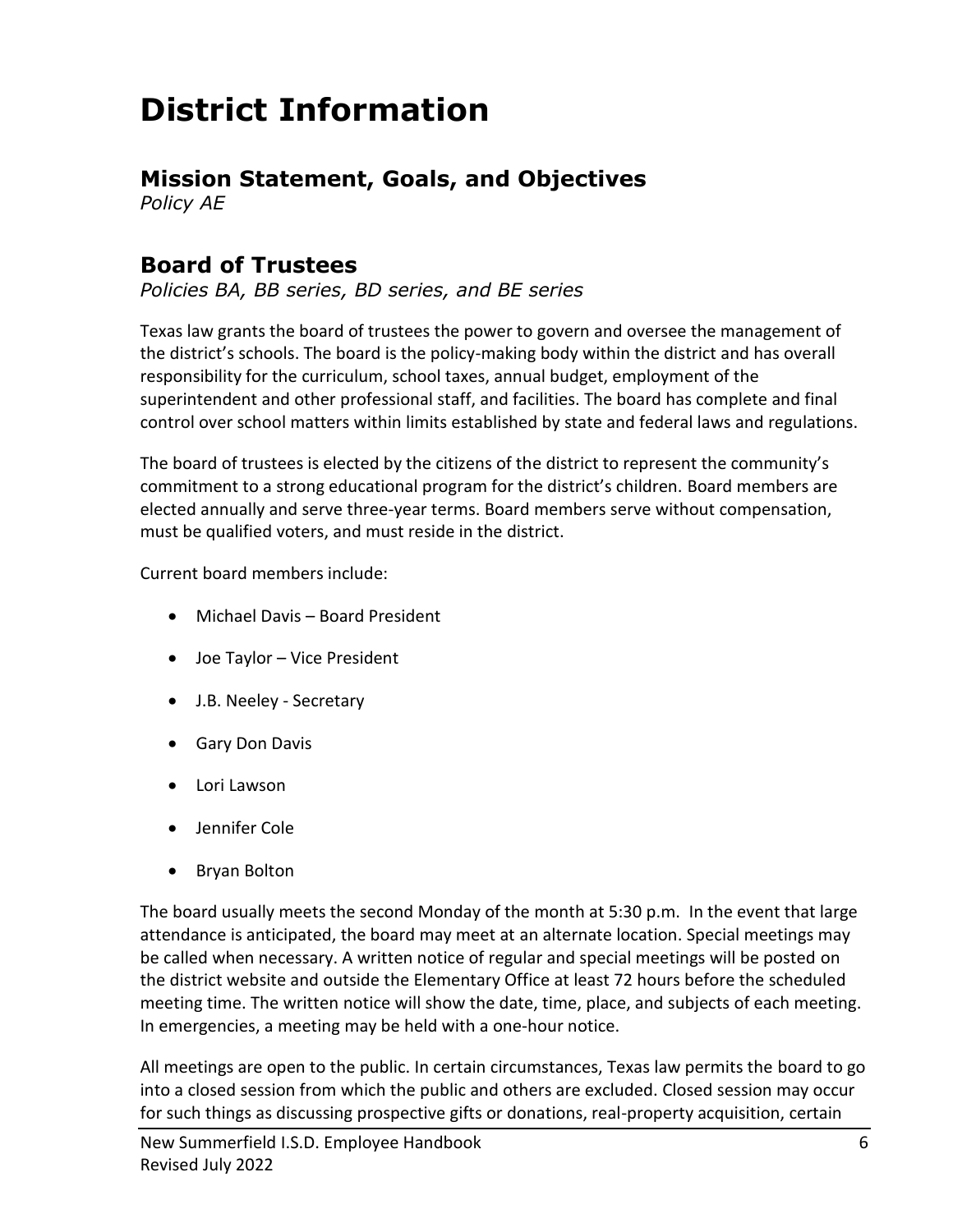personnel matters including employee complaints, security matters, student discipline, or consulting with attorneys regarding pending litigation.

### **Board Meeting Schedule**

*September 12, 2022; October 10, 2022; November 14, 2022, December 12, 2022; January 9, 2023; February 13, 2023; March 6, 2023; April 10, 2023; May 8, 2023; June 12, 2023; and July 10, 2023*

## **Administration**

| Superintendent:                  | Joe Brannen                 |
|----------------------------------|-----------------------------|
| <b>Assistant Superintendent:</b> | Dr. Craig Wilcox            |
| Principals:                      | Josh Faucett, High School   |
|                                  | Rachael Rogers, Junior High |
|                                  | Angie Tucker, Elementary    |
| <b>Assistant Principal:</b>      | Peggy Craft, Elementary     |
| Curriculum/Special Programs:     | Dr. Craig Wilcox            |
| <b>Testing Coordinator:</b>      | Dr. Craig Wilcox            |
| Counselor:                       | DeAnna Molloy               |
| <b>Technology Director:</b>      | <b>Troy Jenkins</b>         |
| <b>Maintenance Director:</b>     | Drew Kelly                  |
| <b>District Nurse:</b>           | <b>Brandee Wofford</b>      |
| <b>Business Manager:</b>         | Lanita Coleman              |

### **School Calendar**

[2022-2023 School Calendar](https://www.newsummerfieldisd.org/cms/lib5/TX01917270/Centricity/Domain/4/2022-2023%20New%20Summerfield%204%20Day%20-%20Teacher.pdf)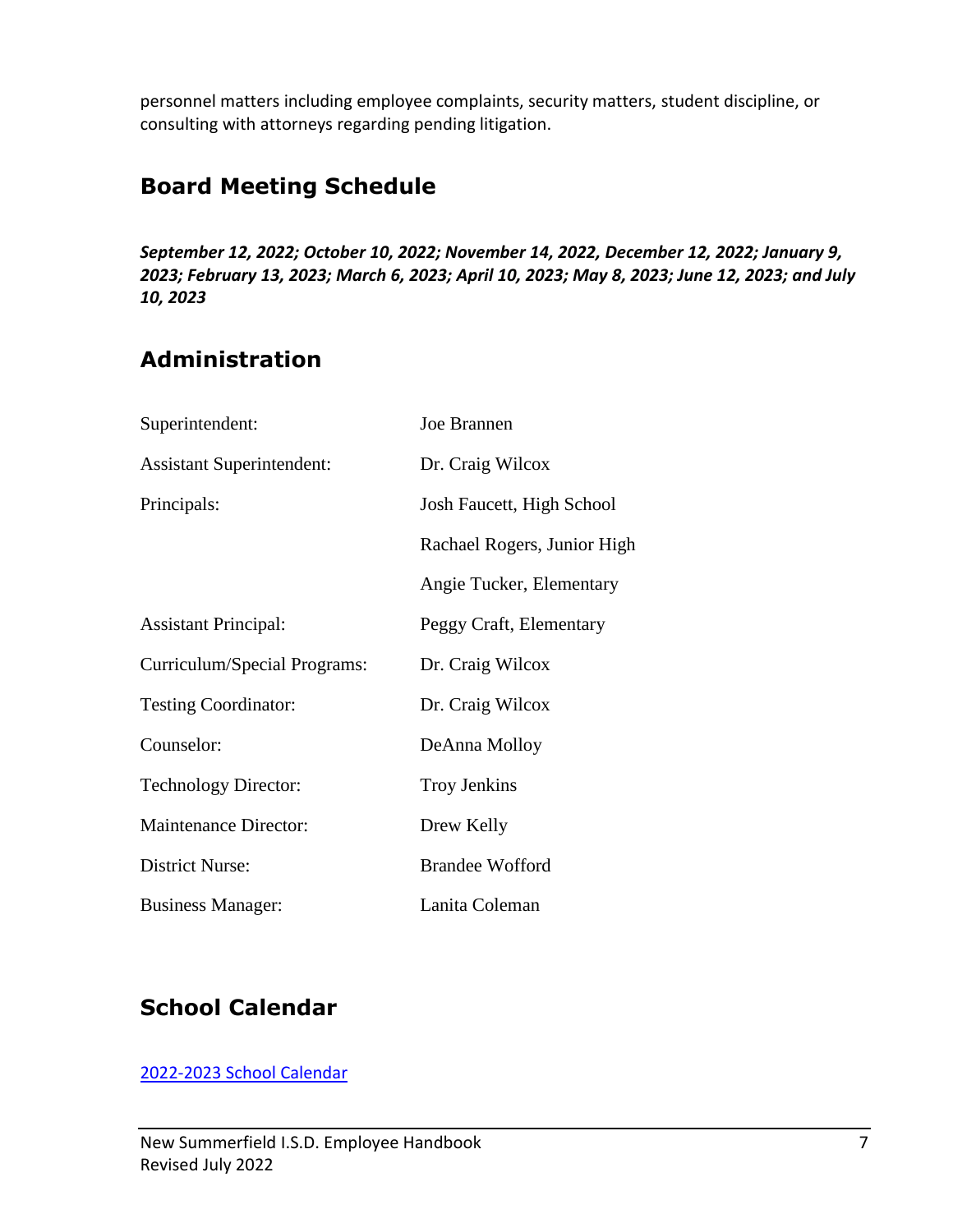## **Helpful Contacts**

From time to time, employees have questions or concerns. If those questions or concerns cannot be answered by supervisors or at the campus or department level, the employee is encouraged to contact the appropriate department as listed below.

# **Employment**

#### **Equal Employment Opportunity**

*Policies DAA, DIA*

In its efforts to promote nondiscrimination and as required by law, New Summerfield I.S.D. does not discriminate against any employee or applicant for employment because of race, color, religion, sex (including pregnancy, sexual orientation, or gender identity), national origin, age, disability, military status, genetic information, or on any other basis prohibited by law. Additionally, the district does not discriminate against an employee or applicant who acts to oppose such discrimination or participates in the investigation of a complaint related to a discriminatory employment practice. Employment decisions will be made on the basis of each applicant's job qualifications, experience, and abilities.

In accordance with Title IX, the district does not discriminate on the basis of sex and is required not to discriminate on the basis of sex in its educational programs or activities. The requirement not to discriminate extends to employment. Inquiries about the application of Title IX may be referred to the district's Title IX coordinator, to the Assistant Secretary for Civil Rights of the Department of Education, or both.

The district designates and authorizes the following employee as the Title IX coordinator for employees to address concerns or inquiries regarding discrimination based on sex, including sexual harassment: *Joe Brannen, Superintendent, 13307 Highway 110 South, New Summerfield, TX. 75780, (903)726-3306*. Reports can be made at any time and by any person, including during non-business hours, by mail, email, or phone. During district business hours, reports may also be made in person.

The district designates and authorizes the following employee as the ADA/Section 504 coordinator for employees for concerns regarding discrimination on the basis of a disability: DeAnna Molloy*, District Counselor, 13307 Highway 110 South, New Summerfield, TX. 75780, (903)726-3306*

Questions or concerns relating to discrimination for any other reason should be directed to the Superintendent.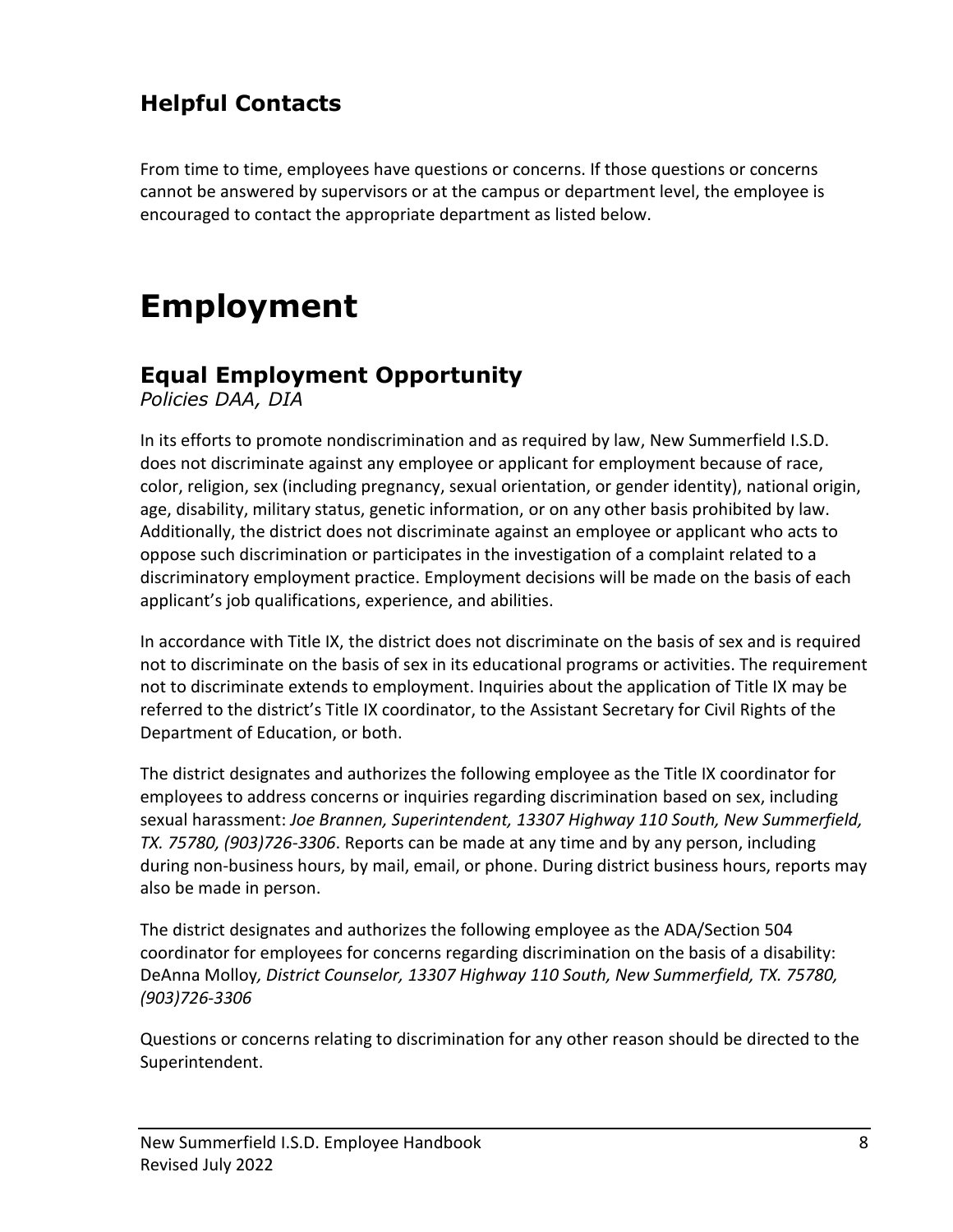#### **Job Vacancy Announcements**

*Policy DC*

Announcements of job vacancies by position and location are posted on a regular basis to the district's website.

### **Employment after Retirement**

*Policy DC*

Individuals receiving retirement benefits from the Teacher Retirement System (TRS) may be employed under certain circumstances on a full- or part-time basis without affecting their benefits, according to TRS rules and state law. Detailed information about employment after retirement is available in the TRS publication *Employment after Retirement*. Employees can contact TRS for additional information by calling 800-223-8778 or 512-542-6400. Information is also available on the TRS Website (www.trs.texas.gov).

### **Contract and Noncontract Employment**

*Policy DC series*

State law requires the district to employ all full-time professional employees in positions requiring a certificate from the State Board for Educator Certification (SBEC) and nurses under probationary, term, or continuing contracts. Employees in all other positions are employed atwill or by a contract that is not subject to the procedures for nonrenewal or termination under Chapter 21 of the Texas Education Code. The paragraphs that follow provide a general description of the employment arrangements used by the district.

**Probationary Contracts.** Nurses and full-time professional employees new to the district and employed in positions requiring SBEC certification must receive a probationary contract during their first year of employment. Former employees who are hired after a two-year lapse in district employment or employees who move to a position requiring a new class of certification may also be employed by probationary contract. Probationary contracts are one-year contracts. The probationary period for those who have been employed as a teacher in public education for at least five of the eight years preceding employment with the district may not exceed one school year.

For those with less experience, the probationary period will be three school years (i.e., three one-year contracts) with an optional fourth school year if the board determines it is doubtful whether a term or continuing contract should be given.

**Term Contracts.** Full-time professionals employed in positions requiring certification and nurses will be employed by term contracts after they have successfully completed the probationary period. The terms and conditions of employment are detailed in the contract and employment policies. All employees will receive a copy of their contract. Employment policies can be accessed online or copies will be provided upon request.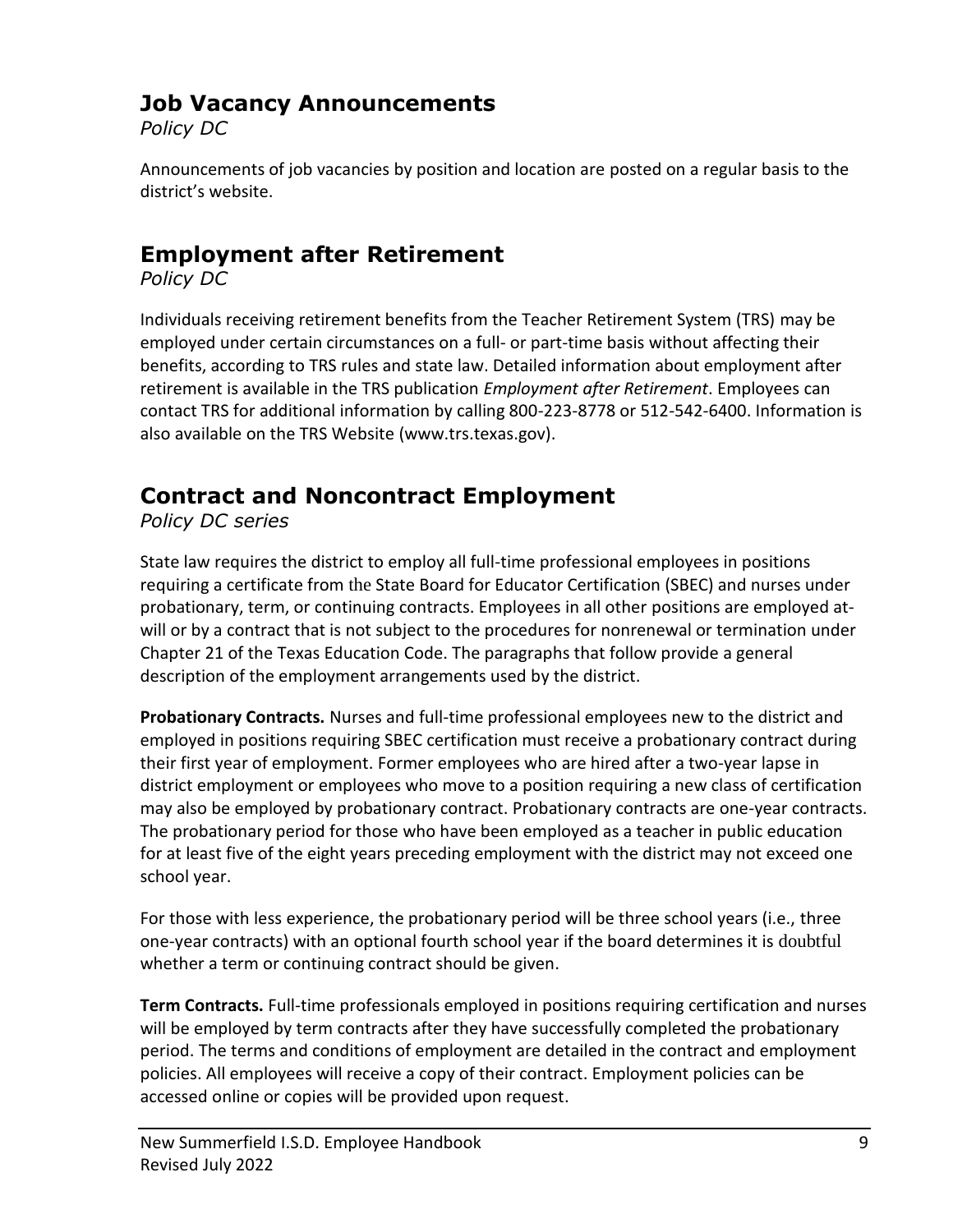**Noncertified Professional and Administrative Employees.** Employees in professional and administrative positions that do not require SBEC certification (such as noninstructional administrators) are not employed by contract. Employment is not for any specified term and may be terminated at any time by either the employee or the district.

**Paraprofessional and Auxiliary Employees.** All paraprofessional and auxiliary employees, regardless of certification, are employed at will and not by contract. Employment is not for any specified term and may be terminated at any time by either the employee or the district.

### **Certification and Licenses**

*Policies DBA, DF*

Professional employees whose positions require SBEC certification or a professional license are responsible for taking actions to ensure their credentials do not lapse. Employees must submit documentation that they have passed the required certification exam and/or obtained or renewed their credentials to the campus principal in a timely manner.

A certified employee's contract may be voided without Chapter 21 due process and employment terminated if the individual does not hold a valid certificate or fails to fulfill the requirements necessary to renew or extend a temporary certificate, emergency certificate, probationary certificate, or permit. A contract may also be voided if SBEC suspends or revokes certification because of an individual's failure to comply with criminal history background checks. Contact Crag Wilcox if you have any questions regarding certification or licensure requirements.

# **Recertification of Employment Authorization**

*Policy DC*

At the time of hire all employees must complete the Employment Eligibility Verification Form (Form I-9) and present documents to verify identity and employment authorization.

Employees whose immigration status, employment authorization, or employment authorization documents have expired must present new documents that show current employment authorization. Employees should file the necessary application or petition sufficiently in advance to ensure that they maintain continuous employment authorization or valid employment authorization documents. Contact Lanita Coleman if you have any questions regarding reverification of employment authorization.

### **Searches and Alcohol and Drug Testing**

*Policy CQ, DHE*

Noninvestigatory searches in the workplace including accessing an employee's desk, file cabinets, or work area to obtain information needed for usual business purposes may occur when an employee is unavailable. Therefore, employees are hereby notified that they have no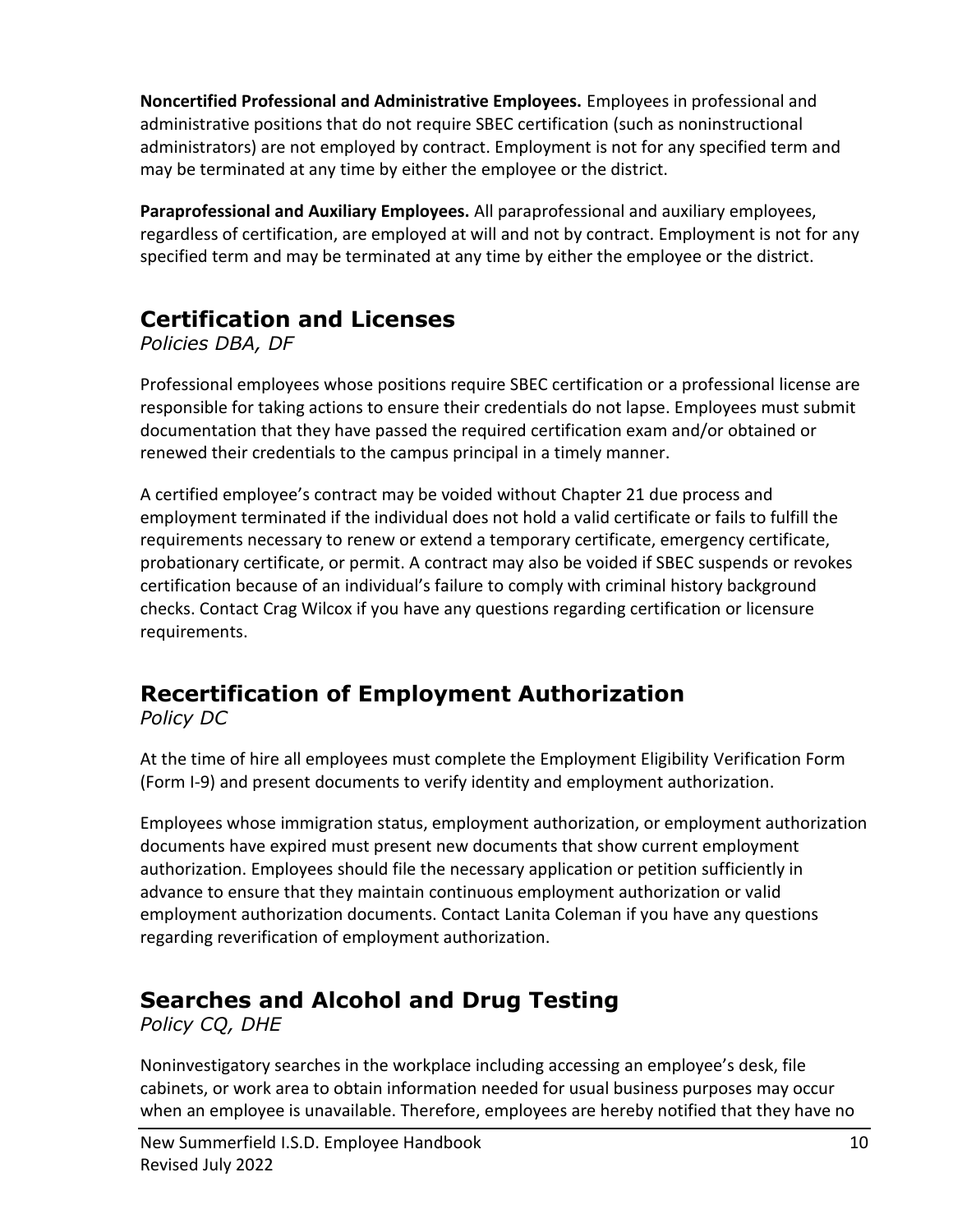legitimate expectation of privacy in those places. In addition, the district reserves the right to conduct searches when there is reasonable cause to believe a search will uncover evidence of work-related misconduct. Such an investigatory search may include drug and alcohol testing if the suspected violation relates to drug or alcohol use. The district may search the employee, the employee's personal items, and work areas including district-owned technology resources, lockers, and private vehicles parked on district premises or work sites or used in district business.

**Employees Required to Have a Commercial Driver's License.** Any employee whose duties require a commercial driver's license (CDL) is subject to drug and alcohol testing. This includes all drivers who operate a motor vehicle designed to transport 16 or more people counting the driver, drivers of large vehicles, or drivers of vehicles used in the transportation of hazardous materials. Teachers, coaches, or other employees who primarily perform duties other than driving are subject to testing requirements if their duties include driving a commercial motor vehicle.

Drug testing will be conducted before an individual assumes driving responsibilities. Alcohol and drug tests will be conducted when reasonable suspicion exists, at random, when an employee returns to duty after engaging in prohibited conduct, and as a follow-up measure. Testing may be conducted following accidents. Return-to-duty and follow-up testing will be conducted if an employee who has violated the prohibited alcohol conduct standards or tested positive for alcohol or drugs is allowed to return to duty.

All employees required to have a CDL or who otherwise are subject to alcohol and drug testing will receive a copy of the district's policy, the testing requirements, and detailed information on alcohol and drug abuse and the availability of assistance programs.

Employees with questions or concerns relating to alcohol and drug testing policies and related educational material should contact the superintendent.

# **Health Safety Training**

*Policies DBA, DMA*

Certain employees who are involved in physical activities for students must maintain and submit to the district proof of current certification or training in first aid, cardiopulmonary resuscitation (CPR), the use of an automated external defibrillator (AED), concussion, and extracurricular athletic activity safety. Certification or documentation of training must be issued by the American Red Cross, the American Heart Association, or another organization that provides equivalent training and certification. Employees subject to this requirement must submit their certification or documentation to the superintendent within the required timeline.

School nurses and employees with regular contact with students must complete a Texas Education Agency approved, Online training regarding seizure disorder aware-ness, recognition, and related first aid.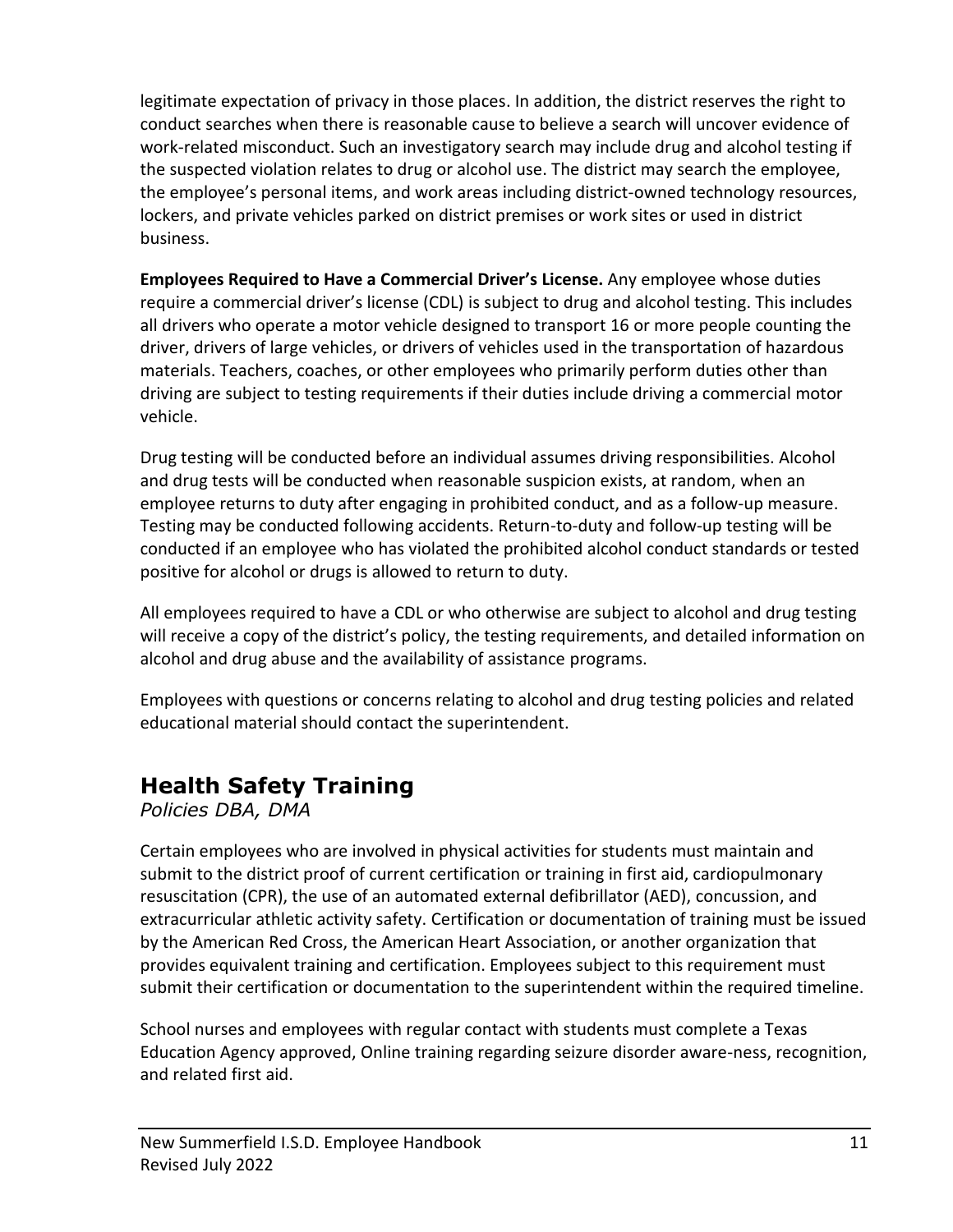#### **Reassignments and Transfers**

*Policy DK*

All personnel are subject to assignment and reassignment by the superintendent or designee when the superintendent or designee determines that the assignment or reassignment is in the best interest of the district. Reassignment is a transfer to another position, department, or facility that does not necessitate a change in the employment contract. Campus reassignments must be approved by the principal at the receiving campus except when reassignments are due to enrollment shifts or program changes. Extracurricular or supplemental duty assignments may be reassigned at any time unless an extracurricular or supplemental duty assignment is part of a dual-assignment contract. Employees who object to a reassignment may follow the district process for employee complaints as outlined in this handbook and district policy DGBA(Local).

An employee with the required qualifications for a position may request a transfer to another campus or department. A written request for transfer must be completed and signed by the employee and the employee's supervisor. A teacher requesting a transfer to another campus before the school year begins must submit his or her request by May 1, 2023. Requests for transfer during the school year will be considered only when the change will not adversely affect students and after a replacement has been found. All transfer requests will be coordinated by the superintendent's office and must be approved by the receiving supervisor.

# **Workload and Work Schedules**

*Policies DEAB, DK, DL*

**Professional Employees.** Professional employees and academic administrators are exempt from overtime pay and are employed on a 10-, 11-, or 12-month basis, according to the work schedules set by the district. A school calendar is adopted each year designating the work schedule for teachers and all school holidays. Notice of work schedules including start and end dates and scheduled holidays will be distributed each school year.

Classroom teachers will have planning periods for instructional preparation including conferences. The schedule of planning periods is set at the campus level but must provide at least 450 minutes within each two-week period in blocks not less than 45 minutes within the instructional day. Teachers and librarians are entitled to a duty-free lunch period of at least 30 minutes. The district may require teachers to supervise students during lunch one day a week when no other personnel are available.

**Paraprofessional and Auxiliary Employees.** Support employees are employed at will and receive notification of the required duty days, holidays, and hours of work for their position on an annual basis. Paraprofessional and auxiliary employees must be compensated for overtime and are not authorized to work in excess of their assigned schedule without prior approval from their supervisor. See Overtime Compensation on page 19 for additional information.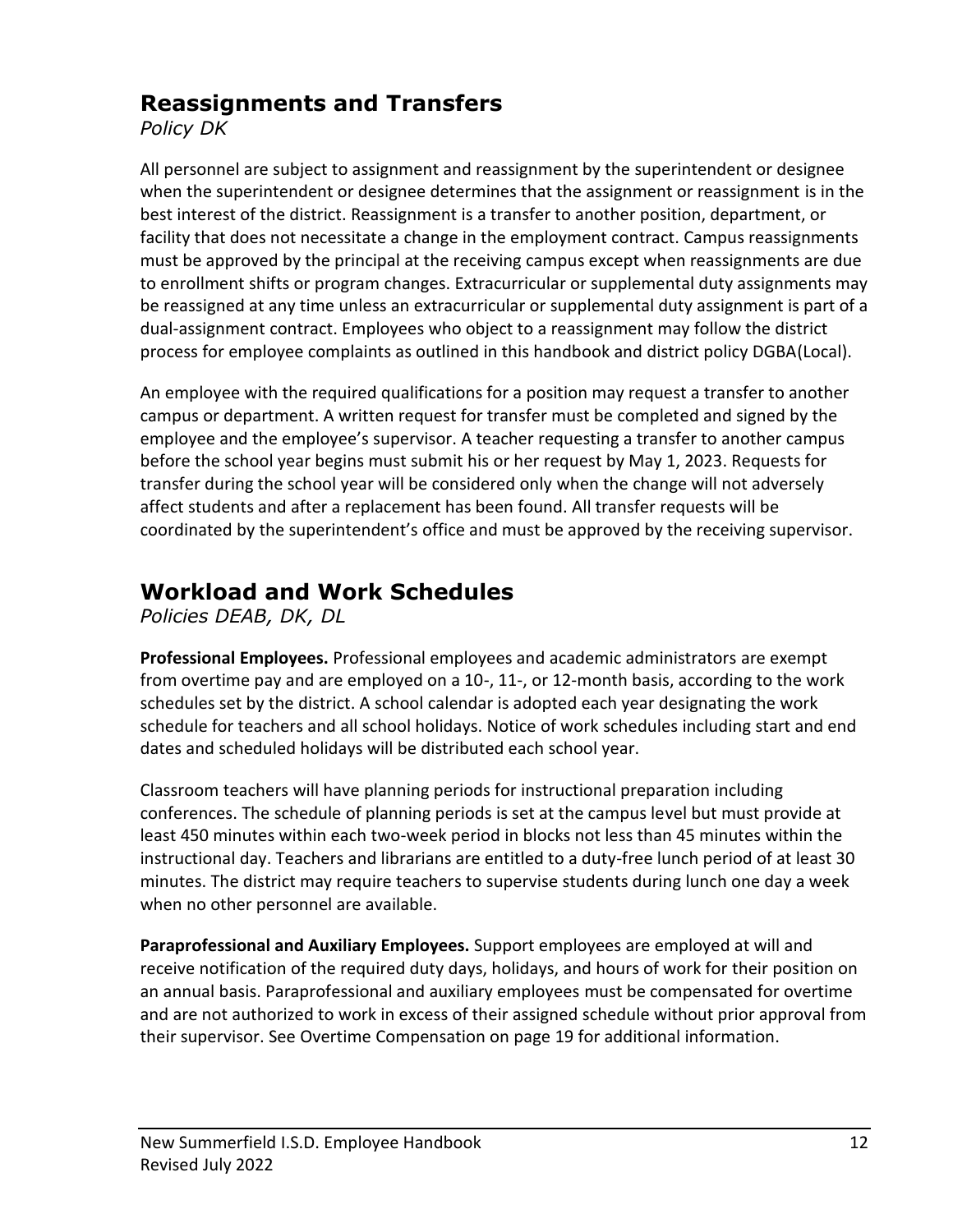#### **Breaks for Expression of Breast Milk**

*Policies DEAB, DG*

The district supports the practice of expressing breast milk and makes reasonable accommodations for the needs of employees who express breast milk. A place, other than a multiple user bathroom, that is shielded from view and free from intrusion from other employees and the public where the employee can express breast milk will be provided.

A reasonable amount of break time will be provided when the employee has a need to express milk. For nonexempt employees, these breaks are unpaid and are not counted as hours worked. Employees should meet with their supervisor to discuss their needs and arrange break times.

#### **Notification to Parents Regarding Qualifications**

*Policies DK, DBA*

In schools receiving Title I funds, the district is required by the Every Student Succeeds Act (ESSA) to notify parents at the beginning of each school year that they may request information regarding the professional qualifications of their child's teacher. ESSA also requires that parents be notified if their child has been assigned or taught for four or more consecutive weeks by a teacher who does not meet applicable state certification or licensure requirements.

Texas law requires that parents be notified if their child is assigned for more than 30 consecutive instructional days to a teacher who does not hold an appropriate teaching certificate. This notice is not required if parental notice under ESSA is sent. Inappropriately certified or uncertified teachers include individuals on an emergency permit (including individuals waiting to take a certification exam) and individuals who do not hold any certificate or permit. Information relating to teacher certification will be made available to the public upon request. Employees who have questions about their certification status can call Dr. Craig Wilcox at (903)726-3306.

#### **Outside Employment and Tutoring**

*Policy DBD*

Employees are required to disclose in writing to their immediate supervisor any outside employment that may create a potential conflict of interest with their assigned duties and responsibilities or the best interest of the district. Supervisors will consider outside employment on a case-by-case basis and determine whether it should be prohibited because of a conflict of interest.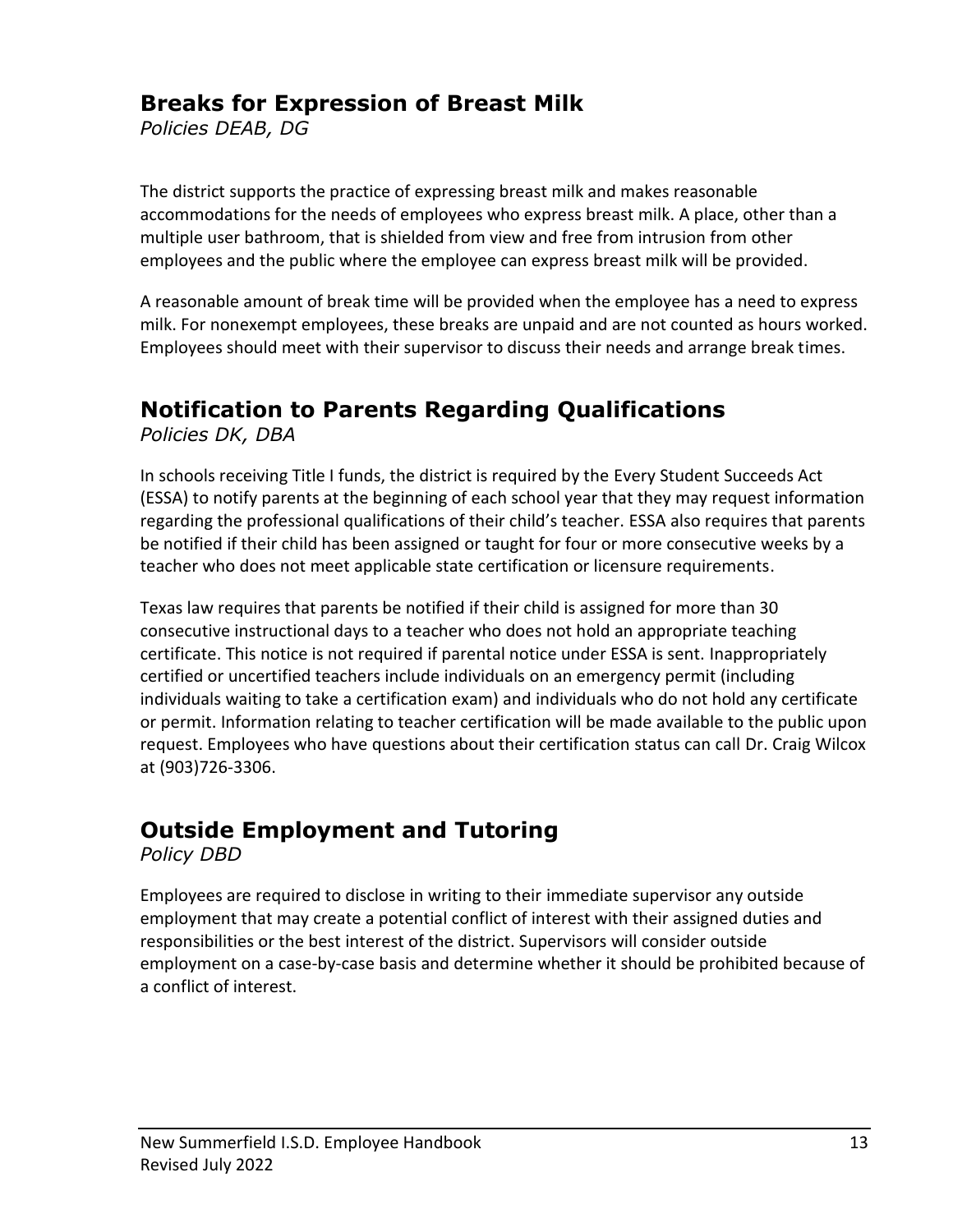#### **Performance Evaluation**

*Policy DN series*

Evaluation of an employee's job performance is a continuous process that focuses on improvement. Performance evaluation is based on an employee's assigned job duties and other job-related criteria. All employees will participate in the evaluation process with their assigned supervisor at least annually. Written evaluations will be completed on forms approved by the district. Reports, correspondence, and memoranda also can be used to document performance information. All employees will receive a copy of their written evaluation, participate in a performance conference with their supervisor, and have the opportunity to respond to the evaluation.

Upon receiving a report, a nursing review committee may review a nurse's nursing services, qualifications, and quality of patient care, as well as the merits of a complaint concerning a nurse, and a determination or recommendation regarding a complaint. A nurse may request, orally or in writing, a determination by the committee regarding conduct requested of the nurse believed to violate the nurse's duty to a patient.

### **Employee Involvement**

*Policies BQA, BQB*

At both the campus and district levels, New Summerfield I.S.D. offers opportunities for input in matters that affect employees and influence the instructional effectiveness of the district. As part of the district's planning and decision-making process, employees are elected to serve on district- or campus-level advisory committees. Plans and detailed information about the shared decision-making process are available in each campus office or from the superintendent.

### **Staff Development**

*Policy DMA*

Staff development activities are organized to meet the needs of employees and the district. Staff development for instructional personnel is predominantly campus-based, related to achieving campus performance objectives, addressed in the campus improvement plan, and approved by a campus-level advisory committee. Staff development for noninstructional personnel is designed to meet specific licensing requirements (e.g., bus drivers) and continued employee skill development.

Individuals holding renewable SBEC certificates are responsible for obtaining the required training hours and maintaining appropriate documentation.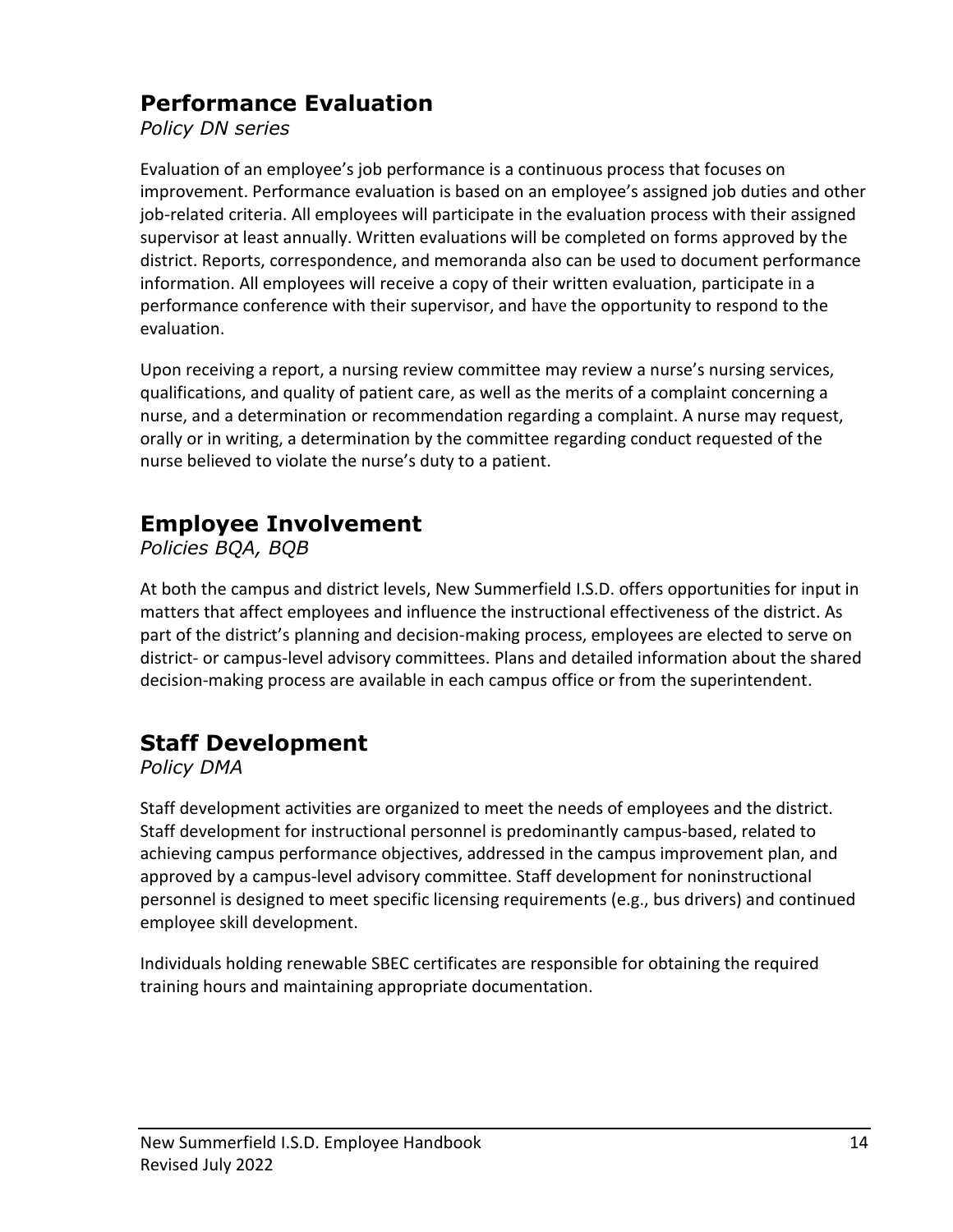# **Compensation and Benefits**

#### **Salaries, Wages, and Stipends**

*Policies DEA, DEAA, DEAB*

Employees are paid in accordance with administrative guidelines and an established pay structure. The district's pay plans are reviewed by the administration each year and adjusted as needed. All district positions are classified as exempt or nonexempt according to federal law. Professional employees and academic administrators are generally classified as exempt and are paid monthly salaries. They are not entitled to overtime compensation. Other employees are generally classified as nonexempt and are paid an hourly wage or salary and receive compensatory time or overtime pay for each hour worked beyond 40 in a workweek. (See *Overtime Compensation*, page 19.)

All employees will receive written notice of their pay and work schedules before the start of each school year. Classroom teachers, full-time librarians, full-time nurses, and full-time counselors will be paid no less than the minimum state salary schedule. Contract employees who perform extracurricular or supplemental duties may be paid a stipend in addition to their salary according to the district's extra-duty pay schedule.

Employees should contact Lanita Coleman at 903.726.3306 for more information about the district's pay schedules or their own pay.

# **Paychecks**

All professional and salaried employees are paid monthly. Hourly employees are paid every two weeks. Paychecks will not be released to any person other than the district employee named on the check without the employee's written authorization.

The schedule of pay dates for the 2022–2023 school year follows:

*Sept. 23, 2022, Oct. 25, 2022, Nov. 18, 2022, Dec. 23, 2022, Jan. 25, 2023, Feb. 24, 2023, Mar. 23, 2023, April 25, 2023, May 25, 2023, June 23, 2023, July 25, 2023, and Aug. 25, 2023.*

### **Automatic Payroll Deposit**

Employees can have their paychecks electronically deposited into a designated account. A notification period of 30 days is necessary to activate this service. Contact Lanita Coleman at 903.726.3306 for more information about the automatic payroll deposit service.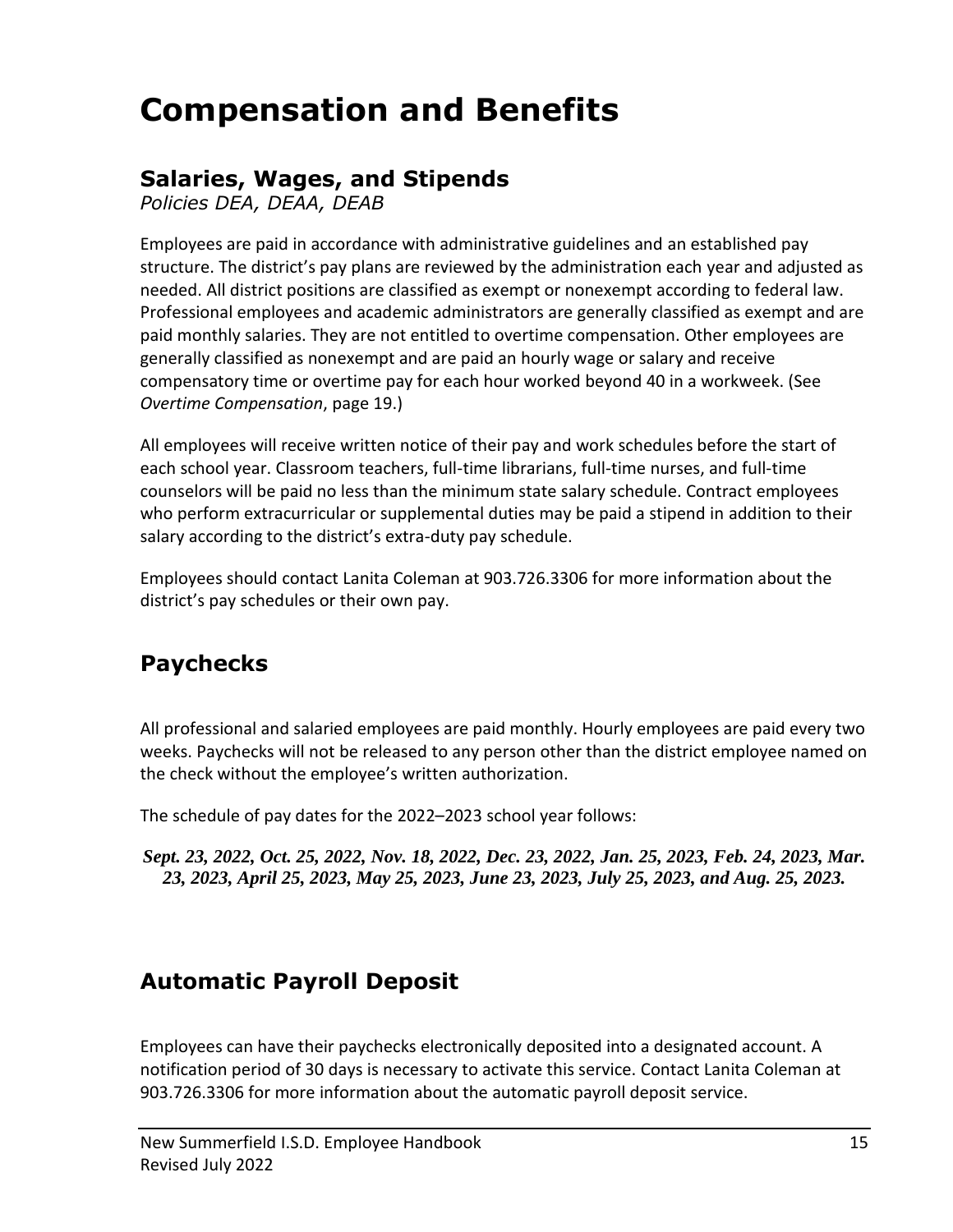### **Payroll Deductions**

*Policy CFEA*

The district is required to make the following automatic payroll deductions:

- Teacher Retirement System of Texas (TRS) or Social Security employee contributions
- Federal income tax required for all full-time employees
- Medicare tax (applicable only to employees hired after March 31, 1986)
- Child support and spousal maintenance, if applicable
- Delinquent federal education loan payments, if applicable

Other payroll deductions employees may elect include deductions for the employee's share of premiums for health, dental, life, and vision insurance; annuities; and higher education savings plans or prepaid tuition programs. Employees also may request payroll deduction for payment of membership dues to professional organizations and certain charitable contributions approved by the Board. Salary deductions are automatically made for unauthorized or unpaid leave.

#### **Overtime Compensation**

*Policies DEAB, DEC*

The district compensates overtime for nonexempt employees in accordance with federal wage and hour laws. Only nonexempt employees (hourly employees and paraprofessional employees) are entitled to overtime compensation. Nonexempt employees are not authorized to work beyond their normal work schedule without advance approval from their supervisor. A nonexempt employee who works overtime without prior approval will be subject to disciplinary action.

Overtime is legally defined as all hours worked in excess of 40 hours in a workweek and is not measured by the day or by the employee's regular work schedule. For the purpose of calculating overtime, a workweek begins at 12:01 a.m. and ends at midnight Saturday.

Nonexempt employees that are paid on a salary basis are paid for a 40-hour workweek and do not earn additional pay unless they work more than 40 hours.

Employees may be compensated for overtime (i.e., hours beyond 40 in a workweek) at timeand-a-half rate with compensatory time off (comp time) or direct pay. The following applies to all nonexempt employees:

- Employees can accumulate up to 60 hours of comp time.
- Comp time must be used in the duty year that it is earned.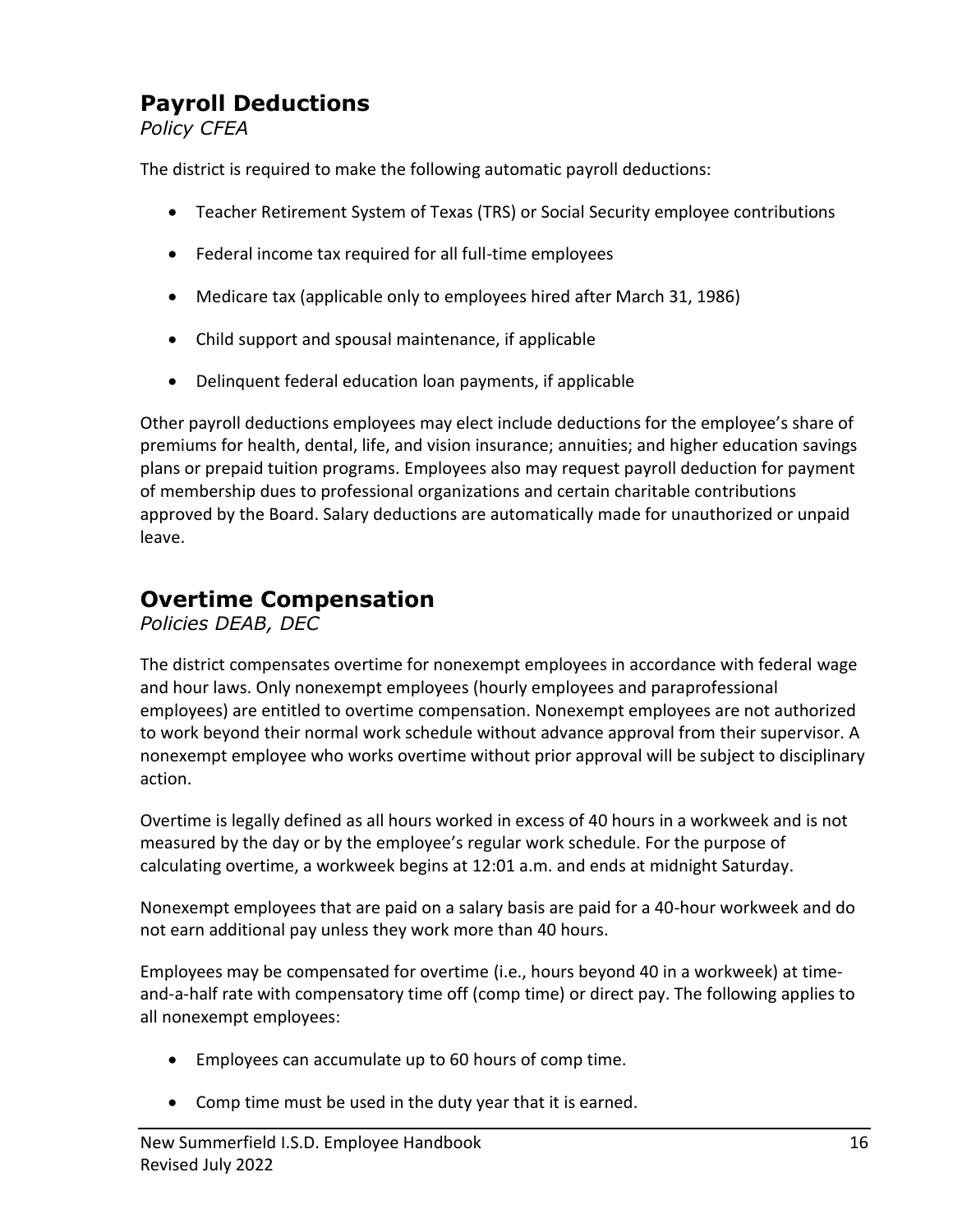- Use of comp time may be at the employee's request with supervisor approval, as workload permits, or at the supervisor's direction.
- An employee is required to use comp time before using available paid leave (e.g., sick, personal, vacation).
- Weekly time records will be maintained on all nonexempt employees for the purpose of wage and salary administration.

#### **Travel Expense Reimbursement**

#### *Policy DEE*

Before any travel expenses are incurred by an employee, the employee's supervisor and superintendent must give approval. For approved travel, employees will be reimbursed for mileage and other travel expenditures according to the current rate schedule established by the district. Employees must submit receipts, to the extent possible, to be reimbursed for allowable expenses other than mileage.

#### **Health, Dental, and Life Insurance**

*Policy CRD*

Group health insurance coverage is provided through TRS-ActiveCare, the statewide public school employee health insurance program. The district's contribution to employee insurance premiums is determined annually by the board of trustees. Employees eligible for health insurance coverage include the following:

- Employees who are active, contributing TRS members
- Employees who are not contributing TRS members and who are employed for 10 or more regularly scheduled hours per week

TRS retirees who are enrolled in TRS-Care (retiree health insurance program) are not eligible to participate in TRS-ActiveCare.

The insurance plan year is from September 1 through August 31. Current employees can make changes in their insurance coverage during open enrollment each year or when they experience a qualifying event (e.g., marriage, divorce, birth). Detailed descriptions of insurance coverage, employee cost, and eligibility requirements are provided to all employees in a separate booklet. Employees should contact Lanita Coleman at 903.726.3306 for more information.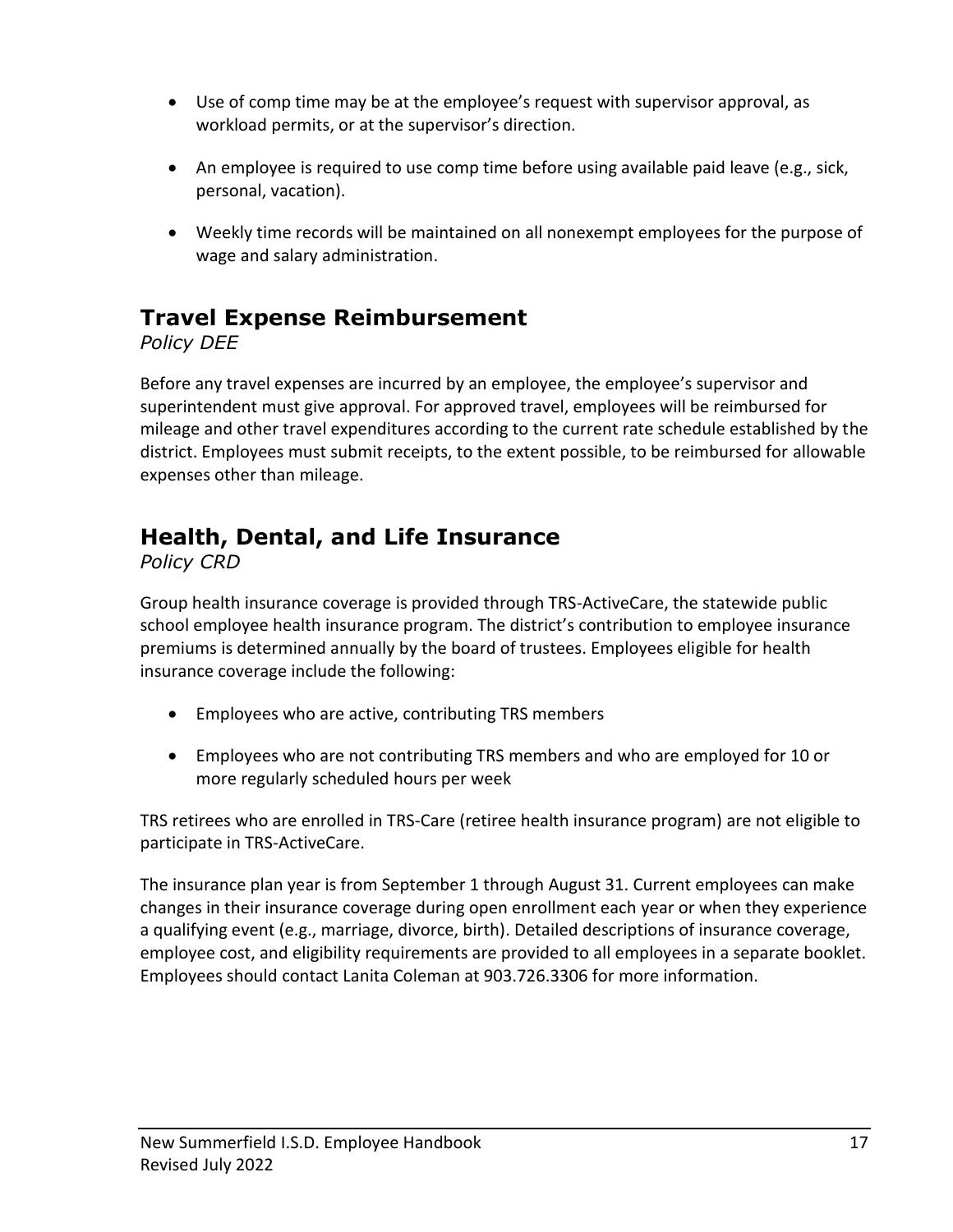### **Supplemental Insurance Benefits**

*Policy CRD*

At their own expense, employees may enroll in supplemental insurance programs for life, dental, disability or medical reimbursement. Premiums for these programs can be paid by payroll deduction. Employees should contact Lanita Coleman for more information.

# **Cafeteria Plan Benefits (Section 125)**

Employees may be eligible to participate in the Cafeteria Plan (Section 125) and, under IRS regulations, must either accept or reject this benefit. This plan enables eligible employees to pay certain insurance premiums on a pretax basis (i.e., disability, accidental death and dismemberment, cancer and dread disease, dental, and additional term life insurance). A thirdparty administrator handles employee claims made on these accounts.

New employees must accept or reject this benefit during their first month of employment. All employees must accept or reject this benefit on an annual basis and during the specified time period.

# **Workers' Compensation Insurance**

*Policy CRE*

The district, in accordance with state law, provides workers' compensation benefits to employees who suffer a work-related illness or are injured on the job. The district has workers' compensation coverage from Claims Administrative Services, effective the first day of active duty.

Benefits help pay for medical treatment and make up for part of the income lost while recovering. Specific benefits are prescribed by law depending on the circumstances of each case.

All work-related accidents or injuries should be reported immediately to campus principal. Employees who are unable to work because of a work-related injury will be notified of their rights and responsibilities under the Texas Labor Code. See *Workers' Compensation Benefits,*  page 21 for information on use of paid leave for such absences.

#### **Unemployment Compensation Insurance**

*Policy CRF*

Employees who have been laid off or terminated through no fault of their own may be eligible for unemployment compensation benefits. Employees are not eligible to collect unemployment benefits during regularly scheduled breaks in the school year or the summer months if they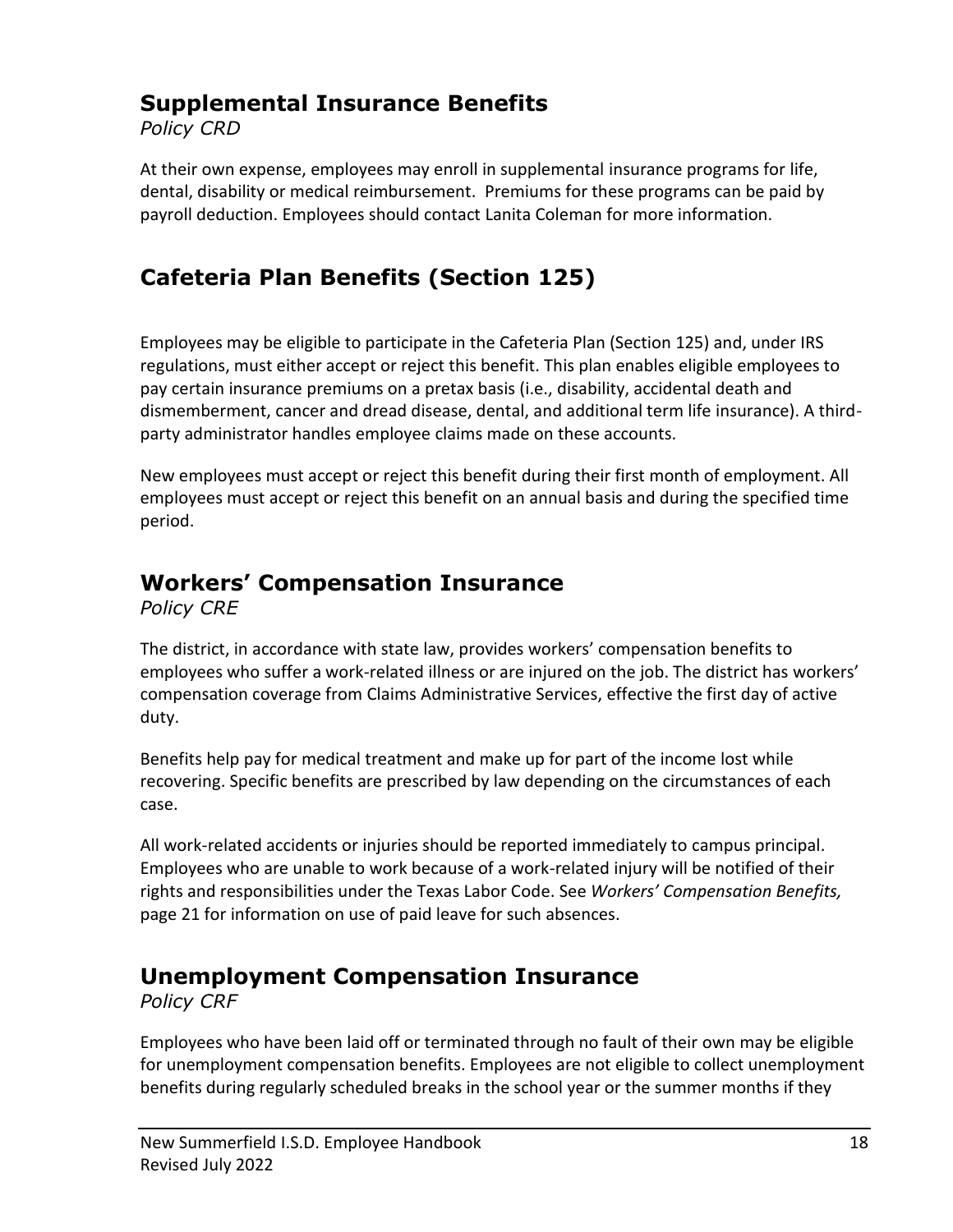have employment contracts or reasonable assurance of returning to service. Employees with questions about unemployment benefits should contact Lanita Coleman at 903.726.3306.

# **Teacher Retirement**

All personnel employed on a regular basis for at least four and one-half months are members of the Teacher Retirement System of Texas (TRS). Substitutes not receiving TRS service retirement benefits who work at least 90 days a year are eligible to purchase a year of creditable service in TRS. TRS provides members with an annual statement of their account showing all deposits and the total account balance for the year ending August 31, as well as an estimate of their retirement benefits.

Employees who plan to retire under TRS should notify TRS as soon as possible. Information on the application procedures for TRS benefits is available from TRS at Teacher Retirement System of Texas, 1000 Red River Street, Austin, TX 78701-2698, or call 800-223-8778 or 512-542-6400. TRS information is also available on the web (www.trs.texas.gov). See page 11 for information on restrictions of employment of retirees in Texas public schools.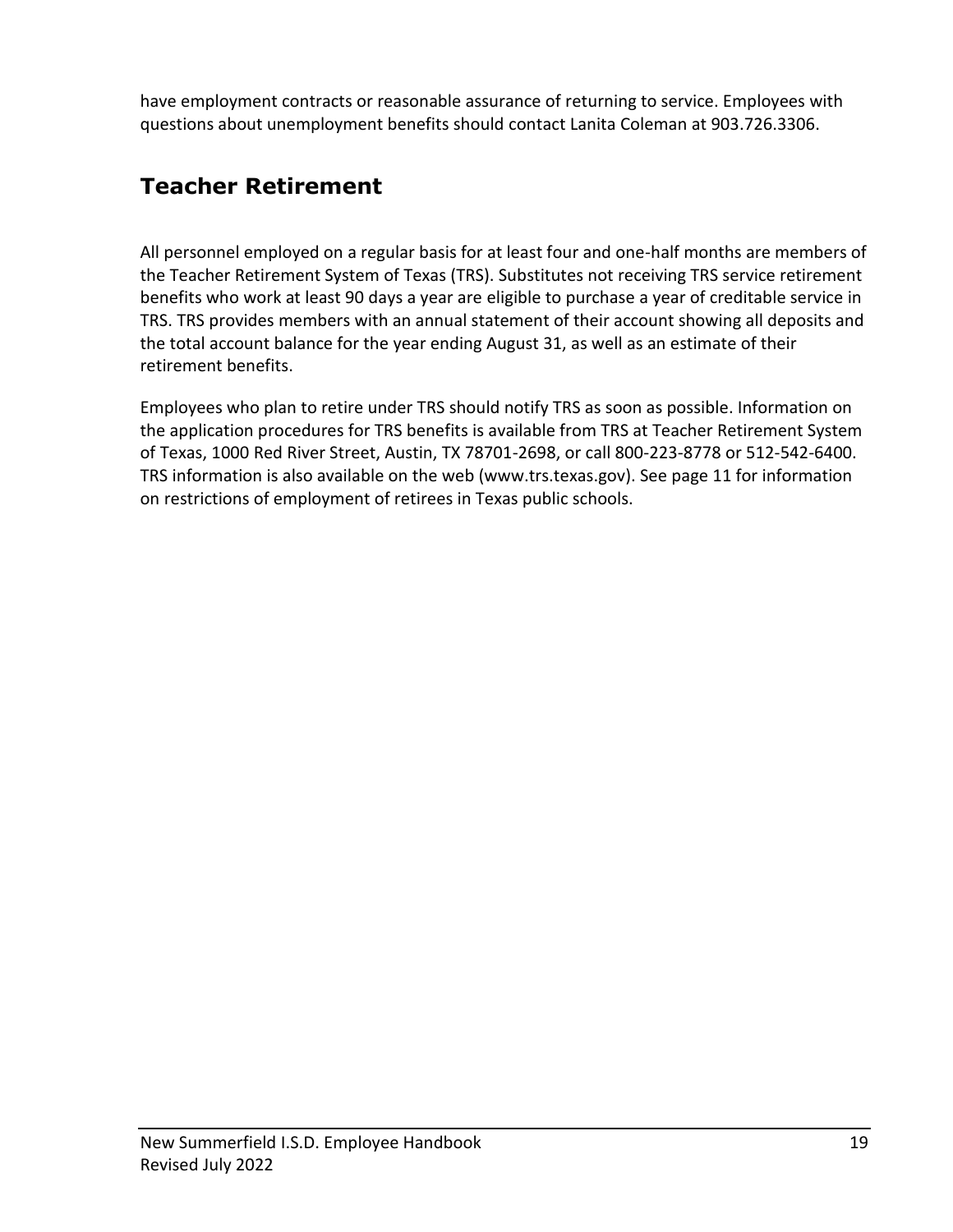# **Leaves and Absences**

#### *Policies DEC, DECA, DECB*

The district offers employees paid and unpaid leaves of absence in times of personal need. This handbook describes the basic types of leave available and restrictions on leaves of absence. Employees who expect to be absent for an extended period of more than five days should call Lanita Coleman for information about applicable leave benefits, payment of insurance premiums, and requirements for communicating with the district.

Paid leave must be used in half-day increments. Earned comp time must be used before any available paid state and local leave. Unless an employee requests a different order, available paid state and local leave will be used in the following order:

- Local leave
- State sick leave accumulated before 1995-1996 school year
- State personal leave

Employees must follow district and department or campus procedures to report or request any leave of absence and complete the appropriate form or certification. Any unapproved absences or absences beyond accumulated or available paid leave shall result in deduction from the employee's pay.

**Immediate Family.** For purposes of leave other than family and medical leave, immediate family is defined as the following:

- Spouse
- Son or daughter, including a biological, adopted, or foster child, a son- or daughter-inlaw, a stepchild, a legal ward, or a child for whom the employee stands in loco parentis.
- Parent, stepparent, parent-in-law, or other individual who stands in loco parentis to the employee.
- Sibling, stepsibling, and sibling-in-law
- Grandparent and grandchild
- Any person residing in the employee's household at the time of illness or death

For purposes of family and medical leave, the definition of family is limited to spouse, parent, son or daughter, and next of kin. The definition of these are found in Policy DECA(LEGAL).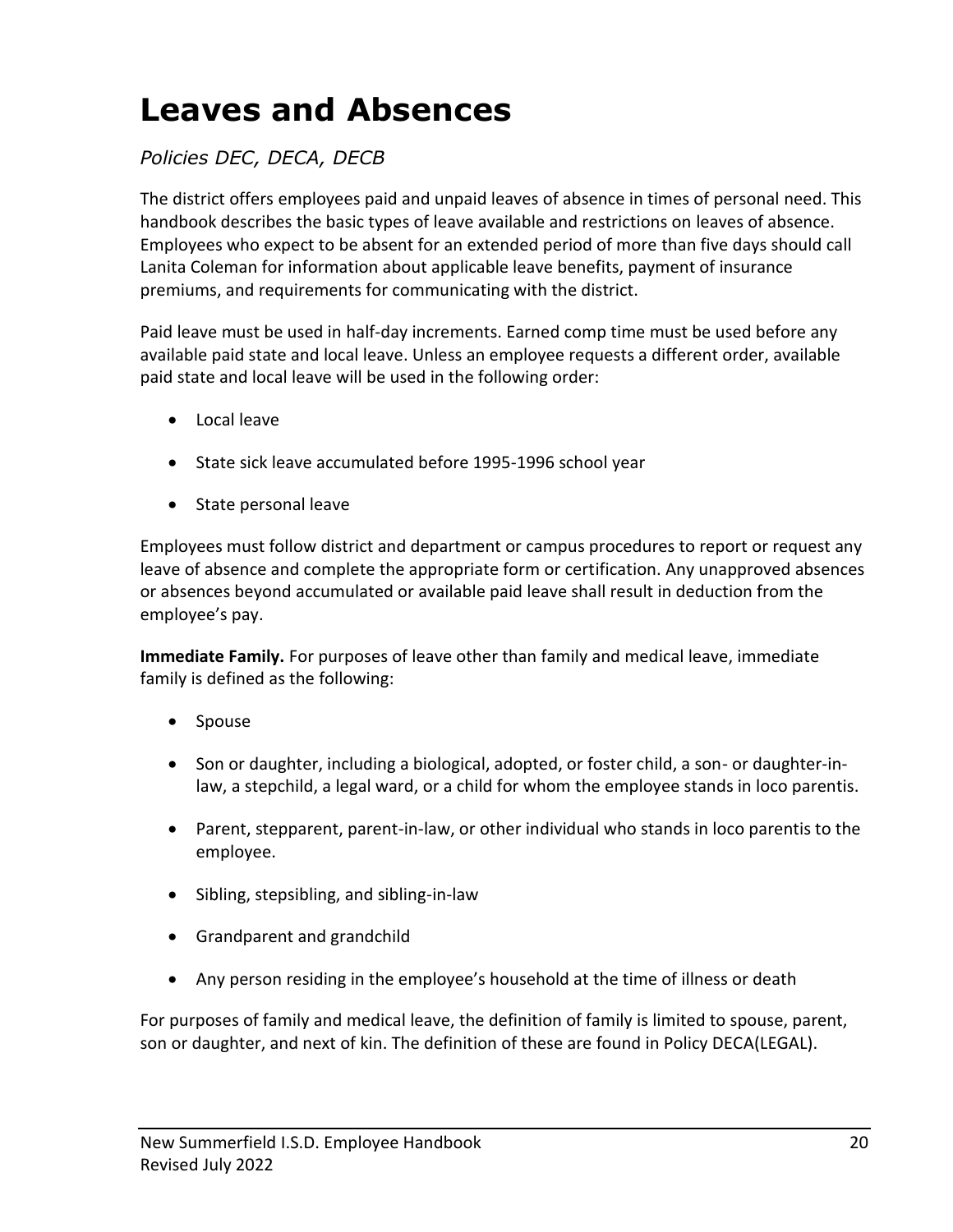**Medical Certification.** Any employee, who is absent more than three (3) days because of a personal or family illness, must submit a medical certification from a qualified health care provider confirming the specific dates of the illness, the reason for the illness, and—in the case of personal illness—the employee's fitness to return to work.

The district may require medical certification due to an employee's questionable pattern of absences or when deemed necessary by the supervisor or superintendent. The district may also request medical certification when an employee requests FMLA leave for the employee's serious health condition, a serious health condition of the employee's spouse, parent, or child, or for military caregiver leave.

The Genetic Information Nondiscrimination Act of 2008 (GINA) prohibits covered employers from requesting or requiring genetic information of an individual or family member of the individual, except as specifically allowed by this law. To comply with this law, we ask that employees and health care providers do not provide any genetic information in any medical certification. 'Genetic information,' as defined by GINA, includes an individual's family medical history, the results of an individual's or family member's genetic tests, the fact that an individual or an individual's family member sought or received genetic services, and genetic information of a fetus carried by an individual or an individual's family member, or an embryo lawfully held by an individual or family member receiving assistive reproductive services.

**Continuation of Health Insurance.** Employees, on an approved leave of absence other than family and medical leave, may continue their insurance benefits at their own expense. Health insurance benefits for employees on paid leave and leave designated under the Family and Medical Leave Act will be paid by the district as they were prior to the leave. Otherwise, the district does not pay any portion of insurance premiums for employees who are on unpaid leave.

Under TRS-Active Care rules, an employee is no longer eligible for insurance through the district after six months of unpaid leave other than FML. If an employee's unpaid leave extends for more than six months, the district will provide the employee with notice of COBRA rights.

#### **Personal Leave**

State law entitles all employees to five days of paid personal leave per year. Personal leave is available for use at the beginning of the year. A day of personal leave is equivalent to the number of hours per day in an employee's usual assignment, whether full-time or part-time. State personal leave accumulates without limit, is transferable to other Texas school districts, and generally transfers to education service centers. Personal leave may be used for two general purposes: nondiscretionary and discretionary.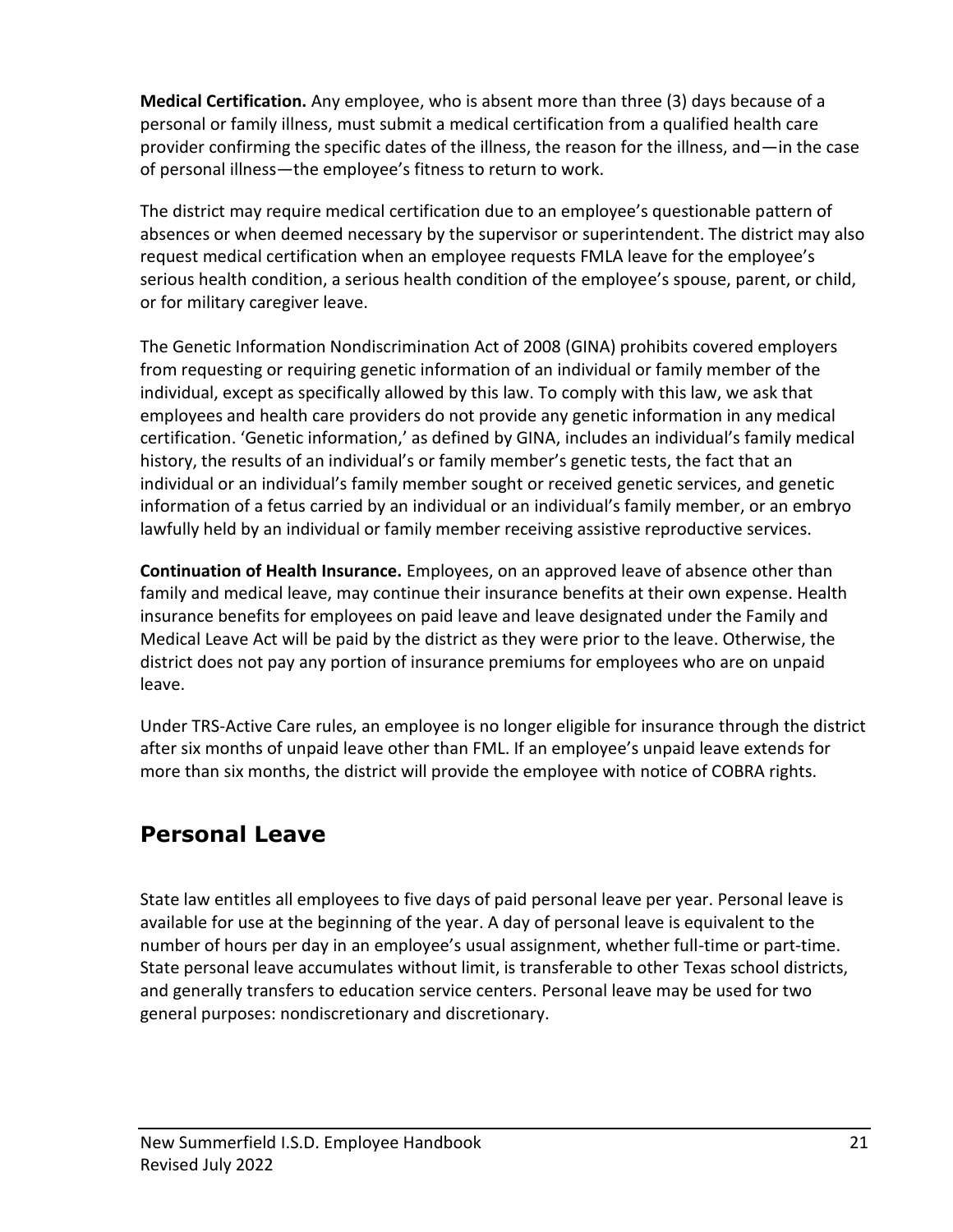**Nondiscretionary.** Leave taken for personal or family illness, family emergency, a death in the family, or active military service is considered nondiscretionary leave. Reasons for this type of leave allow very little, if any, advance planning. Nondiscretionary may be used in the same manner as state sick leave.

**Discretionary.** Leave taken at an employee's discretion that can be scheduled in advance is considered discretionary leave. An employee wishing to take discretionary personal leave must submit a request to his or her principal or supervisor 10 days in advance of the anticipated absence. The effect of the employee's absence on the educational program or department operations, as well as the availability of substitutes, will be considered by the principal or supervisor.

**Leave Proration.** If an employee separates from employment with the district before his or her last duty day of the year, or begins employment after the first duty day, state personal leave will be prorated based on the actual time employed. When an employee separates from employment before the last duty day of the school year, the employee's final paycheck will be reduced by the amount of state personal leave the employee used beyond his or her pro rata entitlement for the school year.

#### **State Sick Leave**

State sick leave accumulated before 1995 is available for use and may be transferred to other school districts in Texas. State sick leave may be used for the following reasons only:

- Employee illness
- Illness in the employee's immediate family
- Family emergency (i.e., natural disasters or life-threatening situations)
- Death in the immediate family
- Active military service

### **Local Leave**

#### **Extended Leave**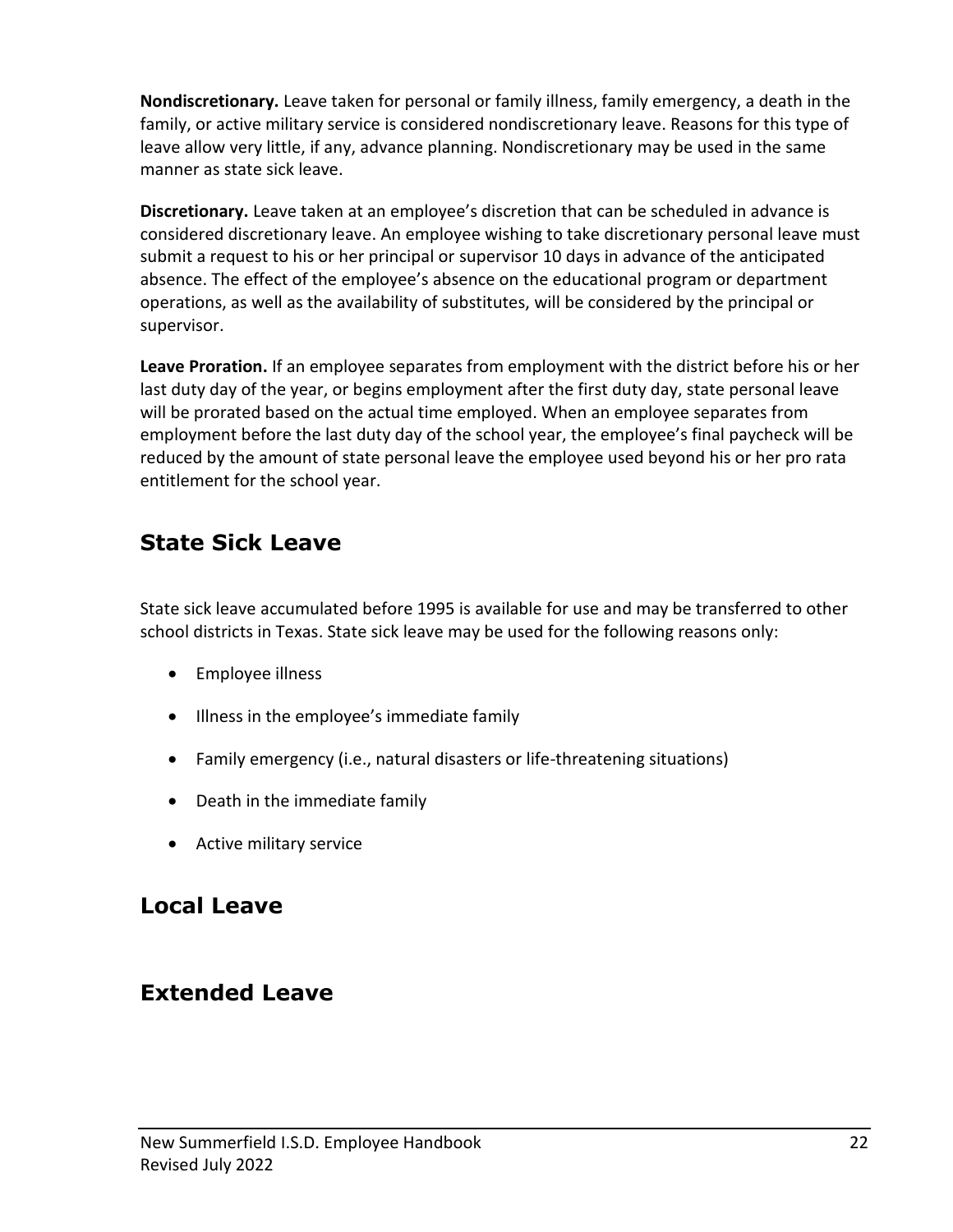#### **Sick Leave Bank (or Pool)**

#### **Family and Medical Leave Act (FMLA)—General Provisions**

The following text is from the federal notice, *Employee Rights and Responsibilities Under the Family and Medical Leave Act*. Specific information that the district has adopted to implement the FMLA follows this general notice.

#### **Leave Entitlements**

Eligible employees who work for a covered employer can take up to 12 weeks of unpaid, jobprotected leave in a 12-month period for the following reasons:

- The birth of a child or placement of a child for adoption or foster care;
- To bond with a child(Leave must be taken within 1 year of the child's birth or placement);
- To care for the employee's spouse, child, or parent who has a qualifying serious health condition;
- For the employee's own qualifying serious health condition that makes the employee unable to perform the employee's job;
- For qualifying exigencies related to the foreign deployment of a military member who is the employee's spouse, child, or parent.

An eligible employee who is a covered servicemember's spouse, child, parent, or next of kin may also take up to 26 weeks of FMLA leave in a single 12-month period to care for the servicemember with a serious injury or illness.

An employee does not need to use leave in one block. When it is medically necessary or otherwise permitted, employees may take leave intermittently or on a reduced schedule.

Employees may choose, or an employer may require, use of accrued paid leave while taking FMLA leave. If an employee substitutes accrued paid leave for FMLA leave, the employee must comply with the employer's normal paid leave policies.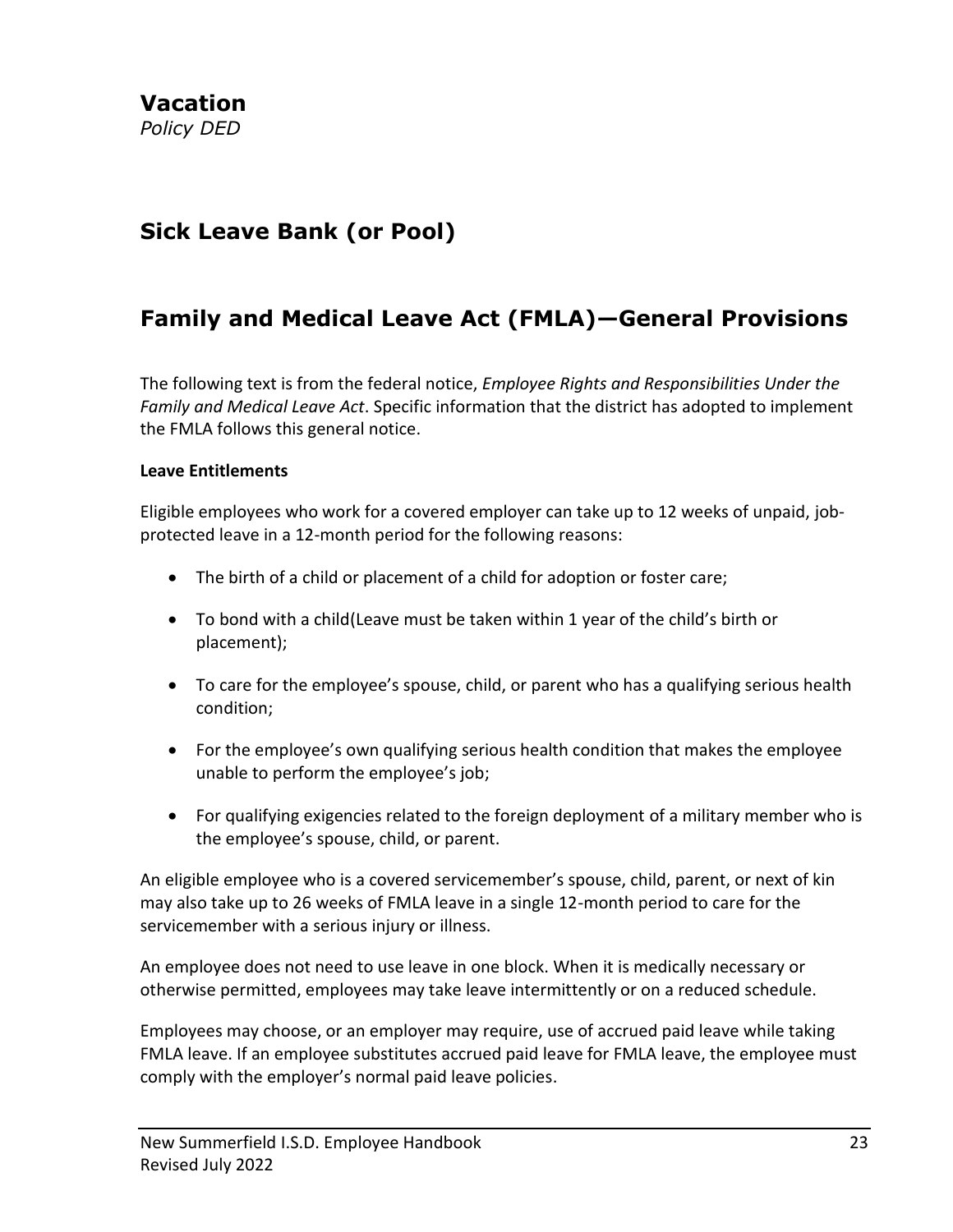#### **Benefits and Protections**

While employees are on FMLA leave, employers must continue health insurance coverage as if the employees were not on leave.

Upon return from FMLA leave, most employees must be restored to the same job or one nearly identical to it with equivalent pay, benefits, and other employment terms and conditions.

An employer may not interfere with an individual's FMLA rights or retaliate against someone for using or trying to use FMLA leave, opposing any practice made unlawful by the FMLA, or being involved in any proceeding under or related to the FMLA.

#### **Eligibility Requirements**

An employee who works for a covered employer must meet three criteria in order to be eligible for FMLA leave. The employee must:

- Have worked for the employer for at least 12 months;
- Have at least 1,250 hours of service in the 12 months before taking leave\*; and
- Work at a location where the employer has at least 50 employees within 75 miles of the employee's worksite.

\*Special hours of service eligibility requirements apply to airline flight crew employees.

#### **Requesting Leave**

Generally, employees must give 30-days' advance notice of the need for FMLA leave. If it is not possible to give 30-days' notice, an employee must notify the employer as soon as possible and, generally, follow the employer's usual procedures.

Employees do not have to share a medical diagnosis but must provide enough information to the employer so it can determine if the leave qualifies for FMLA protection.

Sufficient information could include informing an employer that the employee is or will be unable to perform his or her job functions, that a family member cannot perform daily activities, or that hospitalization or continuing medical treatment is necessary. Employees must inform the employer if the need for leave is for a reason for which FMLA leave was previously taken or certified.

Employers can require a certification or periodic recertification supporting the need for leave. If the employer determines that the certification is incomplete, it must provide a written notice indicating what additional information is required.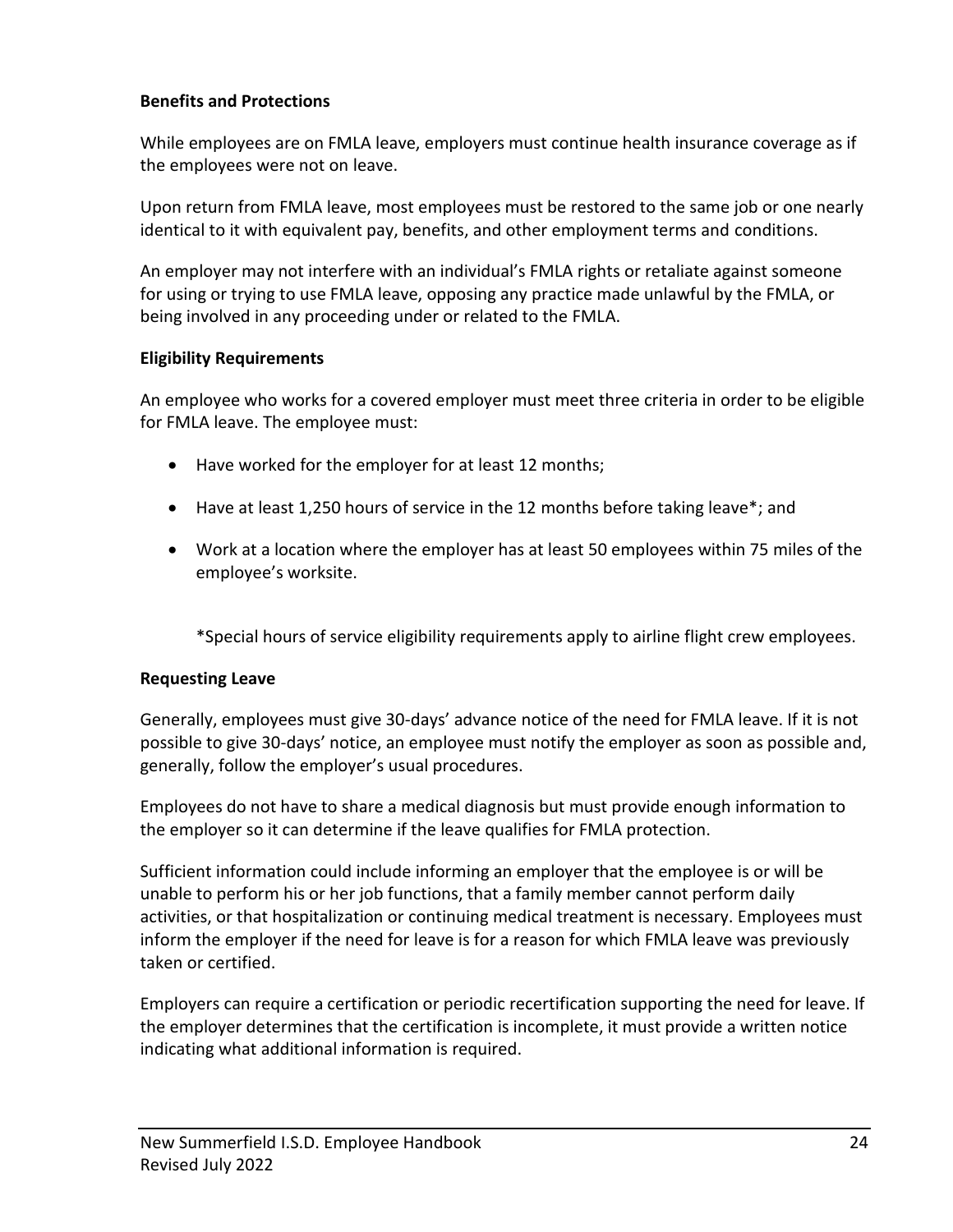#### **Employer Responsibilities**

Once an employer becomes aware that an employee's need for leave is for a reason that may qualify under the FMLA, the employer must notify the employee if he or she is eligible for FMLA leave and, if eligible, must also provide a notice of rights and responsibilities under the FMLA. If the employee is not eligible, the employer must provide a reason for ineligibility.

Employers must notify its employees if leave will be designated as FMLA leave, and if so, how much leave will be designated as FMLA leave.

#### **Enforcement**

Employees may file a complaint with the U.S. Department of Labor, Wage and Hour Division, or may bring a private lawsuit against an employer.

The FMLA does not affect any federal or state law prohibiting discrimination or supersede any state or local law or collective bargaining agreement that provides greater family or medical leave rights.

For additional information:

1-866-4US-WAGE (1-866-487-9243) TTY: 1-877-889-5627 [www.wagehour.dol.gov](http://www.wagehour.dol.gov/)

#### **Local Procedures for Implementing Family and Medical Leave Provisions**

Eligible employees can take up to 12 weeks of unpaid leave in the 12-month period.

• Beginning on the first duty day of the school year

**Use of Paid Leave.** FML runs concurrently with accrued sick and personal leave, temporary disability leave, compensatory time, assault leave, and absences due to a work-related illness or injury. The district will designate the leave as FML, if applicable, and notify the employee that accumulated leave will run concurrently.

**Combined Leave for Spouses.** Spouses who are employed by the district are limited to a combined total of 12 weeks of FML to care for a parent with a serious health condition; or for the birth, adoption, or foster placement of a child. Military caregiver leave for spouses is limited to a combined total of 26 weeks.

**Intermittent Leave.** When medically necessary or in the case of a qualifying exigency, an employee may take leave intermittently or on a reduced schedule. The district does not permit the use of intermittent or reduced-schedule leave for the care of a newborn child or for adoption or placement of a child with the employee.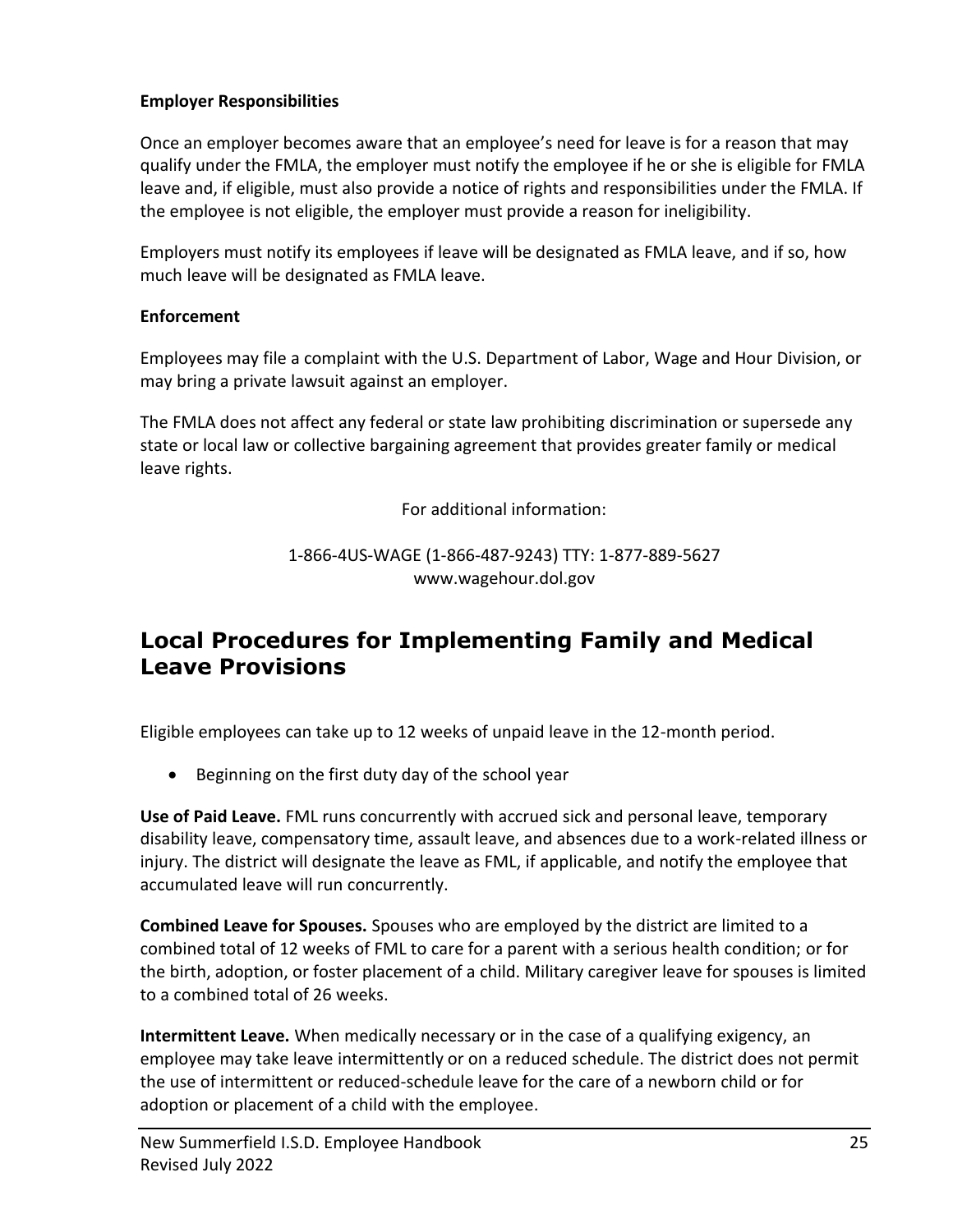**Fitness for Duty.** An employee that takes FML due to the employee's own serious health condition shall provide, before resuming work, a fitness-for-duty certification from the health care provider. When leave is taken for the employee's own serious health condition, the certification must address the employee's ability to perform essential job functions. The district shall provide a list of essential job functions (e.g., job description) to the employee with the FML designation notice to share with the health care provider. Fitness for duty is not required when an employee returns to work following leave to care for a family member with a serious health condition; to care for a child following birth, adoption, or foster care placement; or for qualifying exigency leave.

**Reinstatement.** An employee returning to work at the end of FML will be returned to the same position held when the leave began or to an equivalent position with equivalent employment benefits, pay, and other terms and conditions of employment.

In certain cases, instructional employees desiring to return to work at or near the conclusion of a semester may be required to continue on family and medical leave until the end of the semester. The additional time off is not counted against the employee's FML entitlement, and the district will maintain the employees group health insurance and reinstate the employee at the end of the leave according the procedures outlined in policy (see DECA(LEGAL)).

**Failure to Return.** If, at the expiration of FML, the employee is able to return to work but chooses not to do so, the district may require the employee to reimburse the district's share of insurance premiums paid during any portion of FML when the employee was on unpaid leave. If the employee fails to return to work for a reason beyond the employee's control, such as a continuing personal or family serious health condition or a spouse being unexpectedly transferred more than 75 miles from the district, the district may not require the employee to reimburse the district's share of premiums paid.

**District Contact.** Employees that require FML or have questions should contact Lanita Coleman for details on eligibility, requirements, and limitations.

#### **Temporary Disability Leave**

**Certified Employees.** Any full-time employee whose position requires certification from the State Board for Educator Certification (SBEC) is eligible for temporary disability leave. The purpose of temporary disability leave is to provide job protection to full-time educators who cannot work for an extended period of time because of a mental or physical disability of a temporary nature. Temporary disability leave must be taken as a continuous block of time. It may not be taken intermittently or on a reduced schedule. Pregnancy and conditions related to pregnancy are treated the same as any other temporary disability.

Employees must request approval for temporary disability leave. An employee's notification of need for extended absence due to the employee's own medical condition shall be accepted as a request for temporary disability leave. The request must be accompanied by a physician's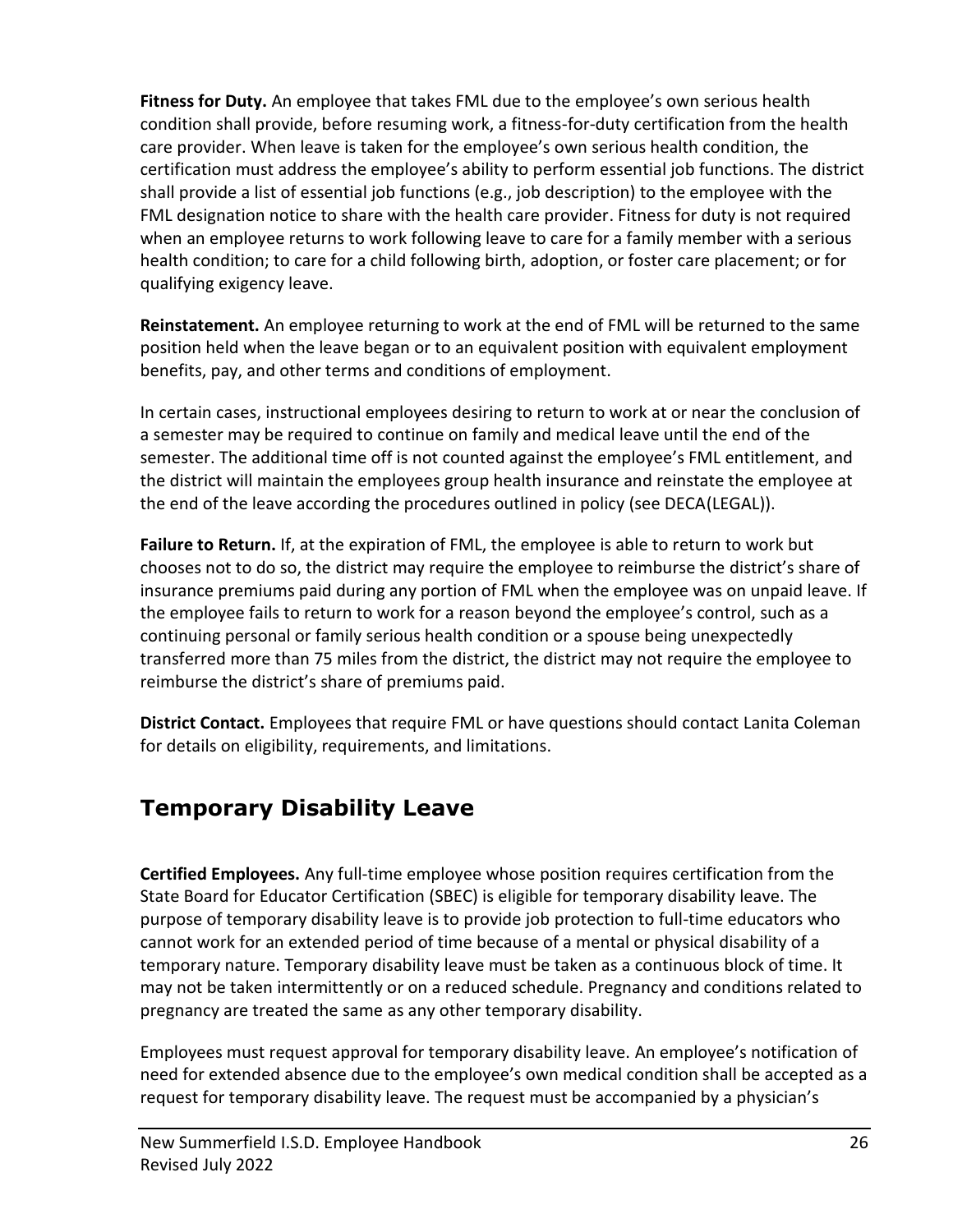statement confirming the employee's inability to work and estimating a probable date of return. If disability leave is approved, the length of leave is no longer than 180 calendar days.

If an employee is placed on temporary disability leave involuntarily, he or she has the right to request a hearing before the board of trustees. The employee may protest the action and present additional evidence of fitness to work.

When an employee is ready to return to work, supervisor, campus principal, or superintendent should be notified at least 30 days in advance. The return-to-work notice must be accompanied by a physician's statement confirming that the employee is able to resume regular duties. Certified employees returning from leave will be reinstated to the school to which they were previously assigned if an appropriate position is available. If an appropriate position is not available, the employee may be assigned to another campus, subject to the approval of the campus principal. If a position is not available before the end of the school year, the employee will be reinstated to a position at the original campus at the beginning of the following school year.

### **Workers' Compensation Benefits**

An employee absent from duty because of a job-related illness or injury may be eligible for workers' compensation weekly income benefits if the absence exceeds seven calendar days.

An employee receiving workers' compensation wage benefits for a job-related illness or injury may choose to use available, partial-day increments of sick leave or any other paid leave benefits to make up the difference between wage benefits and pre-injury or -illness wages. While an employee is receiving workers' compensation wage benefits, the district will charge available leave proportionately so that the employee receives an amount equal to the employee's regular salary.

#### **Assault Leave**

Assault leave provides extended job income and benefits protection to an employee who is injured as the result of a physical assault suffered during the performance of his or her job. An incident involving an assault is a work-related injury and should be immediately reported to their supervisor.

An injury is treated as an assault if the person causing the injury could be prosecuted for assault or could not be prosecuted only because that person's age or mental capacity renders the person nonresponsible for purposes of criminal liability.

An employee who is physically assaulted at work may take all the leave time medically necessary (up to two years) to recover from the physical injuries he or she sustained. At the request of an employee, the district will immediately assign the employee to assault leave. Days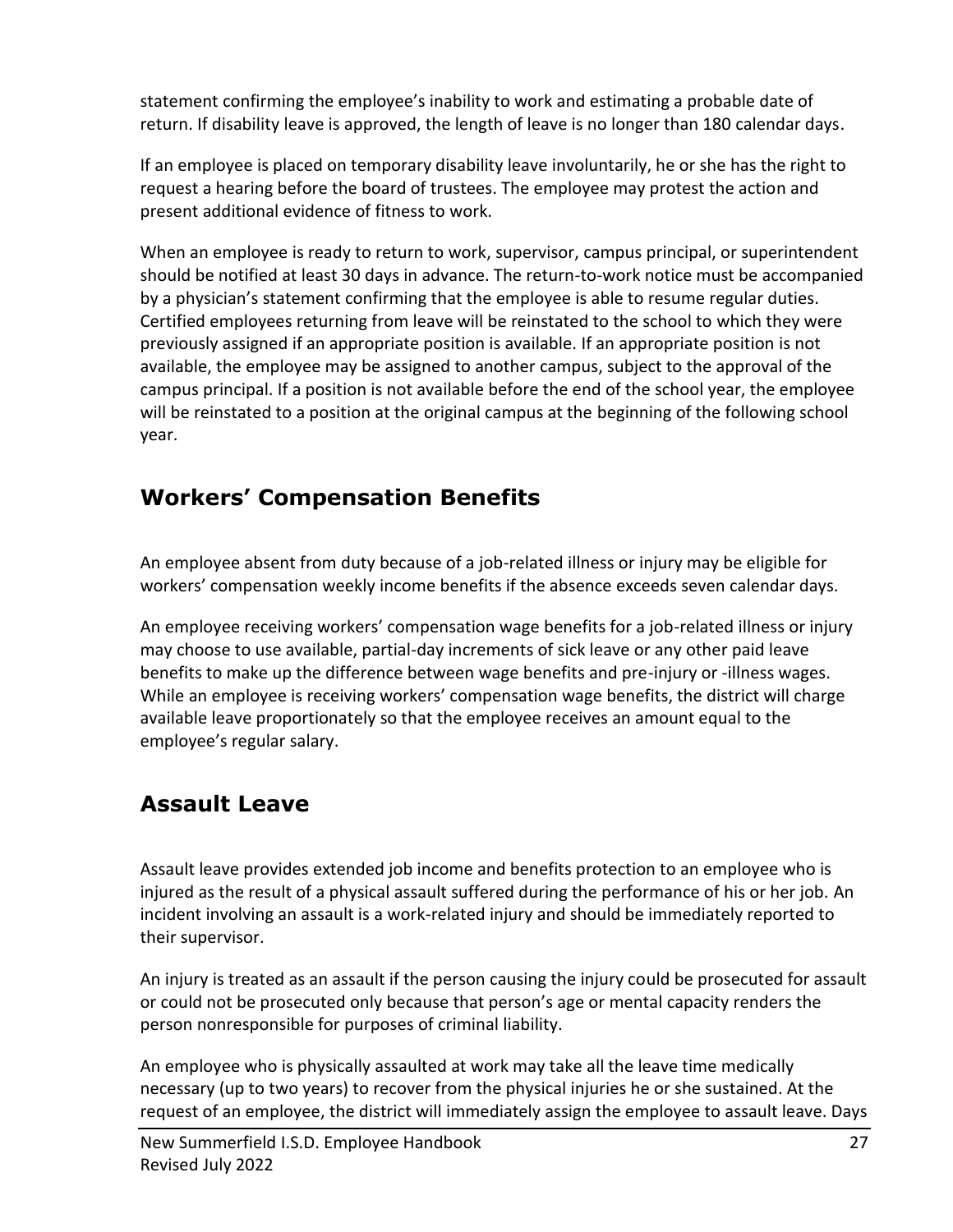of leave granted under the assault leave provision will not be deducted from accrued personal leave and must be coordinated with workers' compensation benefits. Upon investigation the district may change the assault leave status and charge leave used against the employee's accrued paid leave. The employee's pay will be deducted if accrued paid leave is not available.

#### **Bereavement Leave**

# **Jury Duty**

*Policies DEC, DG*

The district provides paid leave to employees who are summoned to jury duty including service on a grand jury. The district will not discharge, threaten to discharge, intimidate, or coerce any regular employee because of juror or grand juror service or for the employee's attendance or scheduled attendance in connection with the service in any court in the United States. Employees who report to the court for jury duty may keep any compensation the court provides. An employee should report a summons for jury duty to his or her supervisor as soon as it is received and may be required to provide the district a copy of the summons to document the need for leave.

An employee may be required to report back to work as soon as they are released from jury duty. The supervisor may consider the travel time required and the nature of the individual's position when determining the need to report to work. A copy of the release from jury duty or documentation of time spent at the court may be required.

# **Compliance with a Subpoena**

Employees will be paid while on leave to comply with a valid subpoena to appear in a civil, criminal, legislative, or administrative proceeding and will not be required to use personal leave. Employees may be required to submit documentation of their need for leave for court appearances.

# **Truancy Court Appearances**

An employee who is a parent, guardian of a child, or a court-appointed guardian ad litem of a child who is required to miss work to attend a truancy court hearing may use personal leave or compensatory time for the absence. Employees who do not have paid leave available will be docked for any absence required because of the court appearance.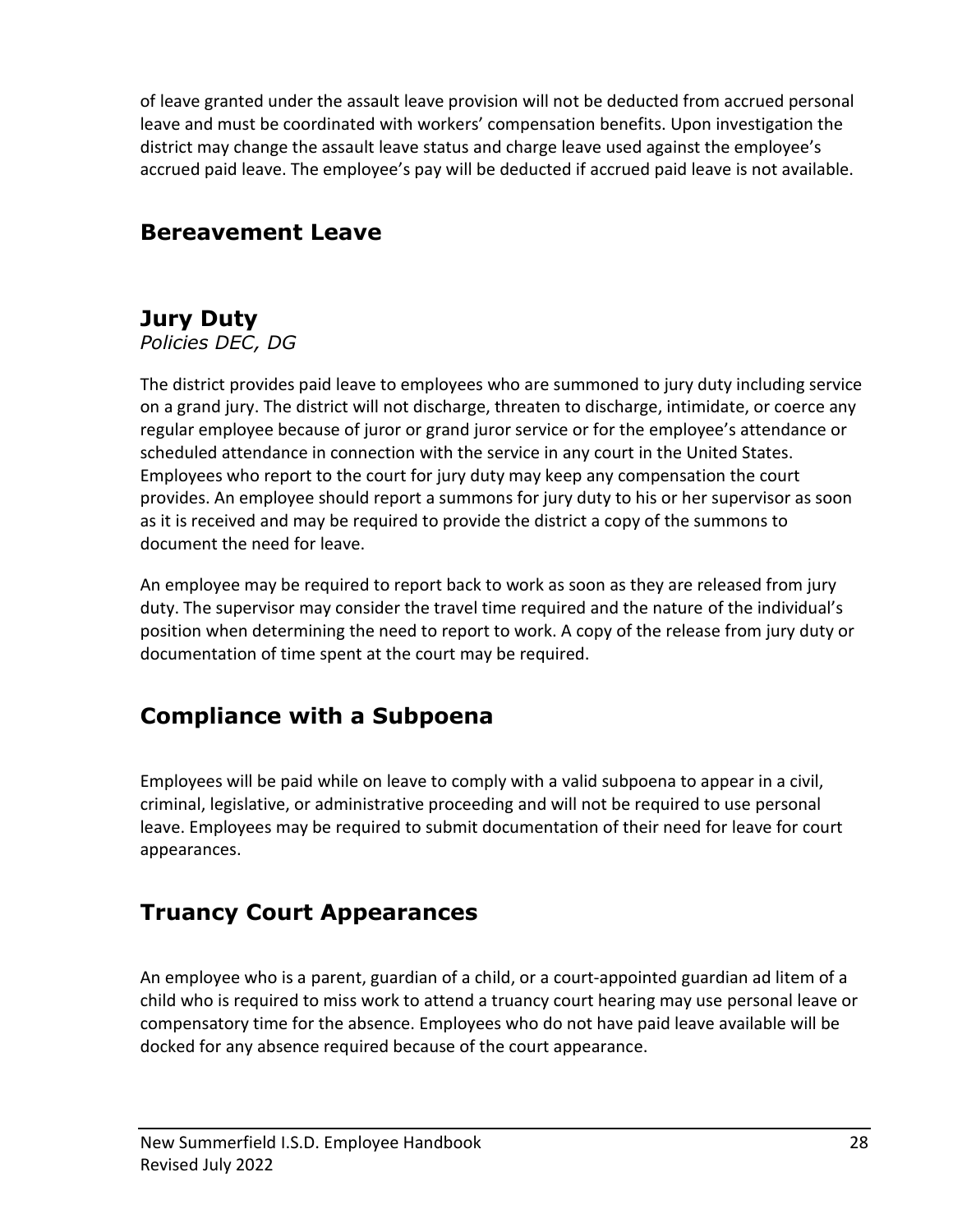## **Religious Observance**

The district will reasonably accommodate an employee's request for absence for a religious holiday or observance. Accommodations such as changes to work schedules or approving a day of absence will be made unless they pose an undue hardship to the district. The employee may use any accumulated personal leave for this purpose. Employees who have exhausted applicable paid leave may be granted an unpaid day of absence.

### **Military Leave**

**Paid Leave for Military Service.** Any employee who is a member of the Texas National Guard, Texas State Guard, reserve component of the United States Armed Forces, or a member of a state or federally authorized Urban Search and Rescue Team is entitled to 15 days of paid leave per fiscal year when engaged in authorized training or duty orders by proper authority. An additional seven days of leave per fiscal year are available if called to state active duty in response to a disaster. In addition, an employee is entitled to use available state and local personal or sick leave during a time of active military service.

**Reemployment after Military Leave.** Employees who leave the district to enter into the United States uniformed services or who are ordered to active duty as a member of the military force of any state (e.g., National or State Guard) may return to employment if they are honorably discharged. Employees who wish to return to the district will be reemployed provided they can be qualified to perform the required duties. Employees returning to work following military leave should contact the campus principal or superintendent. In most cases, the length of federal military service cannot exceed five years.

**Continuation of Health Insurance.** Employees who perform service in the uniformed services may elect to continue their health plan coverage at their own cost for a period not to exceed 24 months. Employees should contact Lanita Coleman for details on eligibility, requirements, and limitations.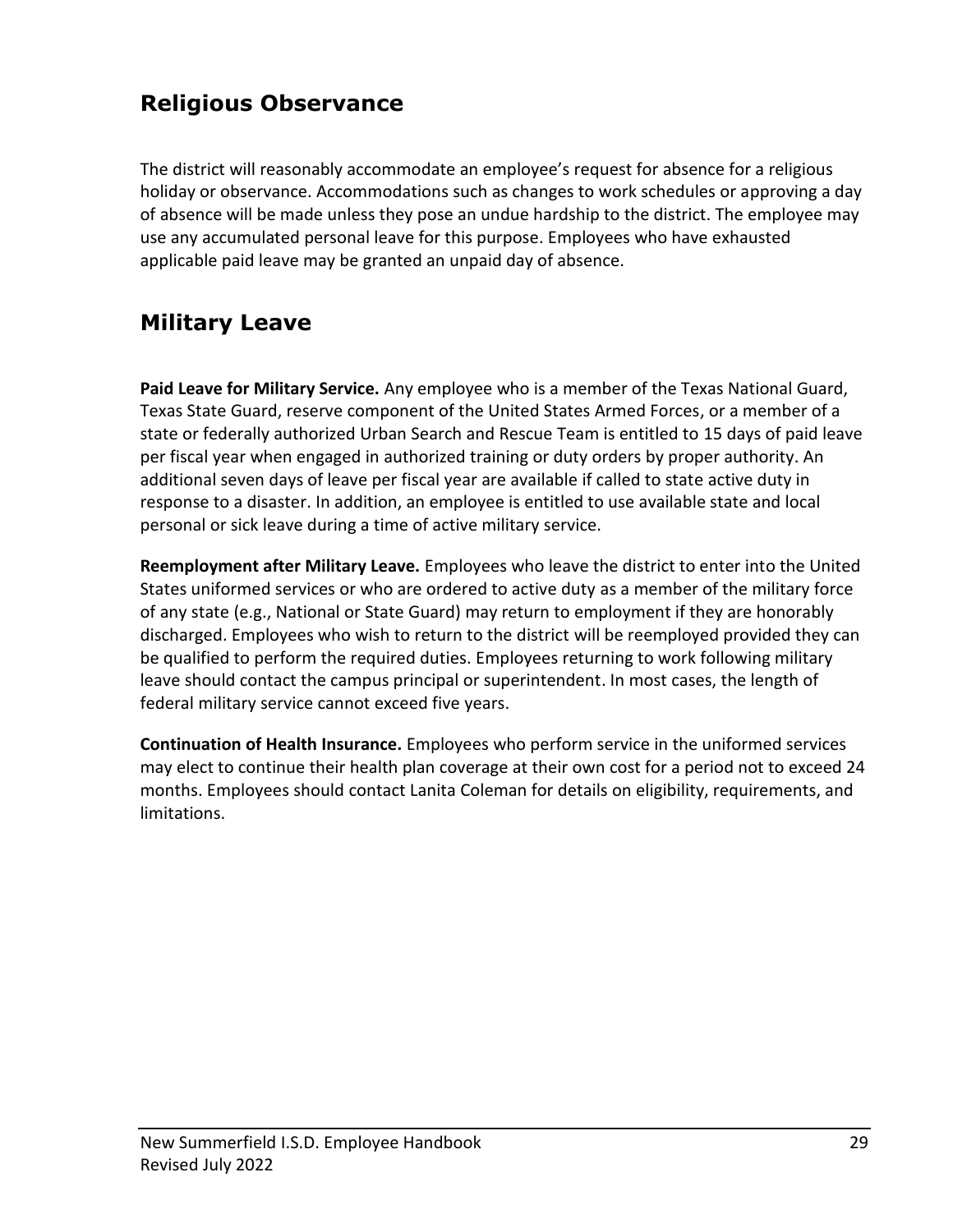# **Employee Relations and Communications**

### **Employee Recognition and Appreciation**

Continuous efforts are made throughout the year to recognize employees who make an extra effort to contribute to the success of the district. Employees are recognized at board meetings, in the district newsletter, and through special events and activities. Recognition and appreciation activities also include board meetings, in the district newsletter, and through special events and activities.

### **District Communications**

Throughout the school year, the administrative office publishes newsletters, brochures, fliers, calendars, news releases, and other communication materials. These publications offer employees and the community information pertaining to school activities and achievements. They include the following:

# **Complaints and Grievances**

#### *Policy DGBA*

In an effort to hear and resolve employee concerns or complaints in a timely manner and at the lowest administrative level possible, the board has adopted an orderly grievance process. Employees are encouraged to discuss their concerns or complaints with their supervisors or an appropriate administrator at any time.

The formal process provides all employees with an opportunity to be heard up to the highest level of management if they are dissatisfied with an administrative response. Once all administrative procedures are exhausted, employees can bring concerns or complaints to the board of trustees. For ease of reference, the district's policy concerning the process of bringing concerns and complaints is reprinted as follows:

[DGBA\(Local\)](https://pol.tasb.org/Policy/Download/286?filename=DGBA(LOCAL).pdf)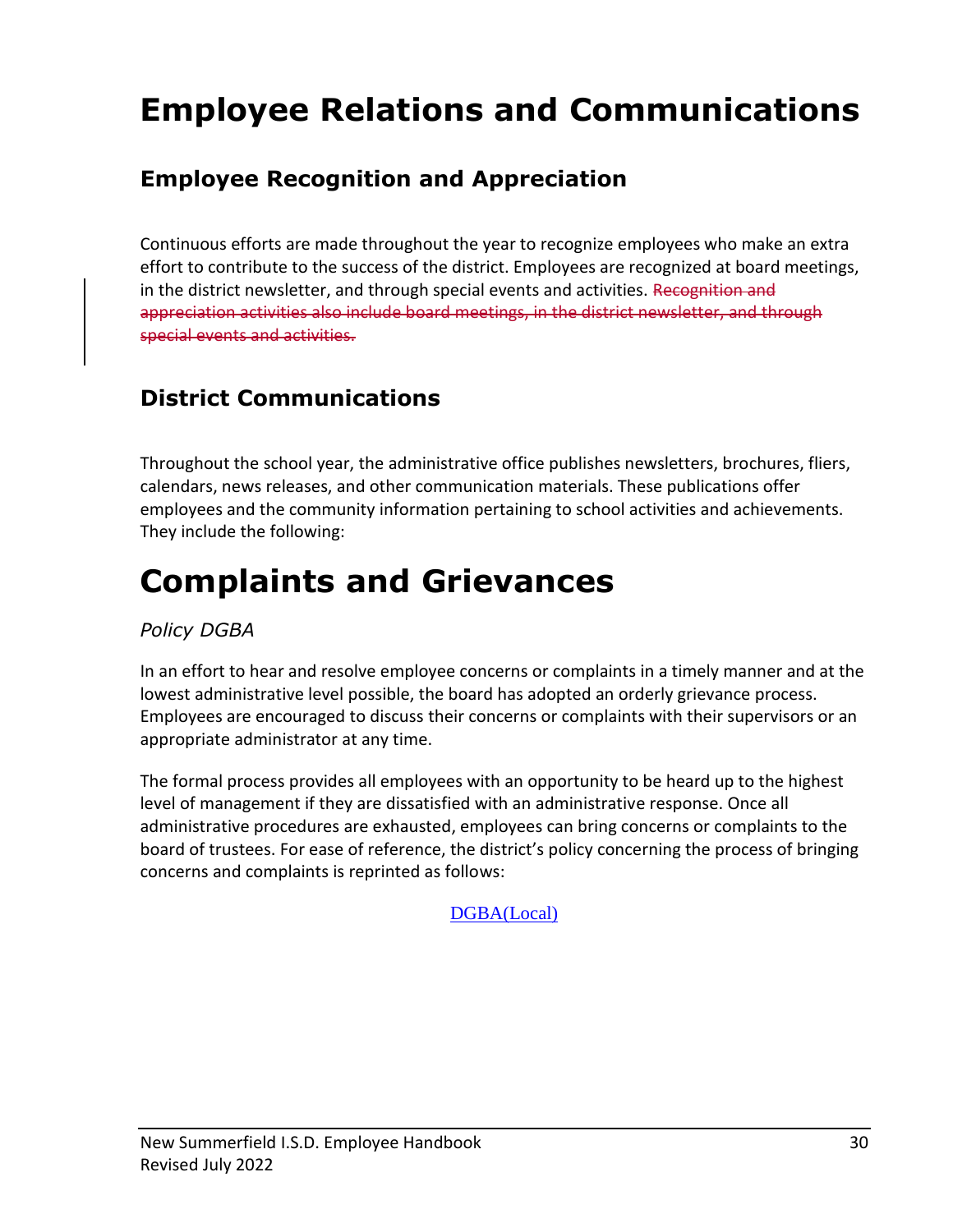# **Employee Conduct and Welfare**

#### **Standards of Conduct**

*Policy DH*

All employees are expected to work together in a cooperative spirit to serve the best interests of the district and to be courteous to students, one another, and the public. Employees are expected to observe the following standards of conduct:

- Recognize and respect the rights of students, parents, other employees, and members of the community.
- Maintain confidentiality in all matters relating to students and coworkers.
- Report to work according to the assigned schedule.
- Notify their immediate supervisor in advance or as early as possible in the event that they must be absent or late. Unauthorized absences, chronic absenteeism, tardiness, and failure to follow procedures for reporting an absence may be cause for disciplinary action.
- Know and comply with department and district policies and procedures.
- Express concerns, complaints, or criticism through appropriate channels.
- Observe all safety rules and regulations and report injuries or unsafe conditions to a supervisor immediately.
- Use district time, funds, and property for authorized district business and activities only.

All district employees should perform their duties in accordance with state and federal law, district policies and procedures, and ethical standards. Violation of policies, regulations, or guidelines, including intentionally making a false claim, offering false statements, or refusing to cooperate with a district investigation may result in disciplinary action, including termination. Alleged incidents of certain misconduct by educators, including having a criminal record, must be reported to SBEC not later than the seventh day after the superintendent knew of the incident. See *Reports to the Texas Education Agency,* page 59 for additional information.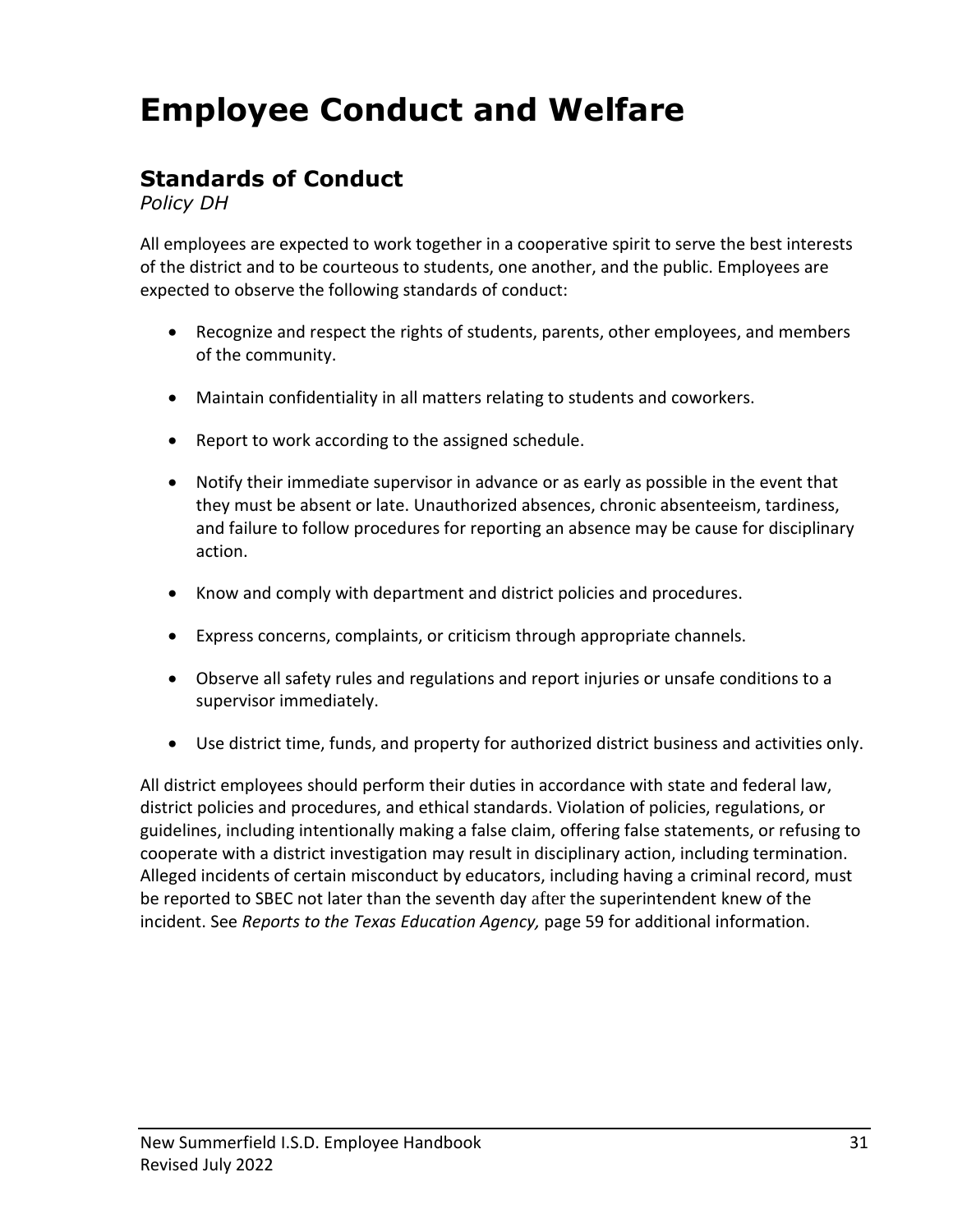The *Educators' Code of Ethics*, adopted by the State Board for Educator Certification, which all district employees must adhere to, is reprinted below:

#### *Texas Educators' Code of Ethics*

#### **Purpose and Scope**

The Texas educator shall comply with standard practices and ethical conduct toward students, professional colleagues, school officials, parents, and members of the community and shall safeguard academic freedom. The Texas educator, in maintaining the dignity of the profession, shall respect and obey the law, demonstrate personal integrity, and exemplify honesty and good moral character. The Texas educator, in exemplifying ethical relations with colleagues, shall extend just and equitable treatment to all members of the profession. The Texas educator, in accepting a position of public trust, shall measure success by the progress of each student toward realization of his or her potential as an effective citizen. The Texas educator, in fulfilling responsibilities in the community, shall cooperate with parents and others to improve the public schools of the community. This chapter shall apply to educators and candidates for certification. (19 TAC 247.1(b))

#### **Enforceable Standards**

#### **1. Professional Ethical Conduct, Practices, and Performance**

**Standard 1.1** The educator shall not intentionally, knowingly, or recklessly engage in deceptive practices regarding official policies of the school district, educational institution, educator preparation program, the Texas Education Agency, or the State Board for Educator Certification (SBEC) and its certification process.

**Standard 1.2** The educator shall not intentionally, knowingly, or recklessly misappropriate, divert, or use monies, personnel, property, or equipment committed to his or her charge for personal gain or advantage.

**Standard 1.3** The educator shall not submit fraudulent requests for reimbursement, expenses, or pay.

**Standard 1.4** The educator shall not use institutional or professional privileges for personal or partisan advantage.

**Standard 1.5** The educator shall neither accept nor offer gratuities, gifts, or favors that impair professional judgment or that are used to obtain special advantage. This standard shall not restrict the acceptance of gifts or tokens offered and accepted openly from students, parents of students, or other persons or organizations in recognition or appreciation of service.

**Standard 1.6** The educator shall not falsify records, or direct or coerce others to do so.

**Standard 1.7** The educator shall comply with state regulations, written local school board policies, and other state and federal laws.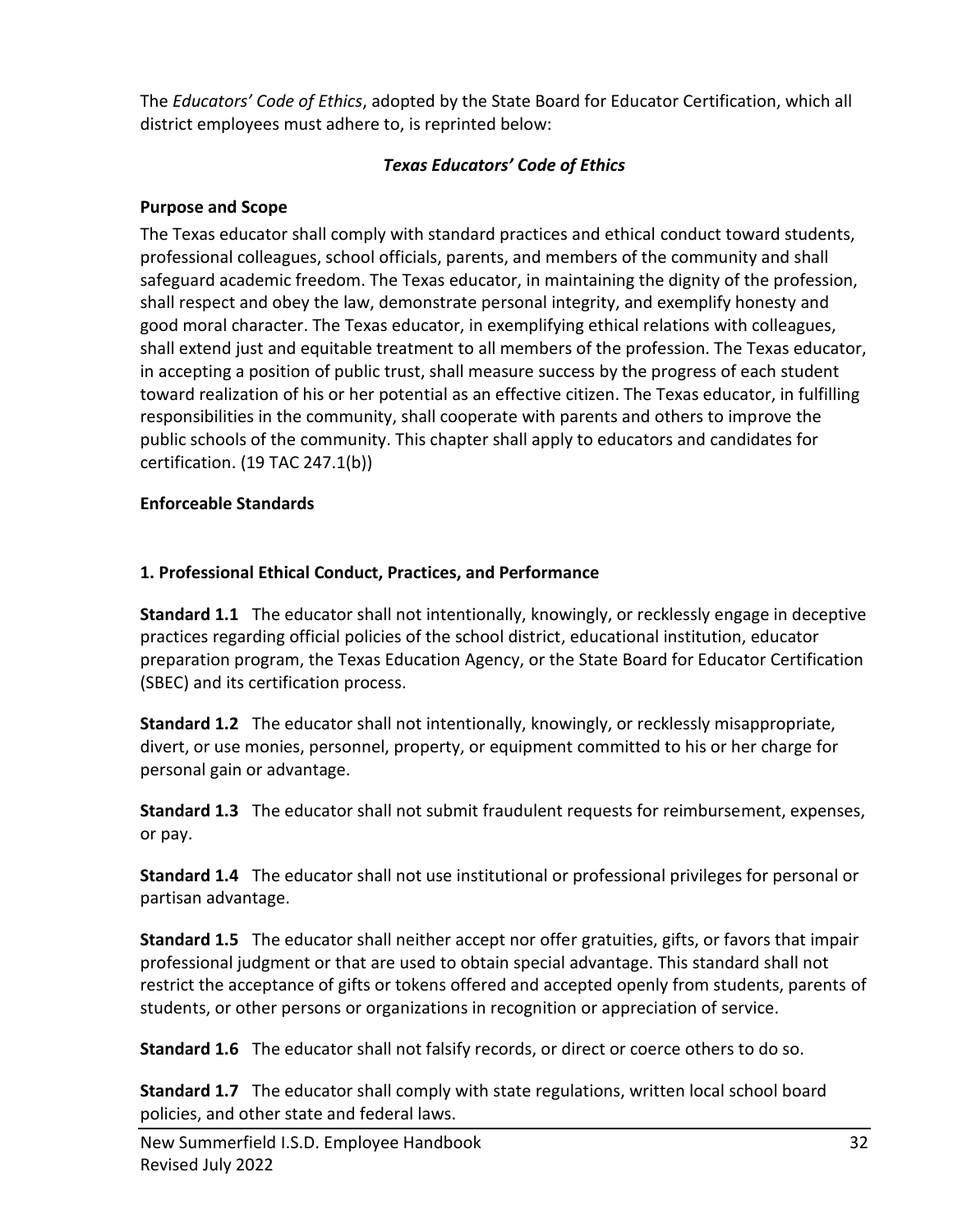**Standard 1.8** The educator shall apply for, accept, offer, or assign a position or a responsibility on the basis of professional qualifications.

**Standard 1.9** The educator shall not make threats of violence against school district employees, school board members, students, or parents of students.

**Standard 1.10** The educator shall be of good moral character and be worthy to instruct or supervise the youth of this state.

**Standard 1.11** The educator shall not intentionally, knowingly, or recklessly misrepresent his or her employment history, criminal history, and/or disciplinary record when applying for subsequent employment.

**Standard 1.12** The educator shall refrain from the illegal use, abuse, or distribution of controlled substances, prescription drugs and toxic inhalants.

**Standard 1.13** The educator shall not be under the influence of alcohol or consume alcoholic beverages on school property or during school activities when students are present.

#### **2. Ethical Conduct toward Professional Colleagues**

**Standard 2.1** The educator shall not reveal confidential health or personnel information concerning colleagues unless disclosure serves lawful professional purposes or is required by law.

**Standard 2.2** The educator shall not harm others by knowingly making false statements about a colleague or the school system.

**Standard 2.3** The educator shall adhere to written local school board policies and state and federal laws regarding the hiring, evaluation, and dismissal of personnel.

**Standard 2.4** The educator shall not interfere with a colleague's exercise of political, professional, or citizenship rights and responsibilities.

**Standard 2.5** The educator shall not discriminate against or coerce a colleague on the basis of race, color, religion, national origin, age, gender, disability, family status, or sexual orientation.

**Standard 2.6** The educator shall not use coercive means or promise of special treatment in order to influence professional decisions or colleagues.

**Standard 2.7** The educator shall not retaliate against any individual who has filed a complaint with the SBEC or who provides information for a disciplinary investigation or proceeding under this chapter.

**Standard 2.8** The educator shall not intentionally or knowingly subject a colleague to sexual harassment.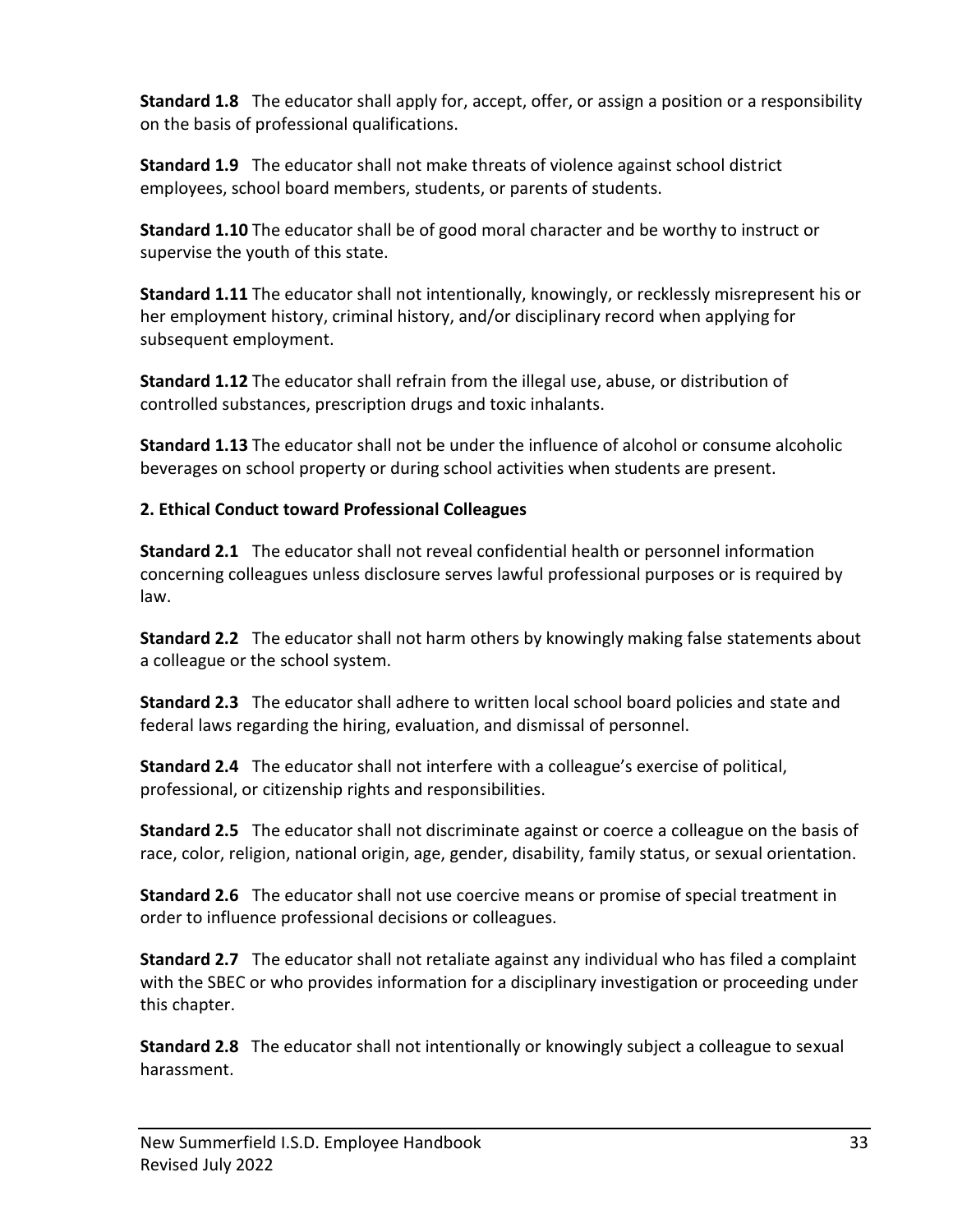#### **3. Ethical Conduct toward Students**

**Standard 3.1** The educator shall not reveal confidential information concerning students unless disclosure serves lawful professional purposes or is required by law.

**Standard 3.2** The educator shall not intentionally, knowingly, or recklessly treat a student or minor in a manner that adversely affects or endangers the learning, physical health, mental health, or safety of the student or minor.

**Standard 3.3** The educator shall not intentionally, knowingly, or recklessly misrepresent facts regarding a student.

**Standard 3.4** The educator shall not exclude a student from participation in a program, deny benefits to a student, or grant an advantage to a student on the basis of race, color, gender, disability, national origin, religion, family status, or sexual orientation.

**Standard 3.5** The educator shall not intentionally, knowingly, or recklessly engage in physical mistreatment, neglect, or abuse of a student or minor.

**Standard 3.6** The educator shall not solicit or engage in sexual conduct or a romantic relationship with a student or minor.

**Standard 3.7** The educator shall not furnish alcohol or illegal/unauthorized drugs to any person under 21 years of age unless the educator is a parent or guardian of that child or knowingly allow any person under 21 years of age unless the educator is a parent or guardian of that child to consume alcohol or illegal/unauthorized drugs in the presence of the educator.

**Standard 3.8** The educator shall maintain appropriate professional educator-student relationships and boundaries based on a reasonably prudent educator standard.

**Standard 3.9** The educator shall refrain from inappropriate communication with a student or minor, including, but not limited to, electronic communication such as cell phone, text messaging, email, instant messaging, blogging, or other social network communication. Factors that may be considered in assessing whether the communication is inappropriate include, but are not limited to:

- (i) the nature, purpose, timing, and amount of the communication;
- (ii) the subject matter of the communication;
- (iii) whether the communication was made openly or the educator attempted to conceal the communication;
- (iv) whether the communication could be reasonably interpreted as soliciting sexual contact or a romantic relationship;
- (v) whether the communication was sexually explicit; and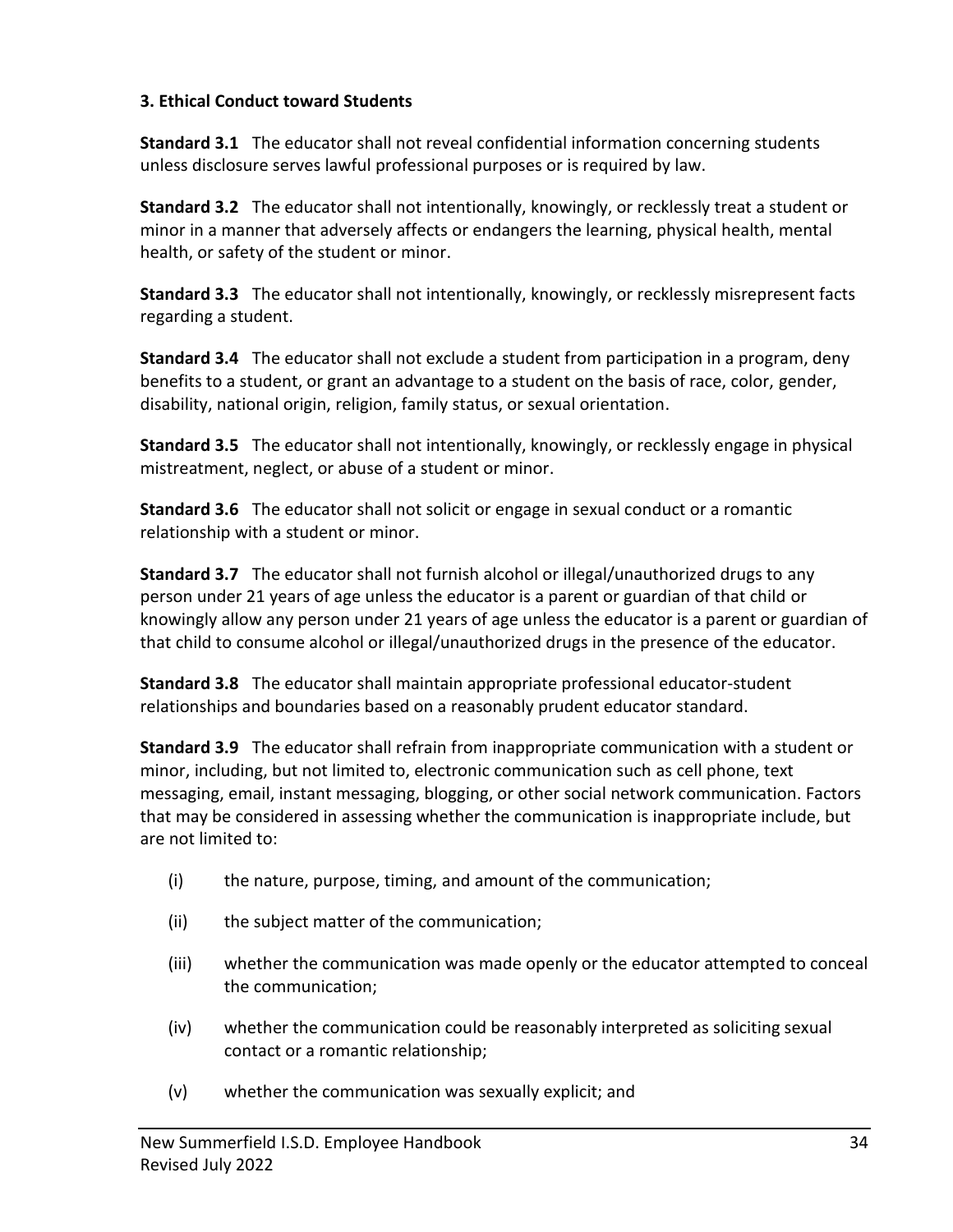(vi) whether the communication involved discussion(s) of the physical or sexual attractiveness or the sexual history, activities, preferences, or fantasies of either the educator or the student.

#### **Discrimination, Harassment, and Retaliation**

*Policies DH, DIA*

Employees shall not engage in prohibited harassment, including sexual harassment, of other employees, unpaid interns, student teachers, or students. While acting in the course of their employment, employees shall not engage in prohibited harassment of other persons including board members, vendors, contractors, volunteers, or parents. A substantiated charge of harassment will result in disciplinary action.

Individuals who believe they have been discriminated or retaliated against or harassed are encouraged to promptly report such incidents to the campus principal, supervisor, or appropriate district official. If the campus principal, supervisor, or district official is the subject of a complaint, the complaint should be made directly to the superintendent. A complaint against the superintendent may be made directly to the board.

Any district employee who believes that he or she has experienced prohibited conduct based on sex, including sexual harassment, or believes that another employee has experienced such prohibited conduct, should immediately report the alleged acts. The employee may report the alleged acts to his or her supervisor, the campus principal, the Title IX coordinator, or the superintendent. The district's Title IX coordinator's name and contact information is listed in the Equal Employment Opportunity section of this handbook.

The district's policy that includes definitions and procedures for reporting and investigating discrimination, harassment, and retaliation is reprinted below:

*[DIA\(Local\)](https://pol.tasb.org/policy/download/286?filename=dia(local).pdf)*

#### **Harassment of Students**

*Policies DH, DHB, FFG, FFH, FFI*

Sexual and other harassment of students by employees are forms of discrimination and are prohibited by law. Romantic or inappropriate social relationships between students and district employees are prohibited.

Employees who suspect a student may have experienced prohibited harassment are obligated to report their concerns to the campus principal or other appropriate district official. Any district employee who suspects or receives direct or indirect notice that a student or group of students has or may have experienced prohibited conduct based on sex, including sexual harassment, of a student shall immediately notify the district's superintendent/Title IX coordinator (Joe Brannen, 903.726.3306) or the ADA/Section 504 coordinator (DeAnna Molloy, 903.726.3306), and take any other steps required by district policy.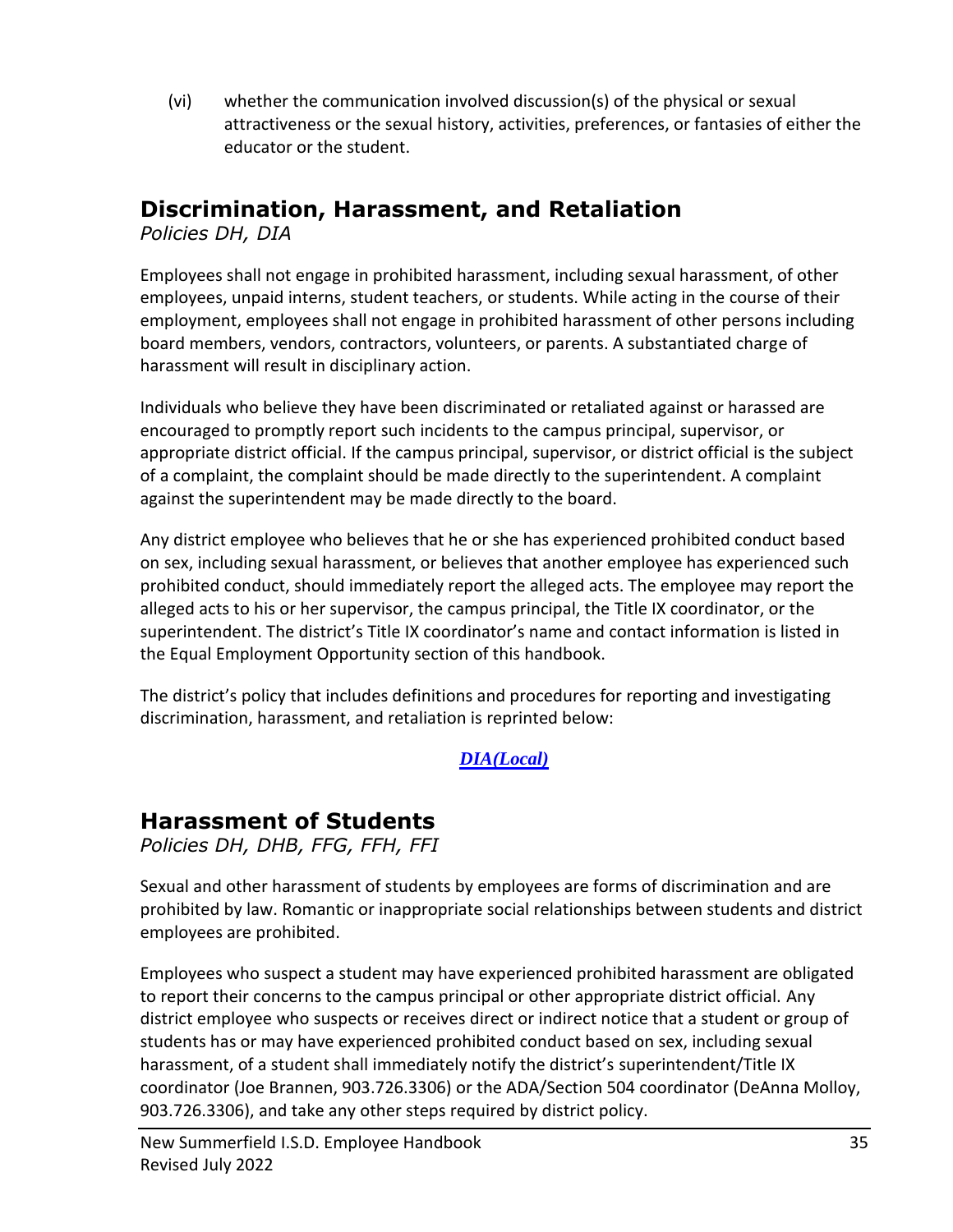All allegations of prohibited harassment of a student by an employee or adult will be reported to the student's parents and promptly investigated. An employee who knows of or has reasonable cause to believe that child abuse or neglect occurred child abuse must also report his or her knowledge or suspicion to the appropriate authorities, as required by law. See *Reporting Suspected Child Abuse*, page 63 and *Bullying,* page 63 for additional information.

The district's policy that includes definitions and procedures for reporting and investigating harassment of students is reprinted below:

### **Reporting Suspected Child Abuse**

*Policies DG, FFG, GRA*

All employees with reasonable cause to believe that a child's physical or mental health or welfare has been adversely affected by abuse or neglect, as defined by Texas Family Code §261.001, are required by state law to make a report to a law enforcement agency, Child Protective Services (CPS), or appropriate state agency (e.g., state agency operating, licensing, certifying, or registering the facility) within 48 hours of the event that led to the suspicion. Alleged abuse or neglect involving a person responsible for the care, custody, or welfare of the child (including a teacher) must be reported to CPS.

Employees are also required to make a report if they have reasonable cause to believe that an adult was a victim of abuse or neglect as a child and they determine in good faith that the disclosure of the information is necessary to protect the health and safety of another child, elderly person, or person with a disability.

Reports to Child Protective Services can be made Online at <https://www.txabusehotline.org/Login/Default.aspx> or to the Texas Abuse Hotline (800-252- 5400). State law specifies that an employee may not delegate to or rely on another person or administrator to make the report.

Under state law, any person reporting or assisting in the investigation of reported child abuse or neglect is immune from liability unless the report is made in bad faith or with malicious intent. In addition, the district is prohibited from taking an adverse employment action against a certified or licensed professional who, in good faith, reports child abuse or neglect or who participates in an investigation regarding an allegation of child abuse or neglect.

An employee's failure to make the required report may result in prosecution as a Class A misdemeanor. The offense of failure to report by a professional may be a state jail felony if it is shown the individual intended to conceal the abuse or neglect. In addition, a certified employee's failure to report may result in disciplinary procedures by SBEC for a violation of the Texas Educators' Code of Ethics.

Employees who suspect that a student has been or may be abused or neglected should also report their concerns to the campus principal. This includes students with disabilities who are no longer minors. Employees are not required to report their concern to the principal before making a report to the appropriate agency.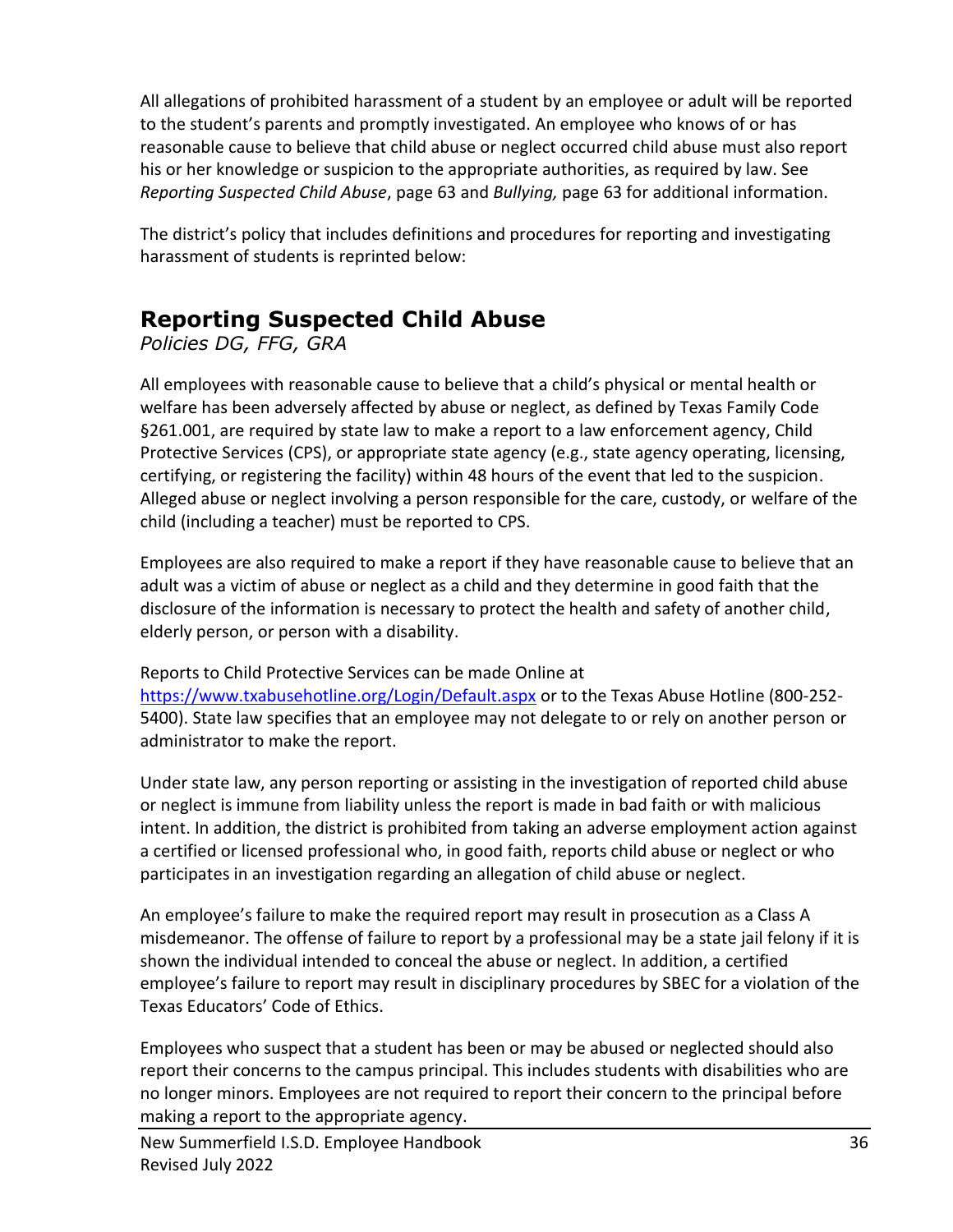Reporting the concern to the principal does not relieve the employee of the requirement to report it to the appropriate state agency. In addition, employees must cooperate with investigators of child abuse and neglect. Interference with a child abuse investigation by denying an interviewer's request to interview a student at school or requiring the presence of a parent or school administrator against the desires of the duly authorized investigator is prohibited.

### **Sexual Abuse and Maltreatment of Children**

The district has established a plan for addressing sexual abuse and other maltreatment of children, which may be accessed at www.newsummerfieldisd.org. As an employee, it is important for you to be aware of warning signs that could indicate a child may have been or is being sexually abused or maltreated. Sexual abuse in the Texas Family Code is defined as any sexual conduct harmful to a child's mental, emotional, or physical welfare as well as a failure to make a reasonable effort to prevent sexual conduct with a child. Maltreatment is defined as abuse or neglect. Anyone who has reasonable cause to believe that a child has been or may be abused or neglected has a legal responsibility under state law for reporting the suspected abuse or neglect following the procedures described above in *Reporting Suspected Child Abuse*.

#### **Reporting Crime**

*Policy DG*

The Texas Whistleblower Act protects district employees who make good faith reports of violations of law by the district to an appropriate law enforcement authority. The district is prohibited from suspending, terminating the employment of, or taking other adverse personnel action against, an employee who makes a report under the Act. State law also provides employees with the right to report a crime witnessed at the school to any peace officer with authority to investigate the crime.

### **Scope and Sequence**

*Policy DG*

If a teacher determines that students need more or less time in a specific area to demonstrate proficiency in the Texas Essential Knowledge and Skills (TEKS) for that subject and grade level, the district will not penalize the teacher for not following the district's scope and sequence.

The district may take appropriate action if a teacher does not follow the district's scope and sequence based on documented evidence of a deficiency in classroom instruction. This documentation can be obtained through observation or substantiated and documented thirdparty information.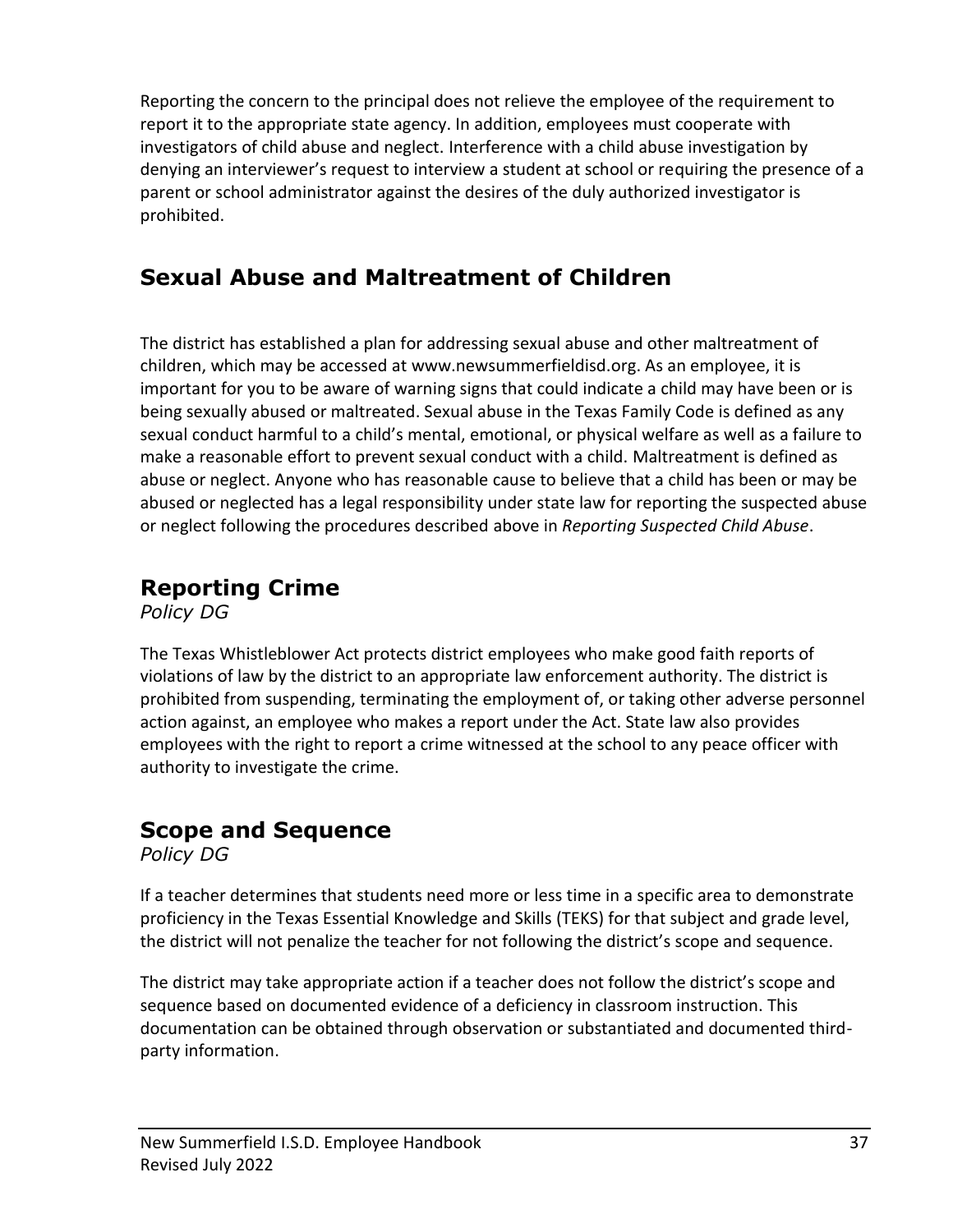## **Technology Resources**

*Policy CQ*

The district's technology resources, including its networks, computer systems, email accounts, devices connected to its networks, and all district-owned devices used on or off school property, are primarily for administrative and instructional purposes. Limited personal use is permitted if the use:

- Imposes no tangible cost to the district.
- Does not unduly burden the district's technology resources.
- Has no adverse effect on job performance or on a student's academic performance.

Electronic mail transmissions and other use of the technology resources are not confidential and can be monitored at any time to ensure appropriate use.

Employees are required to abide by the provisions of the district's acceptable use agreement and administrative procedures. Failure to do so can result in suspension of access or termination of privileges and may lead to disciplinary and legal action. Employees with questions about computer use and data management can contact Troy Jenkins at 903.726.3306.

# **Personal Use of Electronic Communications**

*Policy CQ, DH*

Electronic communications include all forms of social media, such as text messaging, instant messaging, electronic mail (email), web logs (blogs), wikis, electronic forums (chat rooms), video-sharing websites (e.g., YouTube), editorial comments posted on the Internet, and social network sites (e.g., Facebook, Twitter, LinkedIn, Instagram). Electronic communications also include all forms of telecommunication such as landlines, cell phones, and web-based applications.

As role models for the district's students, employees are responsible for their public conduct even when they are not acting as district employees. Employees will be held to the same professional standards in their public use of electronic communications as they are for any other public conduct. If an employee's use of electronic communications interferes with the employee's ability to effectively perform his or her job duties, the employee is subject to disciplinary action, up to and including termination of employment. If an employee wishes to use a social network site or similar media for personal purposes, the employee is responsible for the content on the employee's page, including content added by the employee, the employee's friends, or members of the public who can access the employee's page, and for web links on the employee's page. The employee is also responsible for maintaining privacy settings appropriate to the content.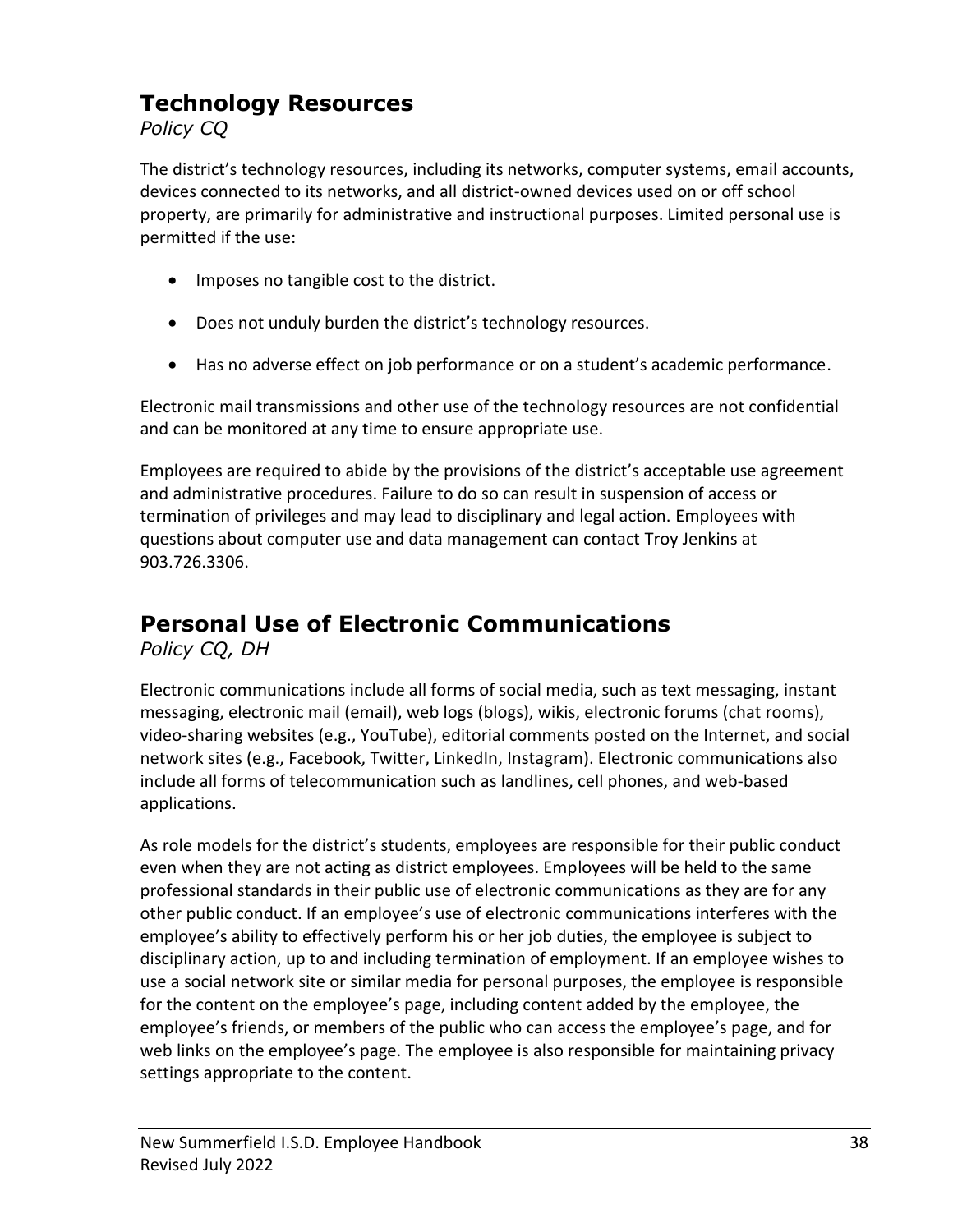An employee who uses electronic communications for personal purposes shall observe the following:

- The employee may not set up or update the employee's personal social network page(s) using the district's computers, network, or equipment.
- The employee shall limit use of personal electronic communication devices to send or receive calls, text messages, pictures, and videos to breaks, mealtimes, and before and after scheduled work hours, unless there is an emergency or the use is authorized by a supervisor to conduct district business.
- The employee shall not use the district's logo or other copyrighted material of the district without express written consent.
- An employee may not share or post, in any format, information, videos, or pictures obtained while on duty or on district business unless the employee first obtains written approval from the employee's immediate supervisor. Employees should be cognizant that they have access to information and images that, if transmitted to the public, could violate privacy concerns.
- The employee continues to be subject to applicable state and federal laws, local policies, administrative regulations, and the Texas Educators' Code of Ethics, even when communicating regarding personal and private matters, regardless of whether the employee is using private or public equipment, on or off campus. These restrictions include:
	- o Confidentiality of student records. [See Policy FL]
	- $\circ$  Confidentiality of health or personnel information concerning colleagues, unless disclosure serves lawful professional purposes or is required by law. [See DH(EXHIBIT)]
	- $\circ$  Confidentiality of district records, including educator evaluations and private email addresses. [See Policy GBA]
	- o Copyright law [See Policy CY]
	- $\circ$  Prohibition against harming others by knowingly making false statements about a colleague or the school system. [See DH(EXHIBIT)]

See *Electronic Communications between Employees, Students, and Parents,* below, for regulations on employee communication with students through electronic media.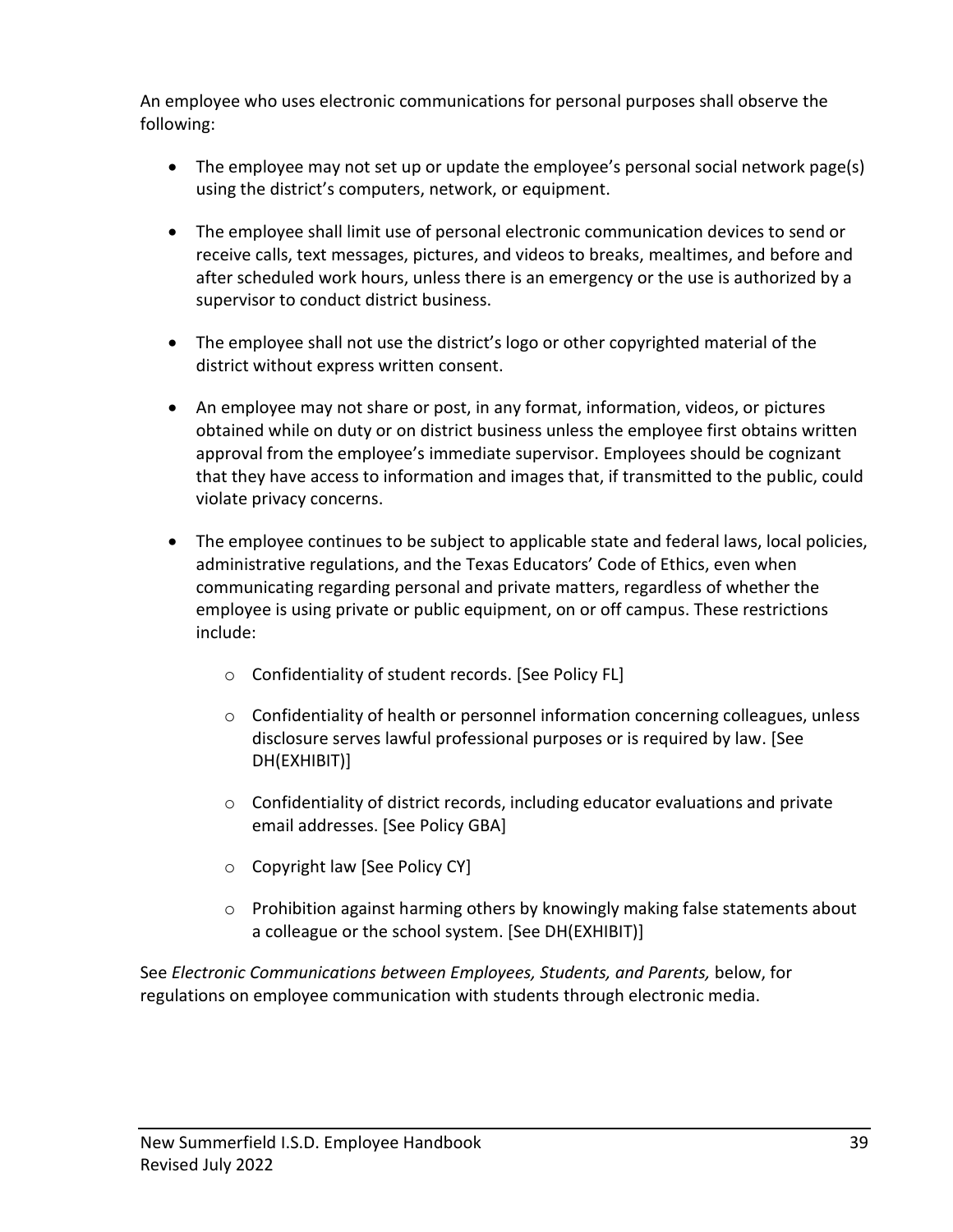### **Electronic Communications between Employees, Students, and Parents**

*Policy DH*

A certified or licensed employee, or any other employee designated in writing by the superintendent or a campus principal, may use electronic communications with students who are currently enrolled in the district. The employee must comply with the provisions outlined below. Electronic communications between all other employees and students who are enrolled in the district are prohibited. Employees are not required to provide students with their personal phone number or email address.

An employee is not subject to the provisions regarding electronic communications with a student to the extent the employee has a social or family relationship with a student. For example, an employee may have a relationship with a niece or nephew, a student who is the child of an adult friend, a student who is a friend of the employee's child, or a member or participant in the same civic, social, recreational, or religious organization. An employee who claims an exception based on a social relationship shall provide written consent from the student's parent. The written consent shall include an acknowledgement by the parent that:

- The employee has provided the parent with a copy of this protocol;
- The employee and the student have a social relationship outside of school;
- The parent understands that the employee's communications with the student are excepted from district regulation; and
- The parent is solely responsible for monitoring electronic communications between the employee and the student.

The following definitions apply for the use of electronic media with students:

- *Electronic communications* means any communication facilitated by the use of any electronic device, including a telephone, cellular telephone, computer, computer network, personal data assistant, or pager. The term includes email, text messages, instant messages, and any communication made through an Internet website, including a social media website or a social networking website.
- *Communicate* means to convey information and includes a one-way communication as well as a dialogue between two or more people. A public communication by an employee that is not targeted at students (e.g., a posting on the employee's personal social network page or a blog) is not a *communication*: however, the employee may be subject to district regulations on personal electronic communications. See *Personal Use of Electronic Media*, above. Unsolicited contact from a student through electronic means is not a *communication*.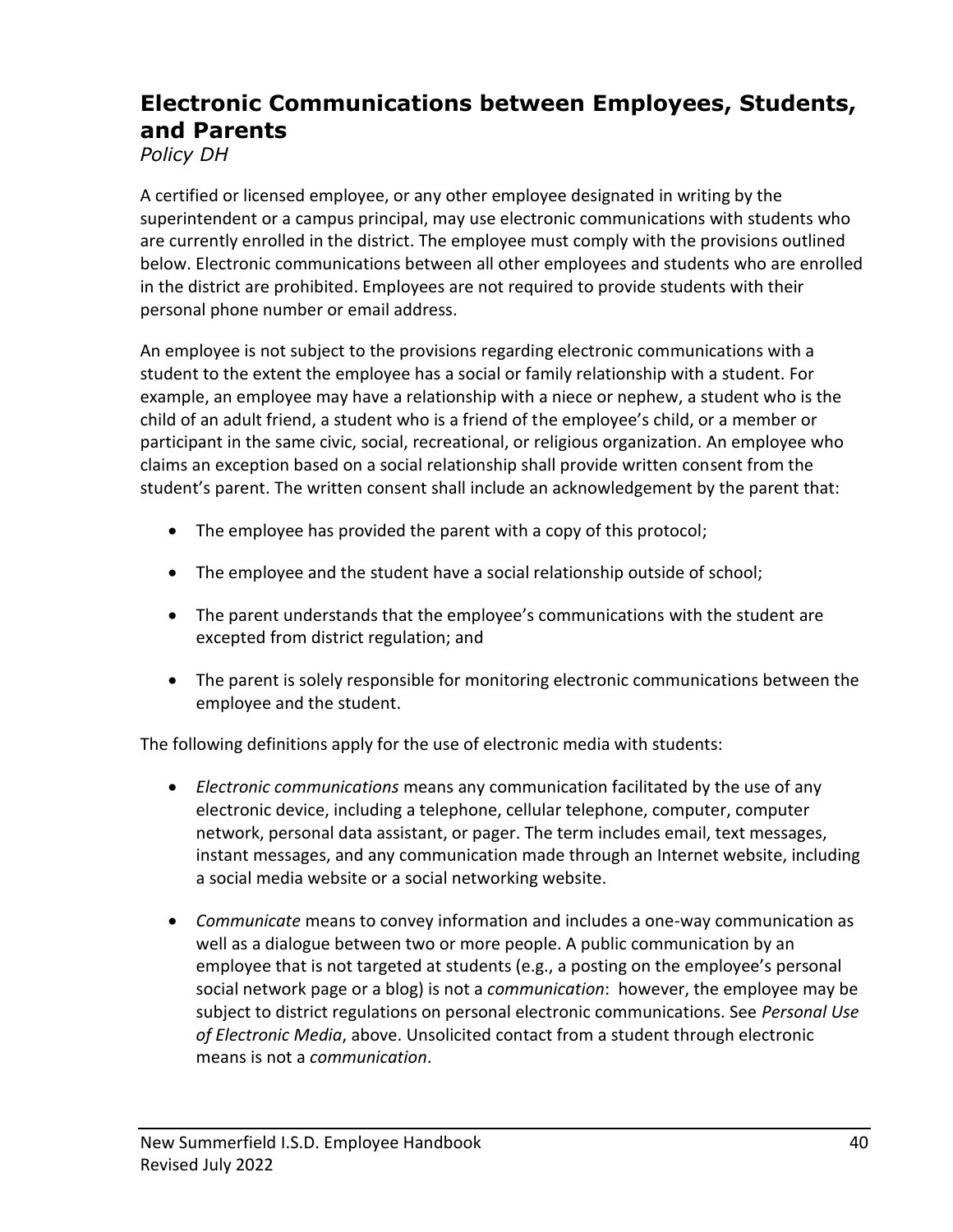• *Certified or licensed employee* means a person employed in a position requiring SBEC certification or a professional license, and whose job duties may require the employee to communicate electronically with students. The term includes classroom teachers, counselors, principals, librarians, paraprofessionals, nurses, educational diagnosticians, licensed therapists, and athletic trainers.

An employee who communicates electronically with students shall observe the following:

- The employee is prohibited from knowingly communicating with students using any form of electronic communications, including mobile and web applications, that are not provided or accessible by the district unless a specific exception is noted below.
- Only a teacher, trainer, or other employee who has an extracurricular duty may use text messaging, and then only to communicate with students who participate in the extracurricular activity over which the employee has responsibility. An employee who communicates with a student using text messaging shall comply with the following protocol:
	- $\circ$  The employee shall include at least one of the student's parents or guardians as a recipient on each text message to the student so that the student and parent receive the same message;
	- $\circ$  The employee shall include his or her immediate supervisor as a recipient on each text message to the student so that the student and supervisor receive the same message; or
	- $\circ$  For each text message addressed to one or more students, the employee shall send a copy of the text message to the employee's district email address.
- The employee shall limit communications to matters within the scope of the employee's professional responsibilities (e.g., for classroom teachers, matters relating to class work, homework, and tests; for an employee with an extracurricular duty, matters relating to the extracurricular activity).
- The employee is prohibited from knowingly communicating with students through a personal social network page; the employee must create a separate social network page ("professional page") for the purpose of communicating with students. The employee must enable administration and parents to access the employee's professional page.
- The employee shall not communicate directly with any student between the hours of 8:00 p.m. and 7:00 a.m. An employee may, however, make public posts to a social network site, blog, or similar application at any time.
- The employee does not have a right to privacy with respect to communications with students and parents.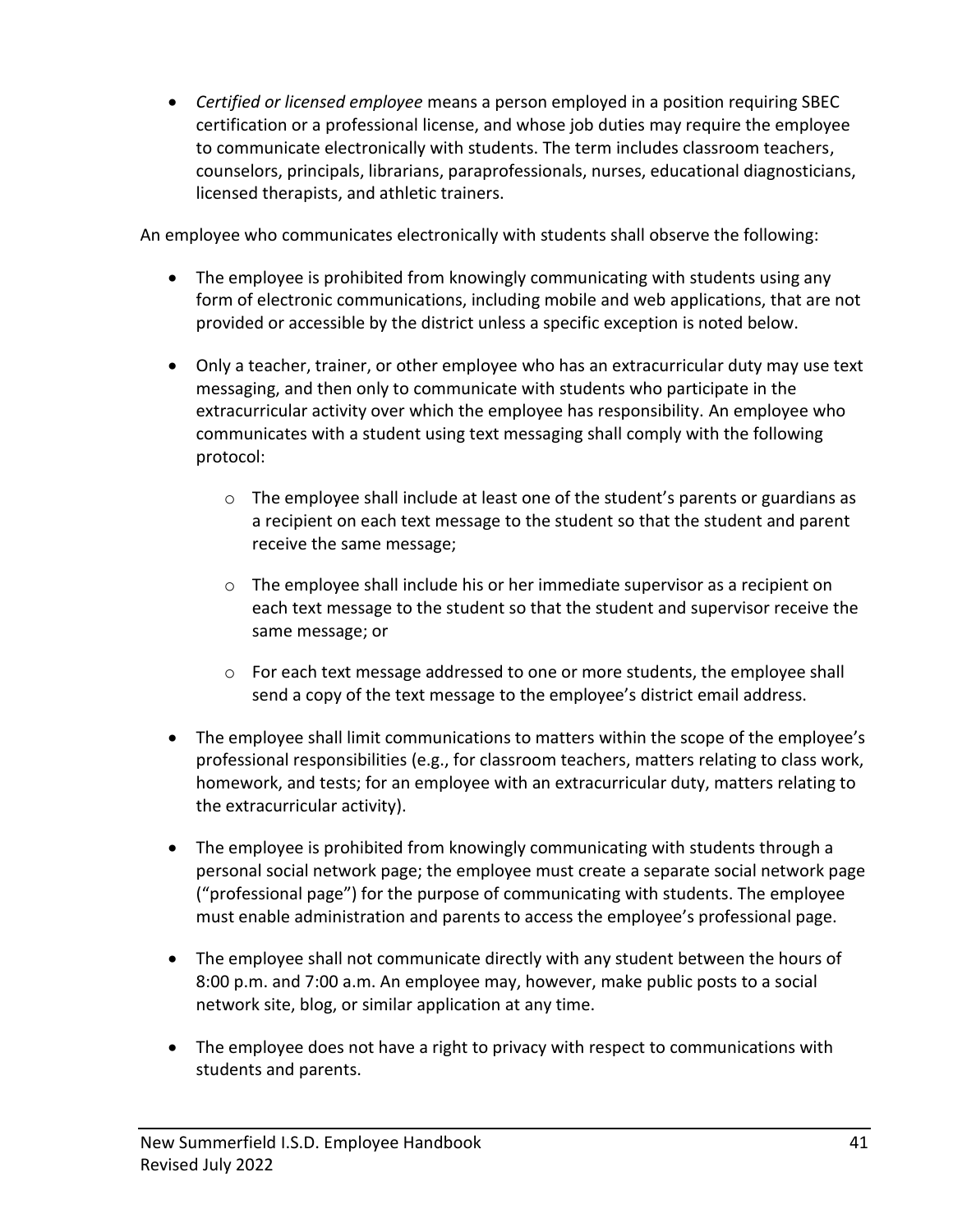- The employee continues to be subject to applicable state and federal laws, local policies, administrative regulations, and the Texas Educators' Code of Ethics including:
	- $\circ$  Compliance with the Public Information Act and the Family Educational Rights and Privacy Act (FERPA), including retention and confidentiality of student records. [See Policies CPC and FL]
	- o Copyright law [Policy CY]
	- o Prohibitions against soliciting or engaging in sexual conduct or a romantic relationship with a student. [See Policy DH]
- Upon request from administration, an employee will provide the phone number(s), social network site(s), or other information regarding the method(s) of electronic media the employee uses to communicate with one or more currently-enrolled students.
- Upon written request from a parent or student, the employee shall discontinue communicating with the student through email, text messaging, instant messaging, or any other form of one-to-one communication.
- An employee may request an exception from one or more of the limitations above by submitting a written request to his or her immediate supervisor.
- All staff are required to use school email accounts for all electronic communications with parents. Communication about school issues through personal email accounts or text messages are not allowed as they cannot be preserved in accordance with the district's record retention policy.
- An employee shall notify his or supervisor in writing within one business day if a student engages in an improper electronic communication with the employee. The employee should describe the form and content of the electronic communication.

# **Public Information on Private Devices**

*Policy DH, GB*

Employees should not maintain district information on privately owned devices. Any district information must be forwarded or transferred to the district to be preserved. The district will take reasonable efforts to obtain public information in compliance with the Public Information Act. Reasonable efforts may include:

- Verbal or written directive
- Remote access to district-owned devices and services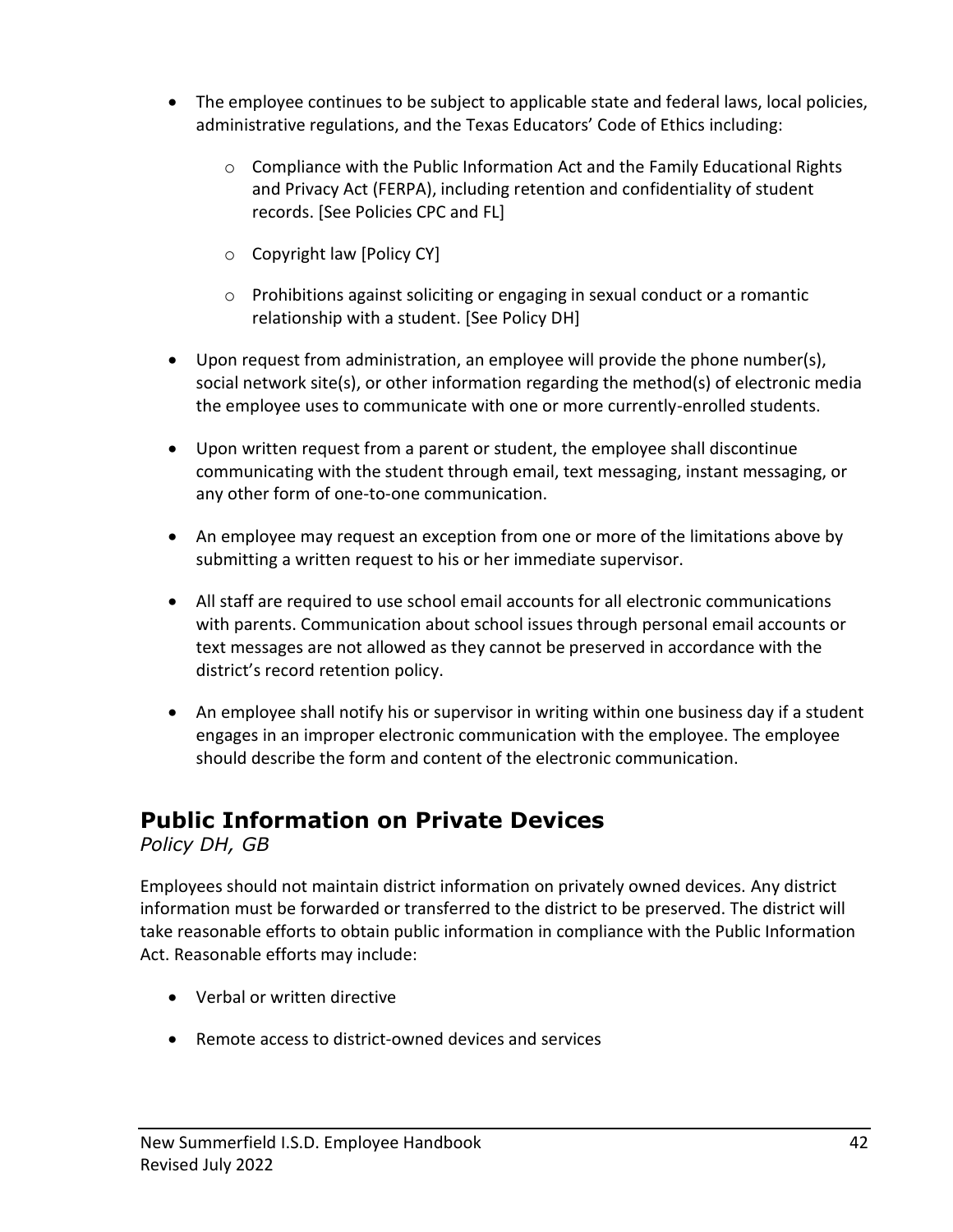## **Criminal History Background Checks**

*Policy DBAA*

Employees may be subject to a review of their criminal history record information at any time during employment. National criminal history checks based on an individual's fingerprints, photo, and other identification will be conducted on certain employees and entered into the Texas Department of Public Safety (DPS) Clearinghouse. This database provides the district and SBEC with access to an employee's current national criminal history and updates to the employee's subsequent criminal history.

## **Employee Arrests and Convictions**

*Policy DH*

An employee must notify his or her principal or immediate supervisor within three calendar days of any arrest, indictment, conviction, no contest or guilty plea, or other adjudication of any felony, and any of the other offenses listed below:

- Crimes involving school property or funds
- Crimes involving attempt by fraudulent or unauthorized means to obtain or alter any certificate or permit that would entitle any person to hold or obtain a position as an educator
- Crimes that occur wholly or in part on school property or at a school-sponsored activity
- Crimes involving moral turpitude

Moral turpitude includes the following:

- Dishonesty
- Fraud
- Deceit
- Theft
- Misrepresentation
- Deliberate violence
- Base, vile, or depraved acts that are intended to arouse or gratify the sexual desire of the actor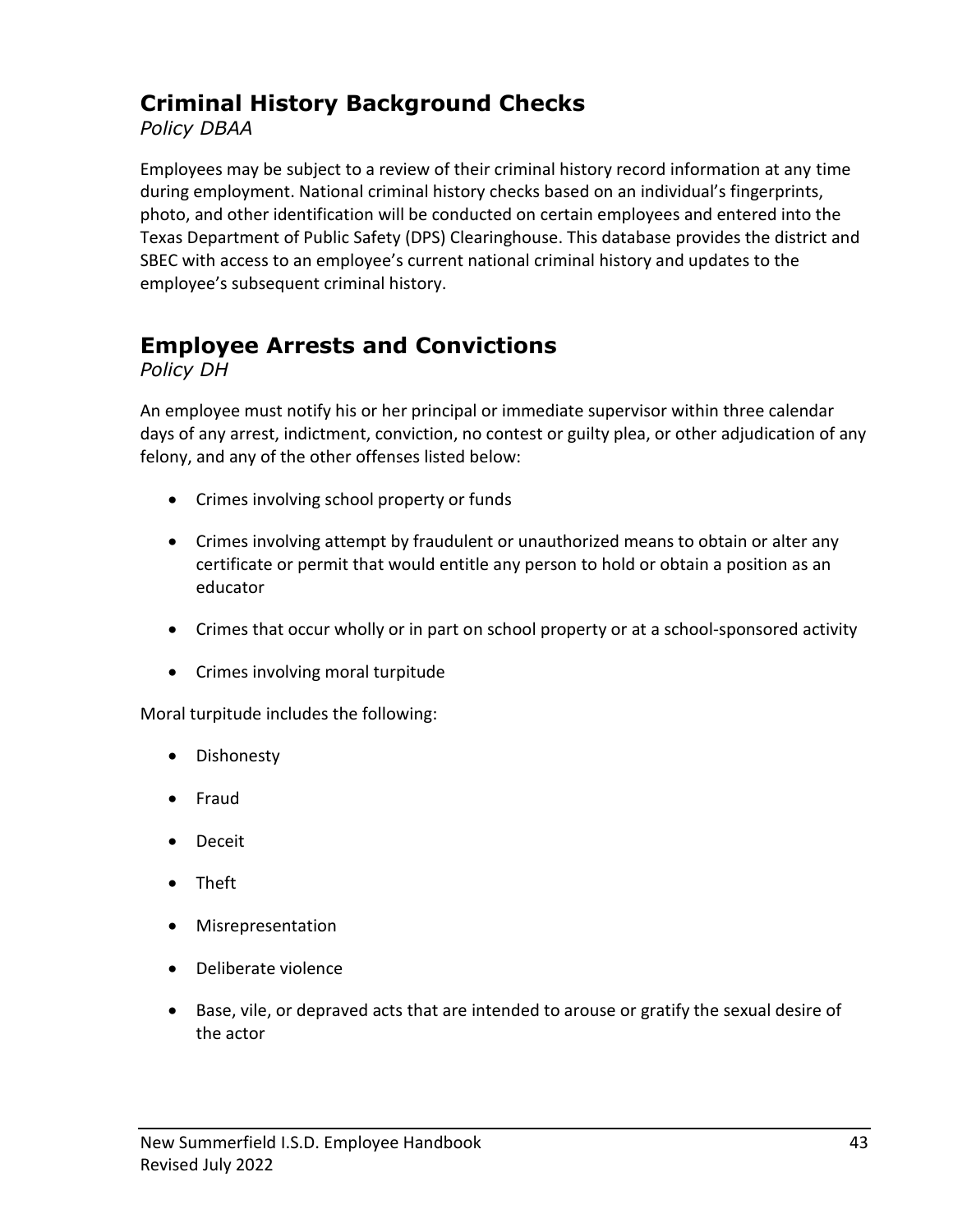- Crimes involving any felony possession or conspiracy to possess, or any misdemeanor or felony transfer, sale, distribution, or conspiracy to transfer, sell, or distribute any controlled substance
- Felonies involving driving while intoxicated (DWI)
- Acts constituting abuse or neglect under the Texas Family Code.

If an educator is arrested or criminally charged, the superintendent is also required to report the educator's criminal history to the Division of Investigations at TEA.

## **Alcohol and Drug-Abuse Prevention**

*Policy DH*

New Summerfield I.S.D. is committed to maintaining an alcohol- and drug-free environment and will not tolerate the use of alcohol and illegal drugs in the workplace and at school-related or school-sanctioned activities on or off school property. Employees who use or are under the influence of alcohol or illegal drugs as defined by the Texas Controlled Substances Act during working hours may be dismissed. The district's policy regarding employee drug use follows:

[Employee Standard of Conduct](https://pol.tasb.org/Policy/Download/286?filename=DH(LEGAL).pdf)

## **Tobacco Products and E-Cigarette Use**

*Policies DH, FNCD, GKA*

State law prohibits smoking, using tobacco products, or e-cigarettes on all district-owned property and at school-related or school-sanctioned activities, on or off school property. This includes all buildings, playground areas, parking facilities, and facilities used for athletics and other activities. Drivers of district-owned vehicles are prohibited from smoking, using tobacco products, or e-cigarettes while inside the vehicle. Notices stating that smoking is prohibited by law and punishable by a fine are displayed in prominent places in all school buildings.

# **Fraud and Financial Impropriety**

*Policy CAA*

All employees should act with integrity and diligence in duties involving the district's financial resources. The district prohibits fraud and financial impropriety, as defined below. Fraud and financial impropriety include the following:

- Forgery or unauthorized alteration of any document or account belonging to the district
- Forgery or unauthorized alteration of a check, bank draft, or any other financial document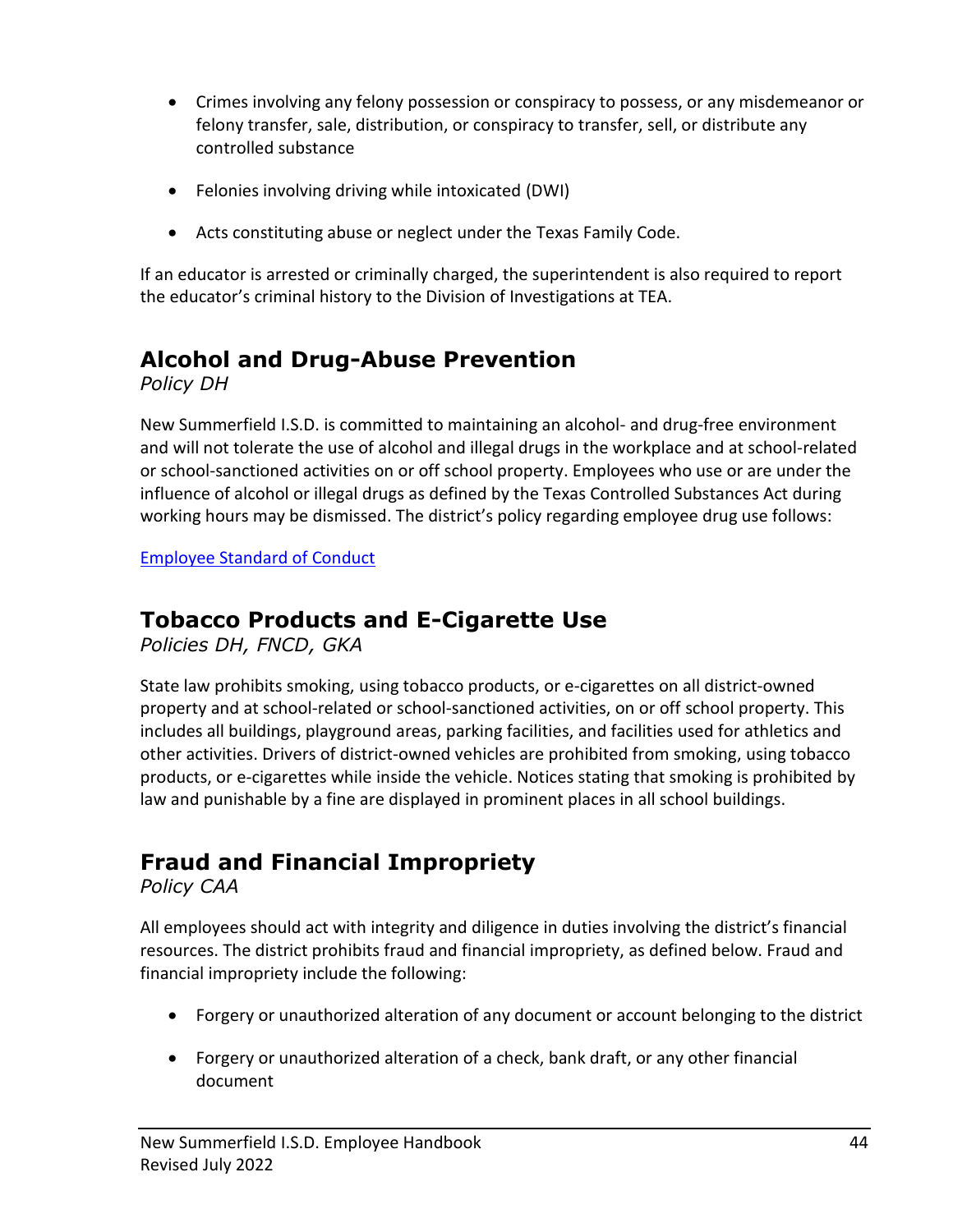- Misappropriation of funds, securities, supplies, or other district assets including employee time
- Impropriety in the handling of money or reporting of district financial transactions
- Profiteering as a result of insider knowledge of district information or activities
- Unauthorized disclosure of confidential or proprietary information to outside parties
- Unauthorized disclosure of investment activities engaged in or contemplated by the district
- Accepting or seeking anything of material value from contractors, vendors, or other persons providing services or materials to the district, except as otherwise permitted by law or district policy
- Inappropriately destroying, removing, or using records, furniture, fixtures, or equipment
- Failing to provide financial records required by federal, state, or local entities
- Failure to disclose conflicts of interest as required by law or district policy
- Any other dishonest act regarding the finances of the district
- Failure to comply with requirements imposed by law, the awarding agency, or a passthrough entity for state and federal awards

### **Conflict of Interest**

#### *Policy CB, DBD*

Employees are required to disclose in writing to the district any situation that creates a potential conflict of interest with proper discharge of assigned duties and responsibilities or creates a potential conflict of interest with the best interests of the district. This includes the following:

- A personal financial interest
- A business interests
- Any other obligation or relationship
- Non-school employment

Employees should contact their supervisor for additional information.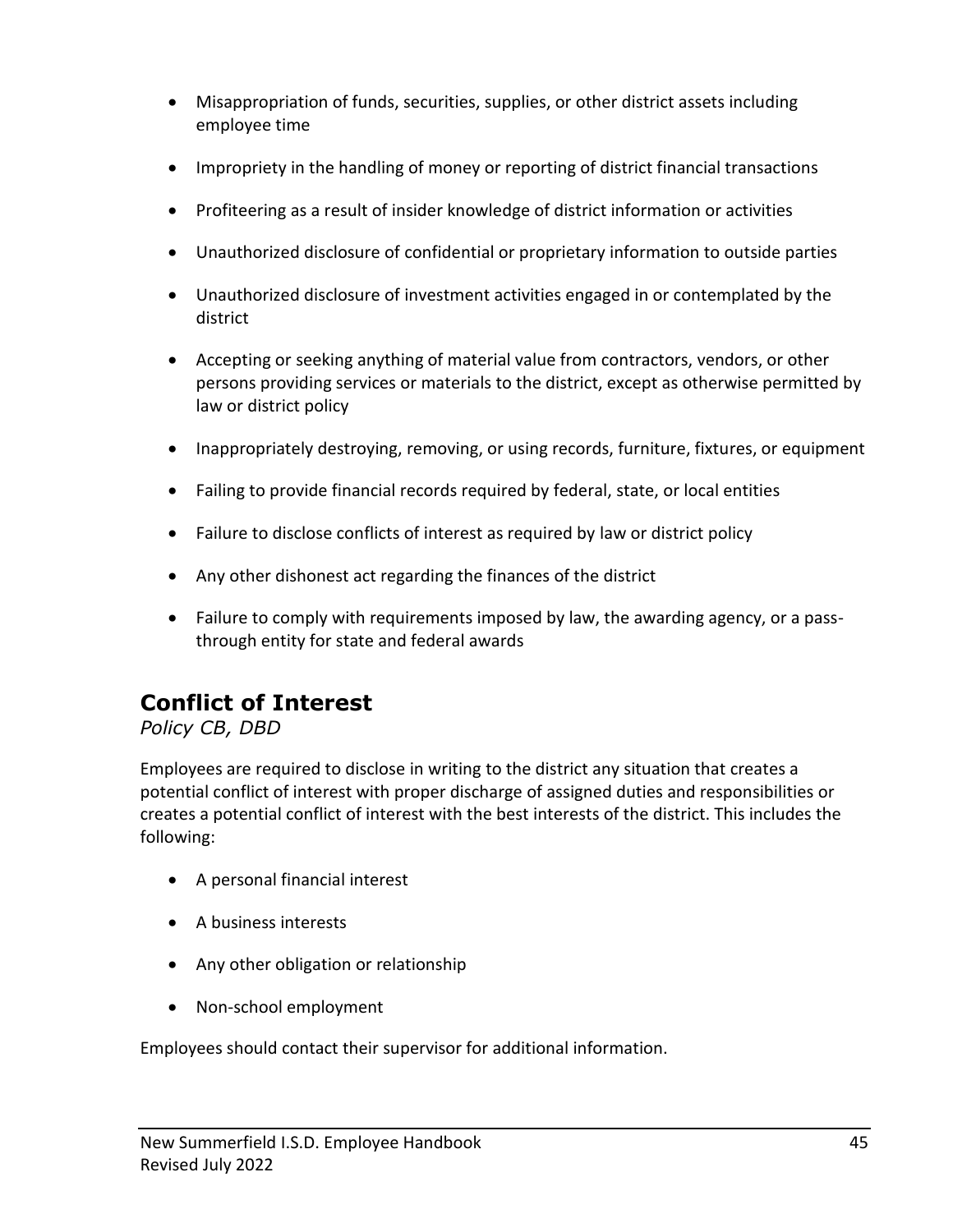#### **Gifts and Favors**

*Policy DBD*

Employees may not accept gifts or favors that could influence, or be construed to influence, the employee's discharge of assigned duties. The acceptance of a gift, favor, or service by an administrator or teacher that might reasonably tend to influence the selection of textbooks, electronic textbooks, instructional materials or technological equipment may result in prosecution of a Class B misdemeanor offense. This does not include staff development, teacher training, or instructional materials such as maps or worksheets that convey information to students or contribute to the learning process.

# **Copyrighted Materials**

*Policy CY*

Employees are expected to comply with the provisions of federal copyright law relating to the unauthorized use, reproduction, distribution, performance, or display of copyrighted materials (i.e., printed material, videos, computer data and programs, etc.). Electronic media, including motion pictures and other audiovisual works, are to be used in the classroom for instructional purposes only. Duplication or backup of computer programs and data must be made within the provisions of the purchase agreement.

# **Associations and Political Activities**

*Policy DGA*

The district will not directly or indirectly discourage employees from participating in political affairs or require any employee to join any group, club, committee, organization, or association. Employees may join or refuse to join any professional association or organization.

An individual's employment will not be affected by membership or a decision not to be a member of any employee organization that exists for the purpose of dealing with employers concerning grievances, labor disputes, wages, rates of pay, hours of employment, or conditions of work. Use of district resources including work time for political activities is prohibited.

The district encourages personal participation in the political process, including voting. Employees who need to be absent from work to vote during the early voting period or on election day must communicate with their immediate supervisor prior to the absence.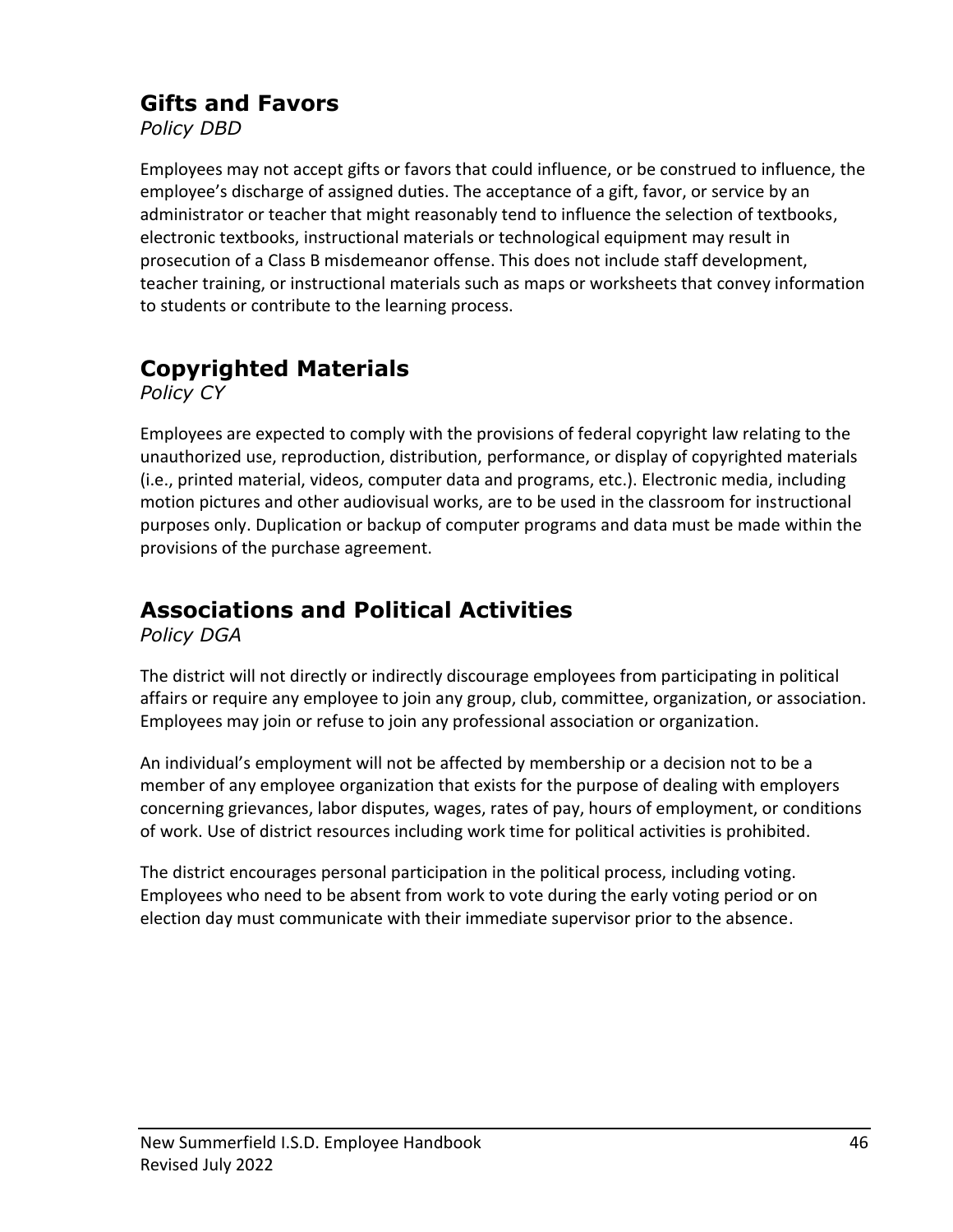#### **Charitable Contributions**

*Policy DG*

The Board or any employee may not directly or indirectly require or coerce an employee to make a contribution to a charitable organization or in response to a fundraiser. Employees cannot be required to attend a meeting called for the purpose of soliciting charitable contributions. In addition, the Board or any employee may not directly or indirectly require or coerce an employee to refrain from making a contribution to a charitable organization or in response to a fundraiser or attending a meeting called for the purpose of soliciting charitable contributions.

#### **Safety**

*Policy CK series*

The district has developed and promotes a comprehensive program to ensure the safety of its employees, students, and visitors. The safety program includes guidelines and procedures for responding to emergencies and activities to help reduce the frequency of accidents and injuries. See Emergencies on page 55 for additional information.

To prevent or minimize injuries to employees, coworkers, and students and to protect and conserve district equipment, employees must comply with the following requirements:

- Observe all safety rules.
- Keep work areas clean and orderly at all times.
- Immediately report all accidents to their supervisor.
- Operate only equipment or machines for which they have training and authorization.

While driving on district business, employees are required to abide by all state and local traffic laws. Employees driving on district business are prohibited from texting and using other electronic devices that require both visual and manual attention while the vehicle is in motion. Employees will exercise care and sound judgment on whether to use hands-free technology while the vehicle is in motion.

Employees with questions or concerns relating to safety programs and issues can contact Drew Kelly at 903.726.3306.

### **Possession of Firearms and Weapons**

*Policies DH, FNCG, GKA*

Employees, visitors, and students, including those with a license to carry a handgun, are prohibited from bringing firearms, knives, clubs, or other prohibited weapons onto school premises (i.e., building or portion of a building) or any grounds or building where a school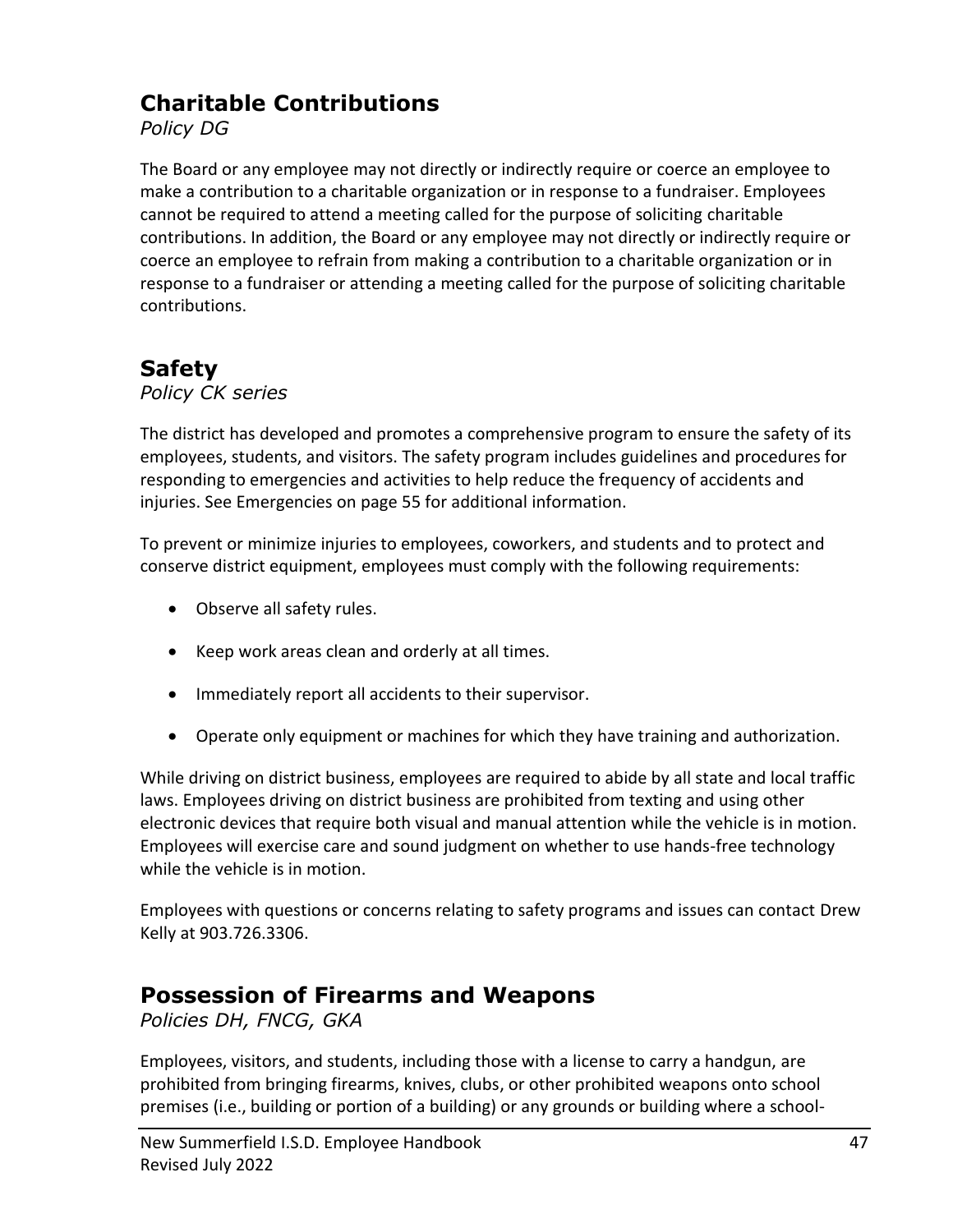sponsored activity takes place. A person, including an employee, who holds a license to carry a handgun may transport or store a handgun or other firearm or ammunition in a locked vehicle in a parking lot, garage, or other district provided parking area, provided the handgun or firearm or ammunition is properly stored, and not in plain view. To ensure the safety of all persons, employees who observe or suspect a violation of the district's weapons policy should report it to their supervisor or call campus principal immediately.

## **Visitors in the Workplace**

*Policy GKC*

All visitors are expected to enter any district facility through the main entrance and sign in or report to the building's main office. Authorized visitors will receive directions or be escorted to their destination. Employees who observe an unauthorized individual on the district premises should immediately direct him or her to the building office or contact the administrator in charge.

#### **Asbestos Management Plan**

*Policy CKA*

The district is committed to providing a safe environment for employees. An accredited management planner has developed an asbestos management plan for each school. A copy of the district's management plan is kept in the Maintenance office and is available for inspection during normal business hours.

### **Pest Control Treatment**

*Policies CLB, DI*

Employees are prohibited from applying any pesticide or herbicide without appropriate training and prior approval of the integrated pest management (IPM) coordinator. Any application of pesticide or herbicide must be done in a manner prescribed by law and the district's integrated pest management program.

Notices of planned pest control treatment will be posted in a district building 48 hours before the treatment begins. Notices are generally located at Maintenance office. In addition, individual employees may request in writing to be notified of pesticide applications. An employee who requests individualized notice will be notified by telephone, written, or electric means. Pest control information sheets are available from campus principals or facility managers upon request.

# **Other Topics**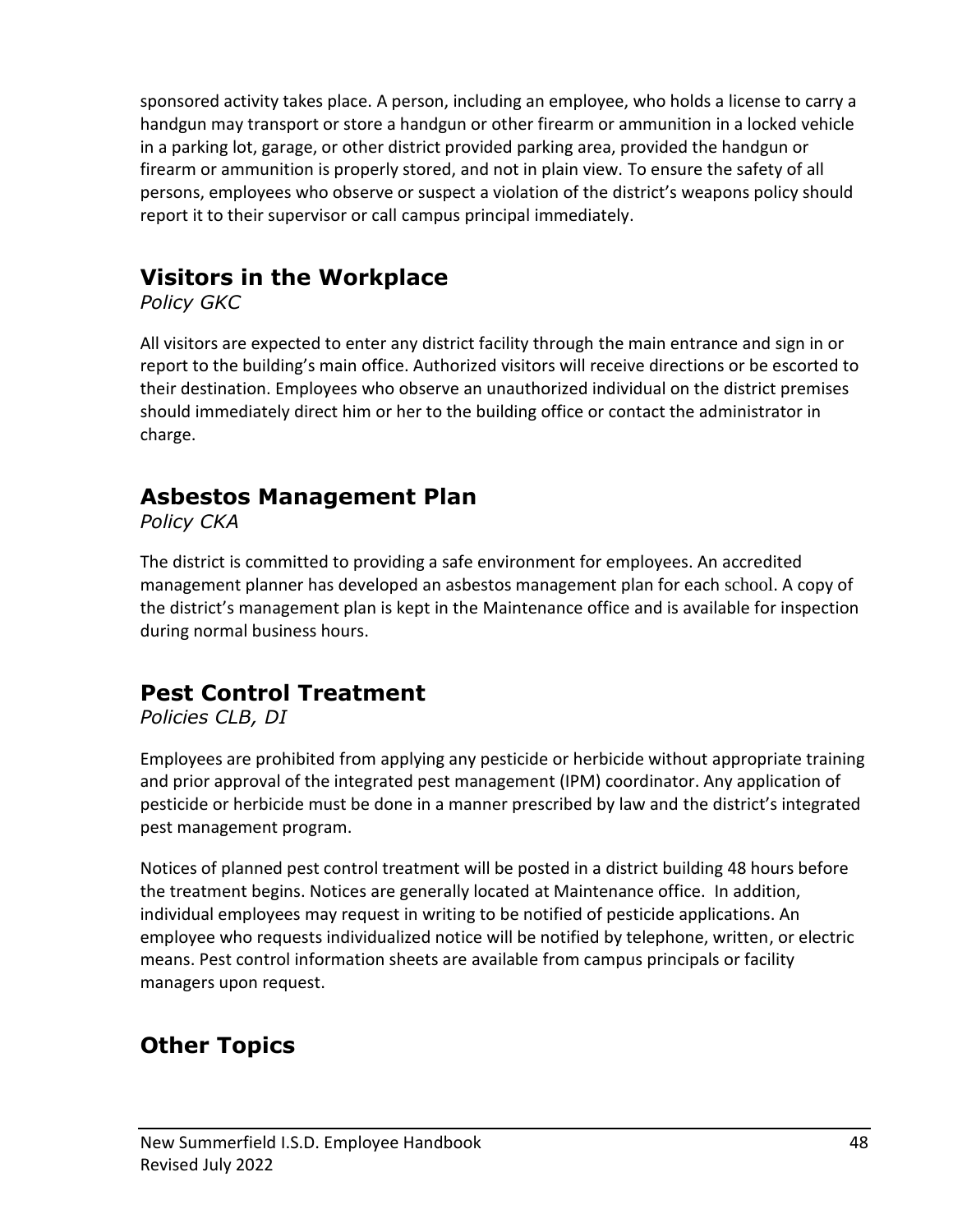# **General Procedures**

## **Emergency School Closing**

The district may close schools because of severe weather, epidemics, or other emergency conditions. When such conditions exist, the Superintendent will make the official decision concerning the closing of the district's facilities. When it becomes necessary to open late, to release students early, or to cancel school, district officials will post a notice on the district's website and notify the local radio and television stations.

#### **Emergencies**

*Policies CKC, CKD*

All employees should be familiar with the safety procedures for responding to emergencies, including a medical emergency. Employees should locate evacuation diagrams posted in their work areas and be familiar with shelter in place, lockout, and lockdown procedures. Emergency drills will be conducted to familiarize employees and students with safety and evacuation procedures. Each campus is equipped with an automatic external defibrillator. Fire extinguishers are located throughout all district buildings. Employees should know the location of these devices and procedures for their use.

### **Purchasing Procedures**

*Policy CH*

All requests for purchases must be submitted to the business department on an official district purchase order (PO) form with the appropriate approval signatures. No purchases, charges, or commitments to buy goods or services for the district can be made without a PO number. The district will not reimburse employees or assume responsibility for purchases made without authorization. Employees are not permitted to purchase supplies or equipment for personal use through the district's business office. Contact Lanita Coleman at 903.726.3306 for additional information on purchasing procedures.

#### **Name and Address Changes**

It is important that employment records be kept up to date. Employees must notify the campus principal if there are any changes or corrections to their name, home address, contact telephone number, marital status, emergency contact, or beneficiary. The form to process a change in personal information can be obtained from business office.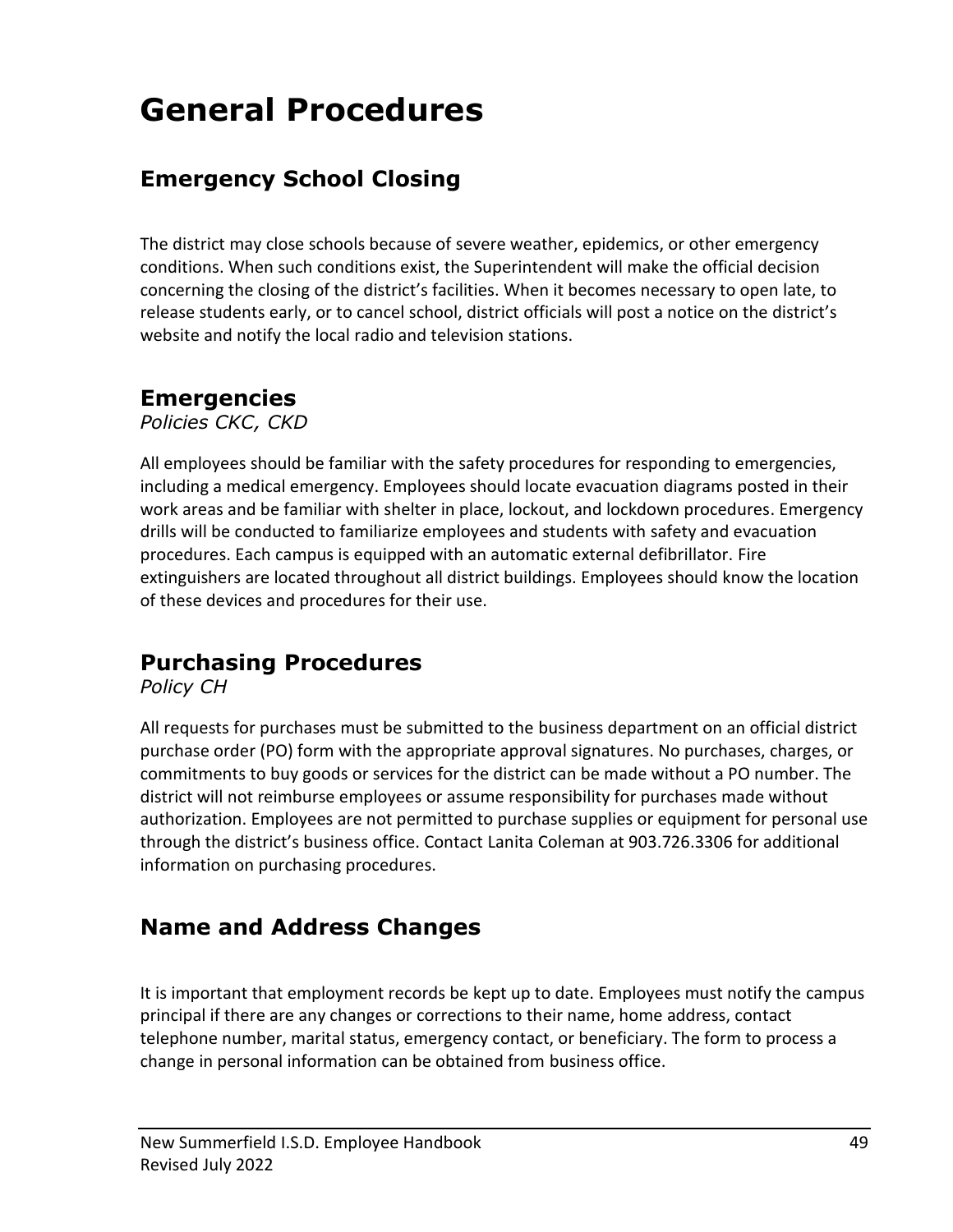### **Personnel Records**

*Policy DBA, GBA*

Most district records, including personnel records, are public information and must be released upon request. In most cases, an employee's personal email address is confidential and may not be released without the employee's permission.

Employees may choose to have the following personal information withheld:

- Address
- Phone number, including personal cell phone number
- Emergency contact information
- Information that reveals whether they have family members

The choice to not allow public access to this information or change an existing choice may be made at any time by submitting a written request to superintendent's office. New or terminated employees have 14 days after hire or termination to submit a request. Otherwise, personal information may be released to the public until a request to withhold the information is submitted or another exception for release of information under law applies. An employee is responsible for notifying the district if he or she is subject to any exception for disclosure of personal or confidential information.

### **Facility Use**

*Policies DGA, GKD*

Employees who wish to use district facilities after school hours must follow established procedures. Superintendent is responsible for scheduling the use of facilities after school hours. Contact Joe Brannen at 903.726.3306 to request to use school facilities and to obtain information on the fees charged.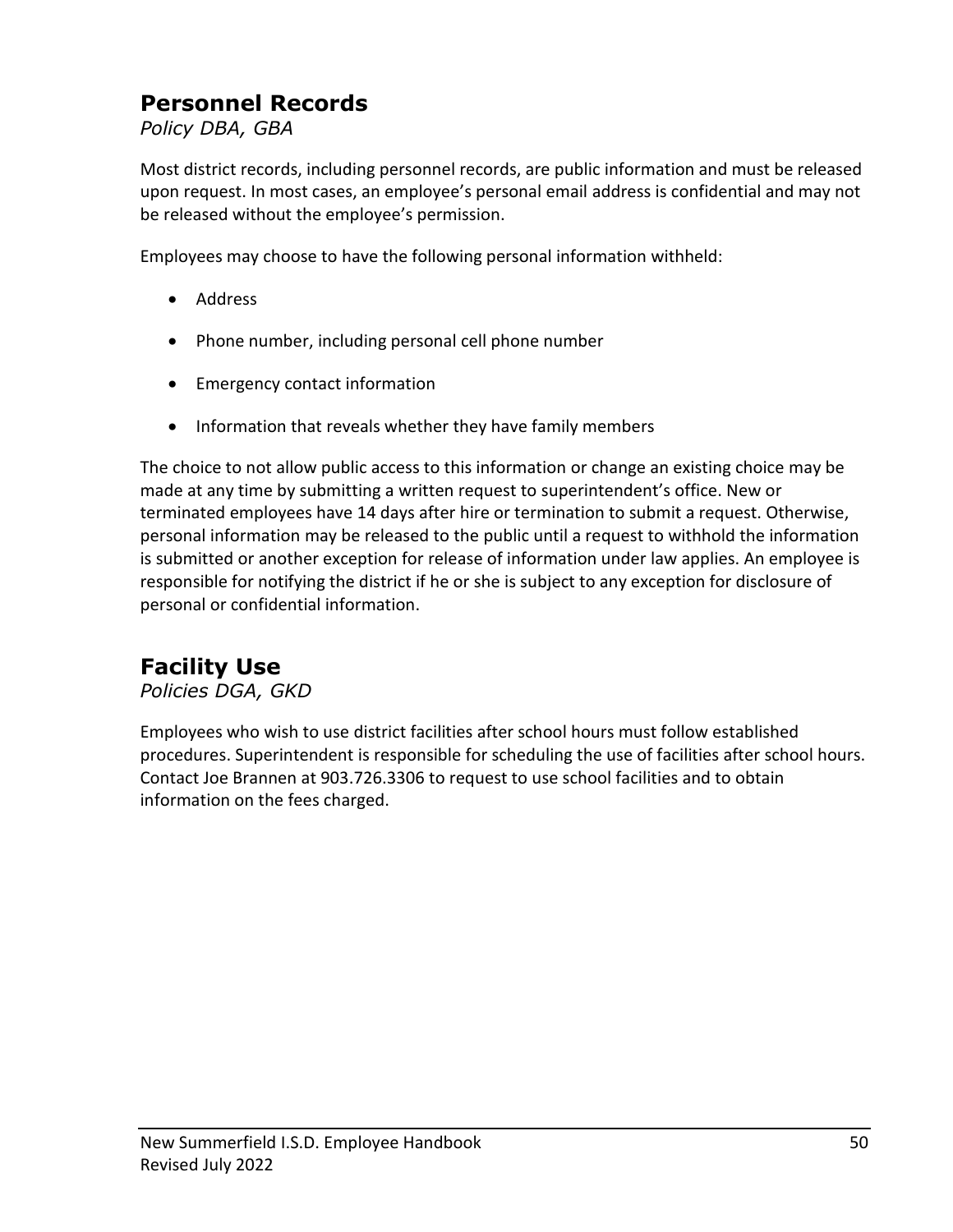# **Termination of Employment**

#### **Resignations**

*Policy DFE, DHB*

**Contract Employees.** Contract employees may resign their position without penalty at the end of any school year if written notice is received at least 45 days before the first day of instruction of the following school year. A written notice of resignation should be submitted to the superintendent or other persons designated by the board of trustees, which includes campus principal. Supervisors who have not been designated by the board to accept resignations shall instruct the employee to submit the resignation to the superintendent or other person designated by board action.

Contract employees may resign at any other time only with the approval of the superintendent or the board of trustees. Resignation without consent may result in disciplinary action by the State Board for Educator Certification (SBEC).

The principal is required to notify the superintendent of an educator's resignation within seven business days following an alleged incident of misconduct for any of the acts listed in *Reports to Texas Education Agency* on page 59. The superintendent will notify SBEC when an employee resigns and there is evidence to indicate that the employee has engaged in such misconduct.

**Noncontract Employees.** Noncontract employees may resign their position at any time. A written notice of resignation should be submitted to business office at least two weeks prior to the effective date. Employees are encouraged to include the reasons for leaving in the letter of resignation but are not required to do so.

The principal is required to notify the superintendent of a noncertified employee's resignation or termination within seven business days following an alleged incident of misconduct of abuse of a student or was involved in a romantic relationship with or solicited or engaged in sexual conduct with a student or minor. The superintendent will notify TEA within seven business days of receiving a report from a principal, or of knowing about an employee's resignation or termination following an alleged incident of misconduct described above.

### **Dismissal or Nonrenewal of Contract Employees**

*Policies DF Series, DHB*

Employees on probationary, term, and continuing contracts can be dismissed during the school year according to the procedures outlined in district policies. Employees on probationary or term contracts can be nonrenewed at the end of the contract term. Contract employees dismissed during the school year, suspended without pay, or subject to a reduction in force are entitled to receive notice of the recommended action, an explanation of the charges against them, and an opportunity for a hearing. The timelines and procedures to be followed when a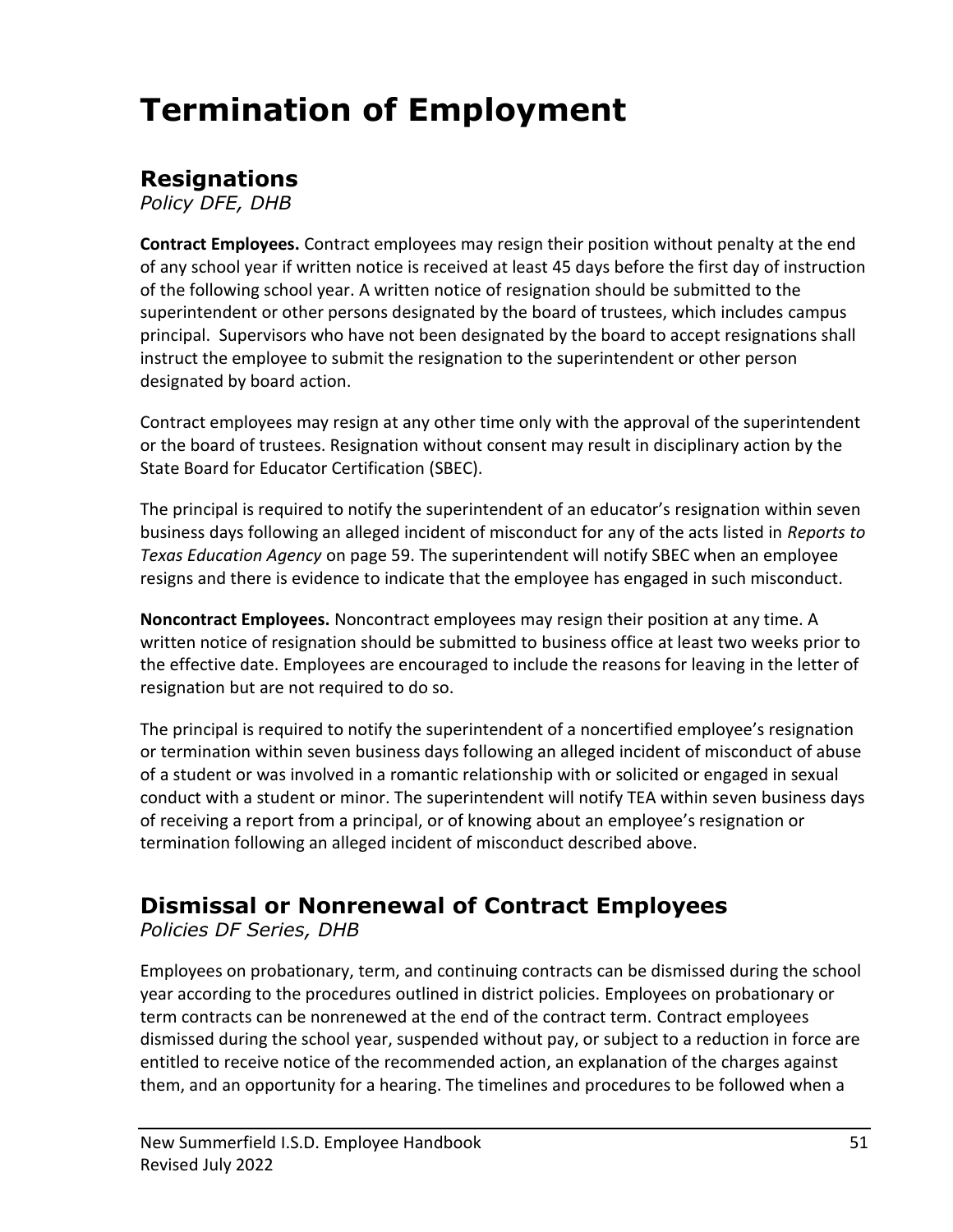suspension, termination, or nonrenewal occurs will be provided when a written notice is given to an employee.

The principal is required to notify the superintendent of an educator's termination within seven business days following an alleged incident of misconduct for any of the acts listed in Reports to Texas Education Agency. The superintendent will notify SBEC when an employee is terminated and there is evidence to indicate that the employee has engaged in such misconduct.

Advance notification requirements do not apply when a contract employee is dismissed for failing to obtain or maintain appropriate certification or when the employee's certification is revoked for misconduct. Information on the timelines and procedures can be found in the DF series policies that are provided to employees or are available Online.

## **Dismissal of Noncontract Employees**

*Policies DCD, DP*

Noncontract employees are employed at will and may be dismissed without notice, a description of the reasons for dismissal, or a hearing. It is unlawful for the district to dismiss any employee for reasons of race, color, religion, sex, national origin, age, disability, military status, genetic information, any other basis protected by law, or in retaliation for the exercise of certain protected legal rights. Noncontract employees who are dismissed have the right to grieve the termination. The dismissed employee must follow the district process outlined in this handbook when pursuing the grievance. (See *Complaints and Grievances*, page 55.)

The principal is required to notify the superintendent of a noncertified employee's resignation or termination within seven business days following an alleged incident of misconduct of abuse of a student, or was involved in a romantic relationship with or solicited or engaged in sexual conduct with a student or minor. The superintendent will notify TEA within seven business days of receiving a report from a principal, or knew about an employee's resignation or termination following an alleged incident of misconduct described above.

### **Discharge of Convicted Employees**

*Policy DF*

The district shall discharge any employee who has been convicted of or placed on deferred adjudication community supervision for an offense requiring the registration as a sex offender or convicted of a felony under Title 5 Penal Code if the victim was a minor.

If the offense is more than 30 years before the date the person's employment began or the person satisfied all terms of the court order entered on conviction the requirement to discharge does not apply.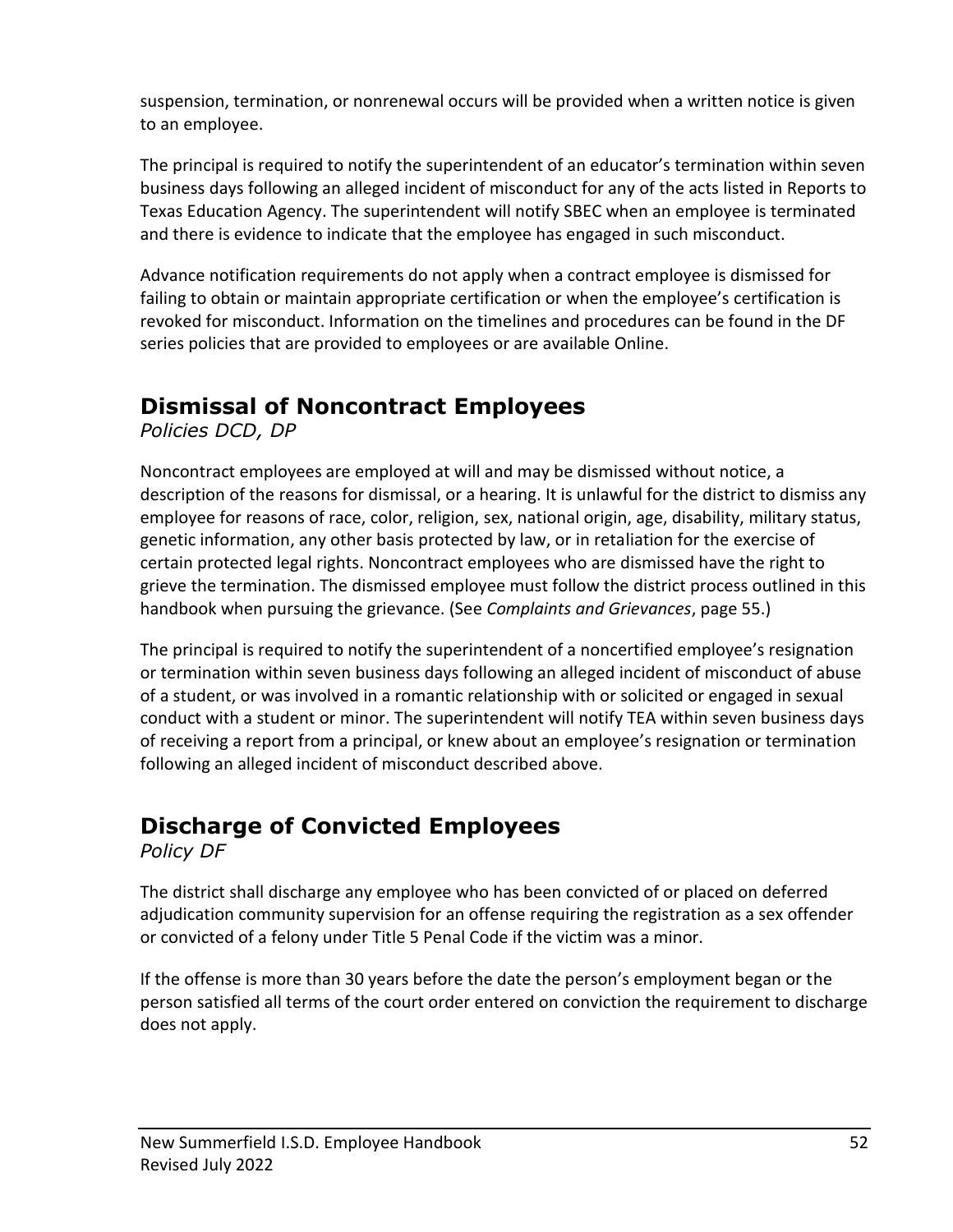### **Exit Interviews and Procedures**

Exit interviews will be scheduled for all employees leaving the district. Information on the continuation of benefits, release of information, and procedures for requesting references will be provided at this time. Separating employees are asked to provide the district with a forwarding address and phone number and complete a questionnaire that provides the district with feedback on his or her employment experience. All district keys, books, property, including intellectual property, and equipment must be returned upon separation from employment.

#### **Reports to Texas Education Agency**

*Policies DF, DHB, DHC*

**Certified Employees.** The resignation or termination of a certified employee must be reported to the Division of Investigations at TEA if there is evidence that the employee was involved in any of the following:

- Any form of sexual or physical abuse of a minor, or any other unlawful conduct with a student or a minor
- Soliciting or engaging in sexual contact or a romantic relationship with a student or minor
- The possession, transfer, sale, or distribution of a controlled substance
- The illegal transfer, appropriation, or expenditure of district or school property or funds
- An attempt by fraudulent or unauthorized means to obtain or alter any certificate or permit for the purpose of promotion or additional compensation
- Committing a criminal offense or any part of a criminal offense on district property or at a school-sponsored event.

The reporting requirements above are in addition to the superintendent's ongoing duty to notify TEA when a certified employee or an applicant for certification has a reported criminal history or engaged in conduct violating the assessment security procedures established under TEC §39.0301. "Reported criminal history" means any formal criminal justice system charges and dispositions including arrests, detentions, indictments, criminal information, convictions, deferred adjudications, and probations in any state or federal jurisdiction that is obtained by a means other than the Fingerprint-based Applicant Clearinghouse of Texas (FACT).

**Noncertified Employees.** The voluntary or involuntary separation of a noncertified employee from the district must be reported to the Division of Investigations at TEA by the superintendent if there is evidence the employee abused or otherwise committed an unlawful act with a student or minor, was involved in a romantic relationship with a student or minor, or solicited or engaged in sexual contact with a student or minor.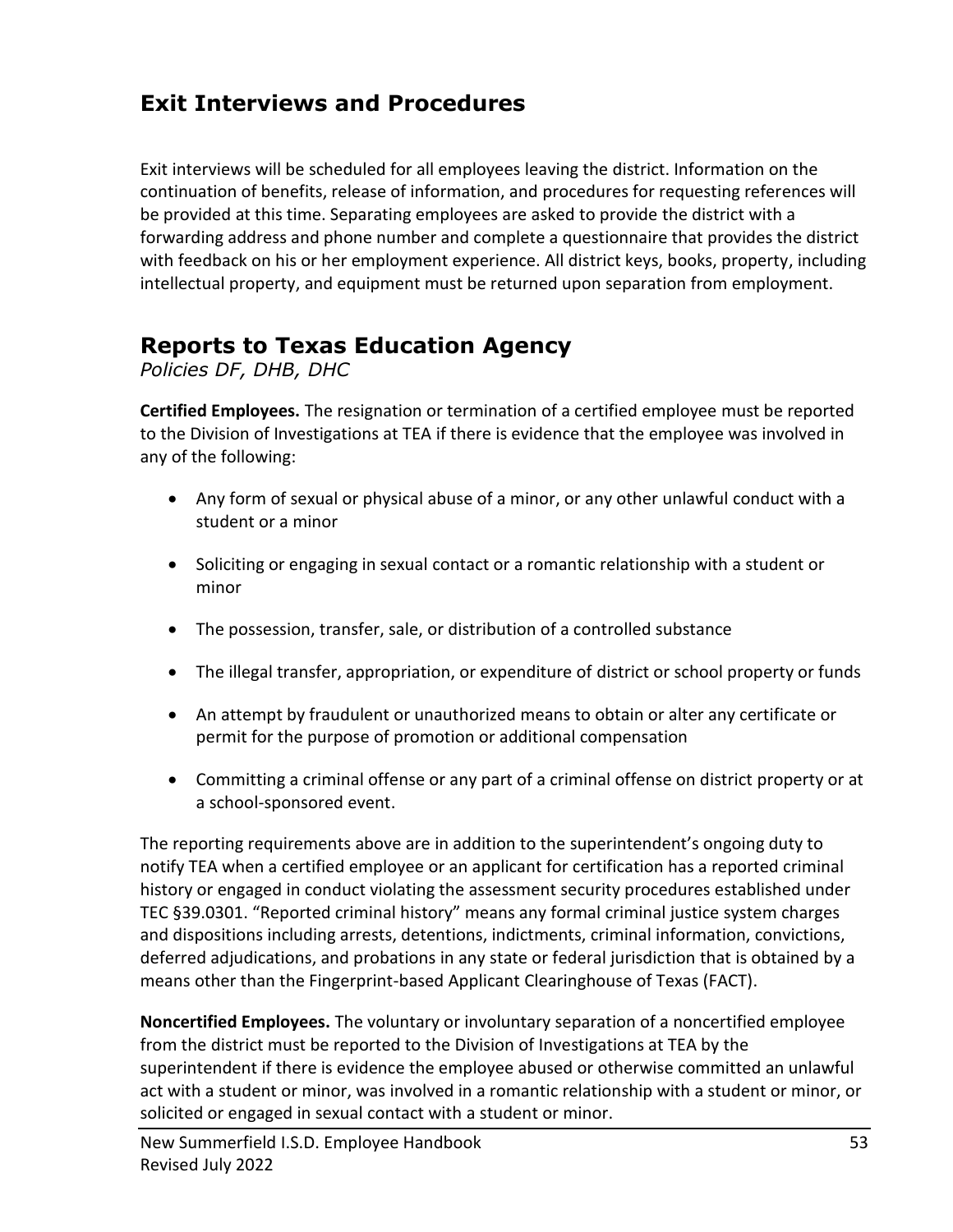### **Reports Concerning Court-Ordered Withholding**

The district is required to report the termination of employees that are under court order or writ of withholding for child support or spousal maintenance. Notice of the following must be sent to the support recipient and the court or, in the case of child support, the Texas Attorney General Child Support Division:

- Termination of employment not later than the seventh day after the date of termination
- Employee's last known address
- Name and address of the employee's new employer, if known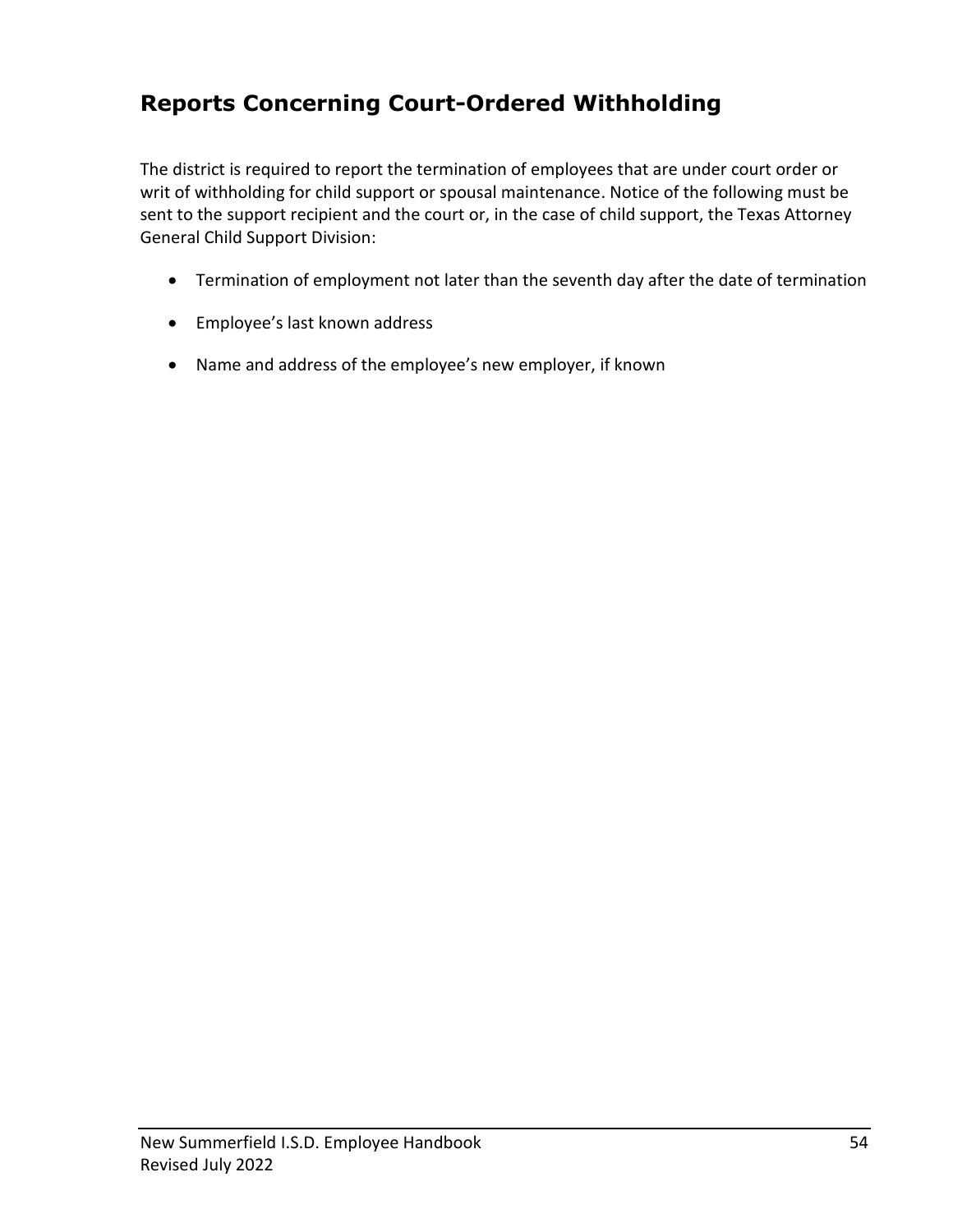# **Student Issues**

### **Equal Educational Opportunities**

*Policies FB, FFH*

In an effort to promote nondiscrimination and as required by law, New Summerfield I.S.D. does not discriminate on the basis of race, color, religion, national origin, age, sex, or disability in providing education services, activities, and programs, including Career and Technical Education (CTE) programs, in accordance with Title VI of the Civil Rights Act of 1964, as amended; Title IX of the Educational Amendments of 1972; and Section 504 of the Rehabilitation Act of 1973, as amended.

Questions or concerns about discrimination against students based on sex, including sexual harassment should be directed to Joe Brannen, Superintendent at (903)726-3306, the district Title IX coordinator for students. Questions or concerns about discrimination on the basis of a disability should be directed to DeAnna Molloy, District Counselor, (903)726-3306 the district ADA/Section 504 coordinator for students. All other questions or concerns relating to discrimination based on any other reasons should be directed to the Superintendent.

#### **Student Records**

*Policy FL*

Student records are confidential and are protected from unauthorized inspection or use. Employees should take precautions to maintain the confidentiality of all student records. The following people are the only people who have general access to a student's records:

- Parents: Married, separated, or divorced unless parental rights have been legally terminated and the school has been given a copy of the court order terminating parental rights
- The student: The rights of parents transfer to a student who turns 18 or is enrolled in an institution of post-secondary education. A district is not prohibited from granting the student access to the student's records before this time.
- School officials with legitimate educational interests

The student handbook provides parents and students with detailed information on student records. Parents or students who want to review student records should be directed to the campus principal for assistance.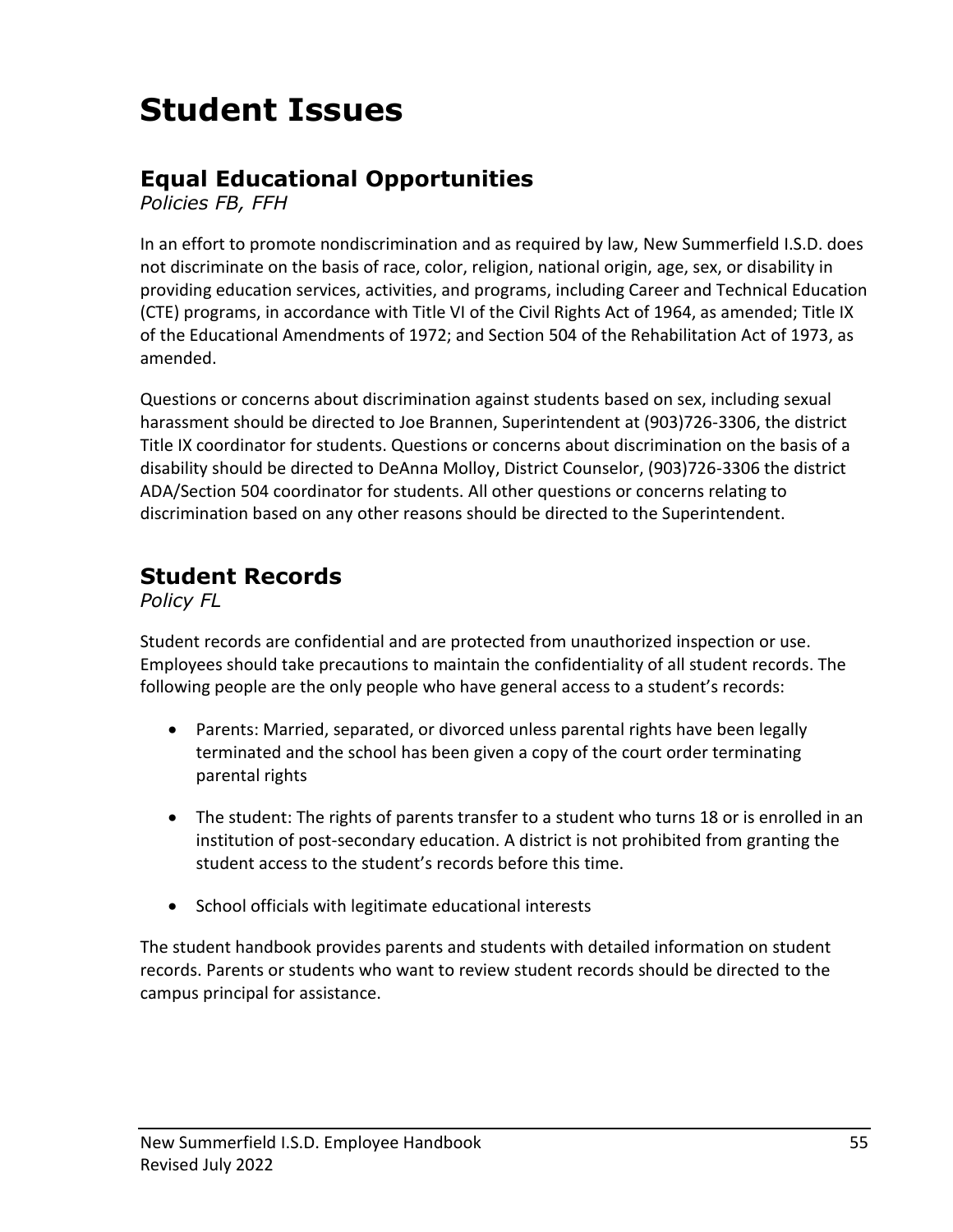### **Parent and Student Complaints**

*Policy FNG*

In an effort to hear and resolve parent and student complaints in a timely manner and at the lowest administrative level possible, the board has adopted orderly processes for handling complaints on different issues. Any campus office or the superintendent's office can provide parents and students with information on filing a complaint.

Parents are encouraged to discuss problems or complaints with the teacher or the appropriate administrator at any time. Parents and students with complaints that cannot be resolved to their satisfaction should be directed to the campus principal. The formal complaint process provides parents and students with an opportunity to be heard up to the highest level of management if they are dissatisfied with a principal's response.

# **Administering Medication to Students**

*Policy FFAC*

Only designated employees may administer prescription medication, nonprescription medication, and herbal or dietary supplements to students. Exceptions apply to the selfadministration of asthma medication, medication for anaphylaxis (e.g., EpiPen<sup>®</sup>), and medication for diabetes management, if the medication is self-administered in accordance with district policy and procedures. A student who must take any other medication during the school day must bring a written request from his or her parent and the medicine in its original, properly labeled container. Contact the campus principal or district nurse (Brandee Wofford, 903.726.3306) for information on procedures that must be followed when administering medication to students.

# **Dietary Supplements**

*Policies DH, FFAC*

District employees are prohibited by state law from knowingly selling, marketing, or distributing a dietary supplement that contains performance-enhancing compounds to a student with whom the employee has contact as part of his or her school district duties. In addition, employees may not knowingly endorse or suggest the ingestion, intranasal application, or inhalation of a performance-enhancing dietary supplement to any student.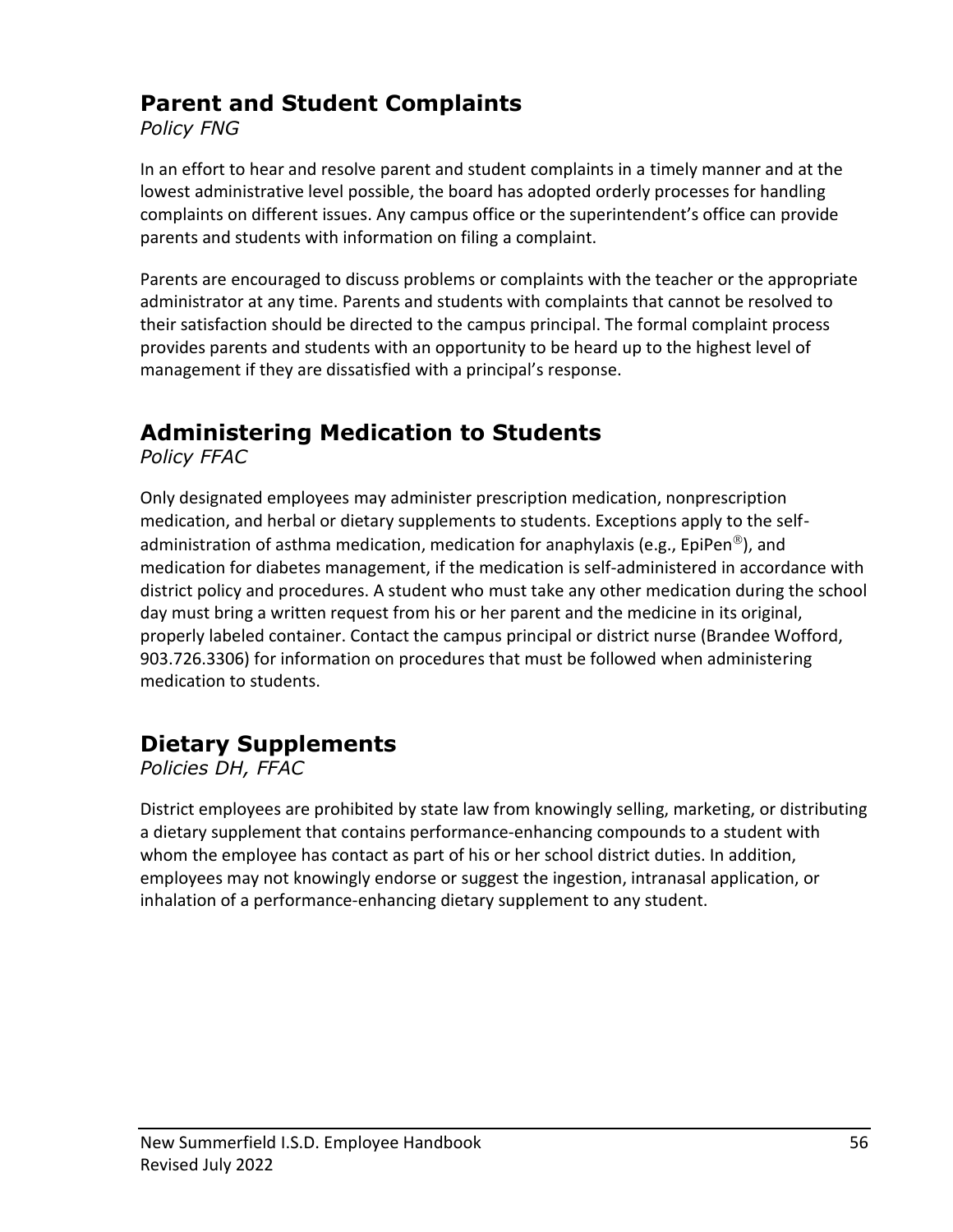## **Psychotropic Drugs**

*Policy FFAC*

A psychotropic drug is a substance used in the diagnosis, treatment, or prevention of a disease or as a component of a medication. It is intended to have an altering effect on perception, emotion, or behavior and is commonly described as a mood- or behavior-altering substance.

District employees are prohibited by state law from doing the following:

- Recommending that a student use a psychotropic drug
- Suggesting a particular diagnosis
- Excluding from class or school-related activity a student whose parent refuses to consent to a psychiatric evaluation or to authorize the administration of a psychotropic drug to a student

#### **Student Conduct and Discipline**

*Policies in the FN series and FO series*

Students are expected to follow the classroom rules, campus rules, and rules listed in the Student Handbook and Student Code of Conduct. Teachers and administrators are responsible for taking disciplinary action based on a range of discipline management strategies that have been adopted by the district. Other employees that have concerns about a particular student's conduct should contact the classroom teacher or campus principal.

# **Student Attendance**

*Policy FEB*

Teachers and staff should be familiar with the district's policies and procedures for attendance accounting. These procedures require minor students to have parental consent before they are allowed to leave campus. When absent from school, the student upon returning to school, must bring a doctor's note. These requirements are addressed in campus training and in the student handbook. Contact the campus principal for additional information.

# **Bullying**

*Policy FFI*

Bullying is defined by §TEC 37.0832. All employees are required to report student complaints of bullying, including cyberbullying, to campus principal. The district's policy includes definitions and procedures for reporting and investigating bullying of students and is reprinted below:

*[Student Welfare Freedom from Bullying](https://pol.tasb.org/Policy/Download/286?filename=FFI(LOCAL).pdf)*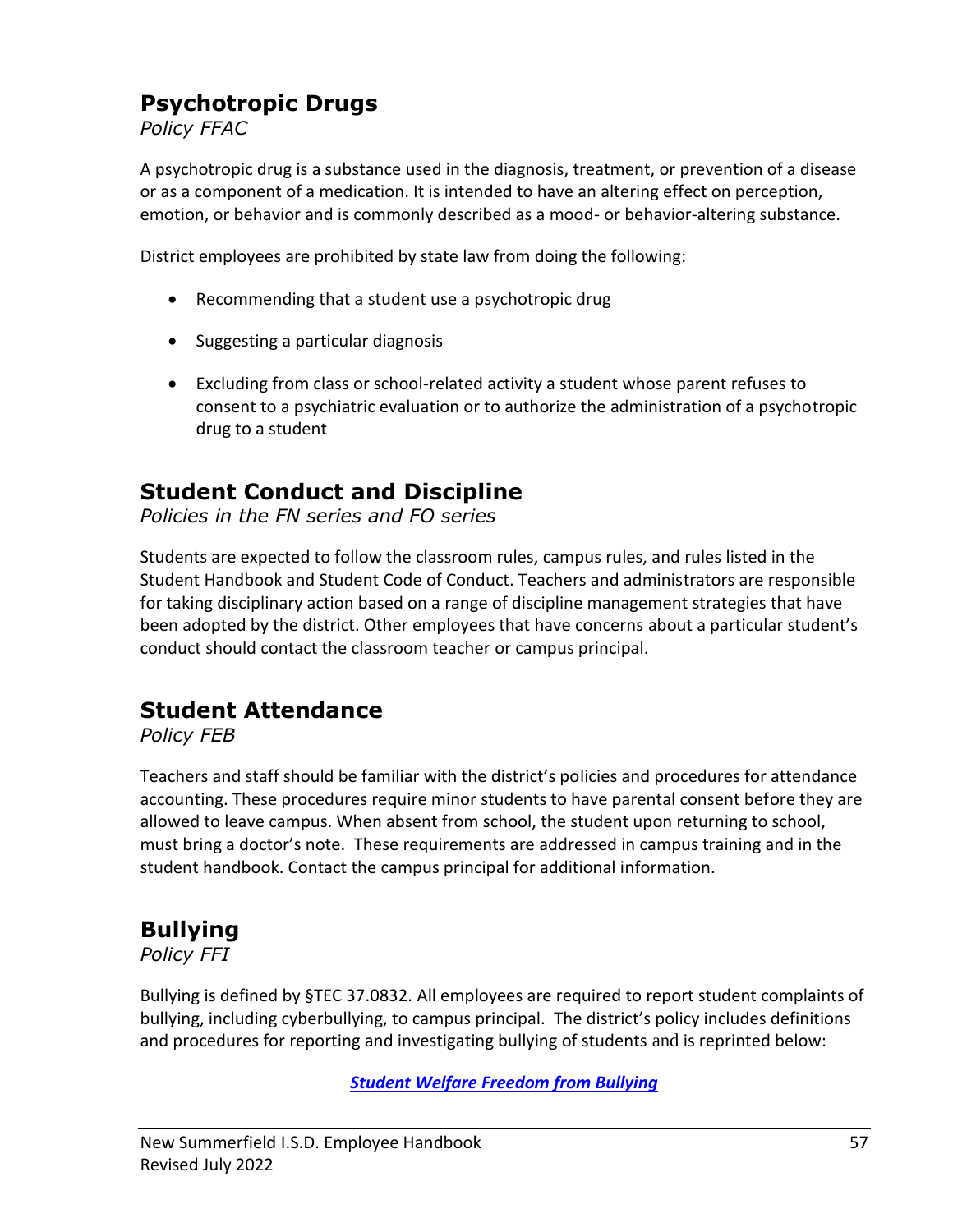#### **Hazing** *Policy FNCC*

Students must have prior approval from the principal or designee for any type of "initiation rites" of a school club or organization. While most initiation rites are permissible, engaging in or permitting "hazing" is a criminal offense. Any teacher, administrator, or employee who observes a student engaged in any form of hazing, who has reason to know or suspect that a student intends to engage in hazing, or has engaged in hazing must report that fact or suspicion to the designated campus administrator.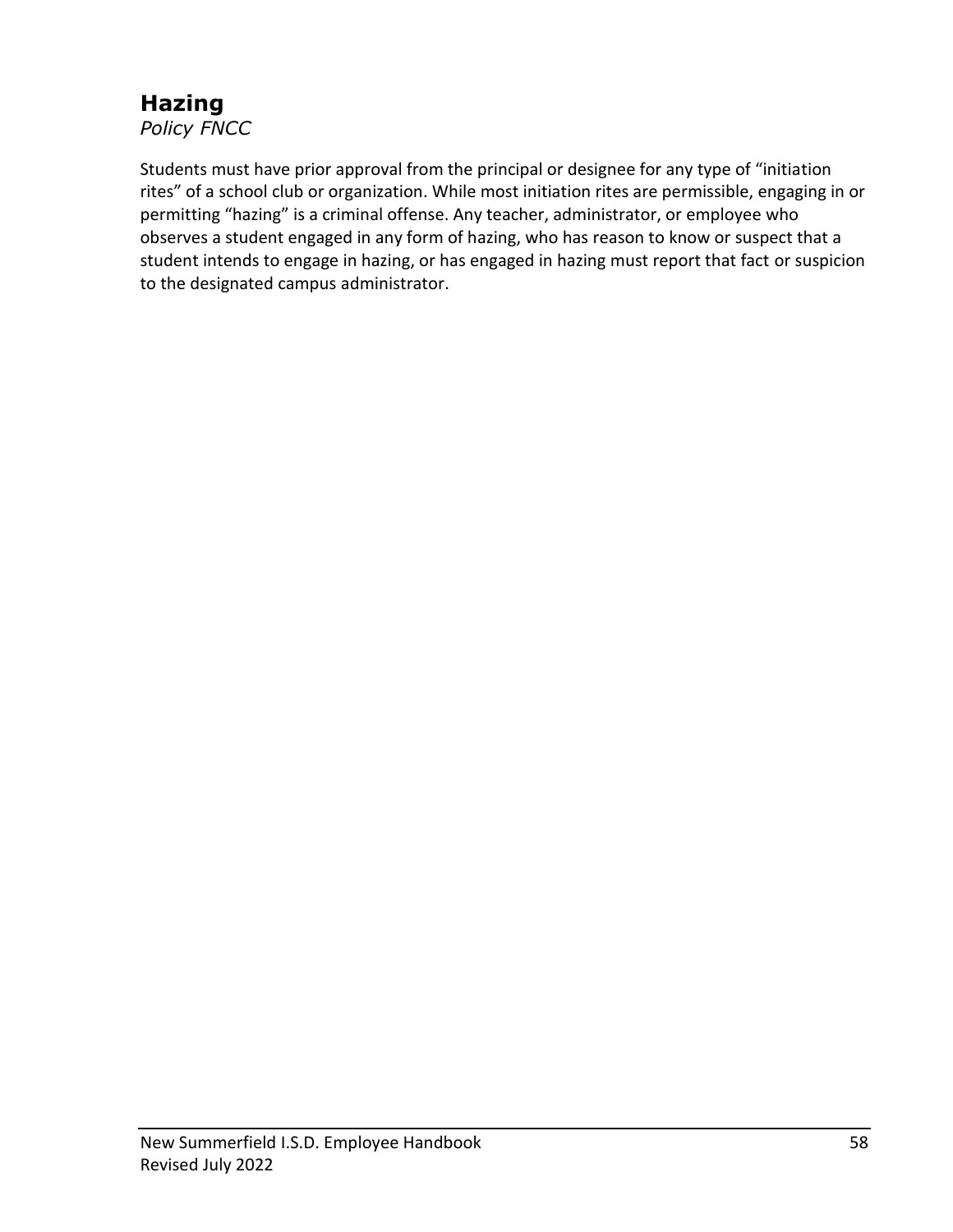# **Index**

Administering medication, 61 Administration, 8 Alcohol and drug abuse prevention, 48 testing, 12 Arrests and convictions, 47 Asbestos management plan, 52 Assault leave, 30 Associations and political activities, 50 At-will employment, 11 Automatic payroll deposits, 17 Background checks, 47 Bad weather closing, 54 **Benefits** cafeteria plan, 20 health insurance, 19 leave, 22 retirement, 21 supplemental insurance, 20 workers' compensation, 21, 29 Bereavement leave, 30 Board of Trustees information, 7 meeting schedule, 8 members, 7 Breaks, 14 Breast milk, 14 Bullying, 62 Cafeteria plan benefits, 20 **Certification** health and safety training, 12 maintaining, 11 parent notification, 15 Change of address, 54 Charitable contributions, 51 Child abuse reporting, 40 sexual, 41 Code of ethics, 36 Committees, 16 Compensation, 17

Complaints employee, 34 parent and student, 61 Compliance coordinators, 9, 60 Compliance with a subpoena, 31 Conduct and welfare, 35 Conflict of interest, 49 Contract employment, 10 noncertified employees, 10 nonrenewal, 56 Copyright materials, 50 Court appearances, 31 Court-ordered withholding, 59 Crime reporting, 41 Criminal history, 47 Dietary supplements, 61 **Directories** helpful contacts, 8 school, 8 Discrimination employee, 39 student, 60 Dismissal contract employees, 56 noncontract employees, 56 District communications, 33 description, 7 information, 7 map, 7 mission statement, 7 Drug abuse prevention, 48 psychotropic, 62 testing, 12 E-cigarettes, 48 Electronic communications, 42, 44 Emergencies, 54 Employee conduct and welfare, 35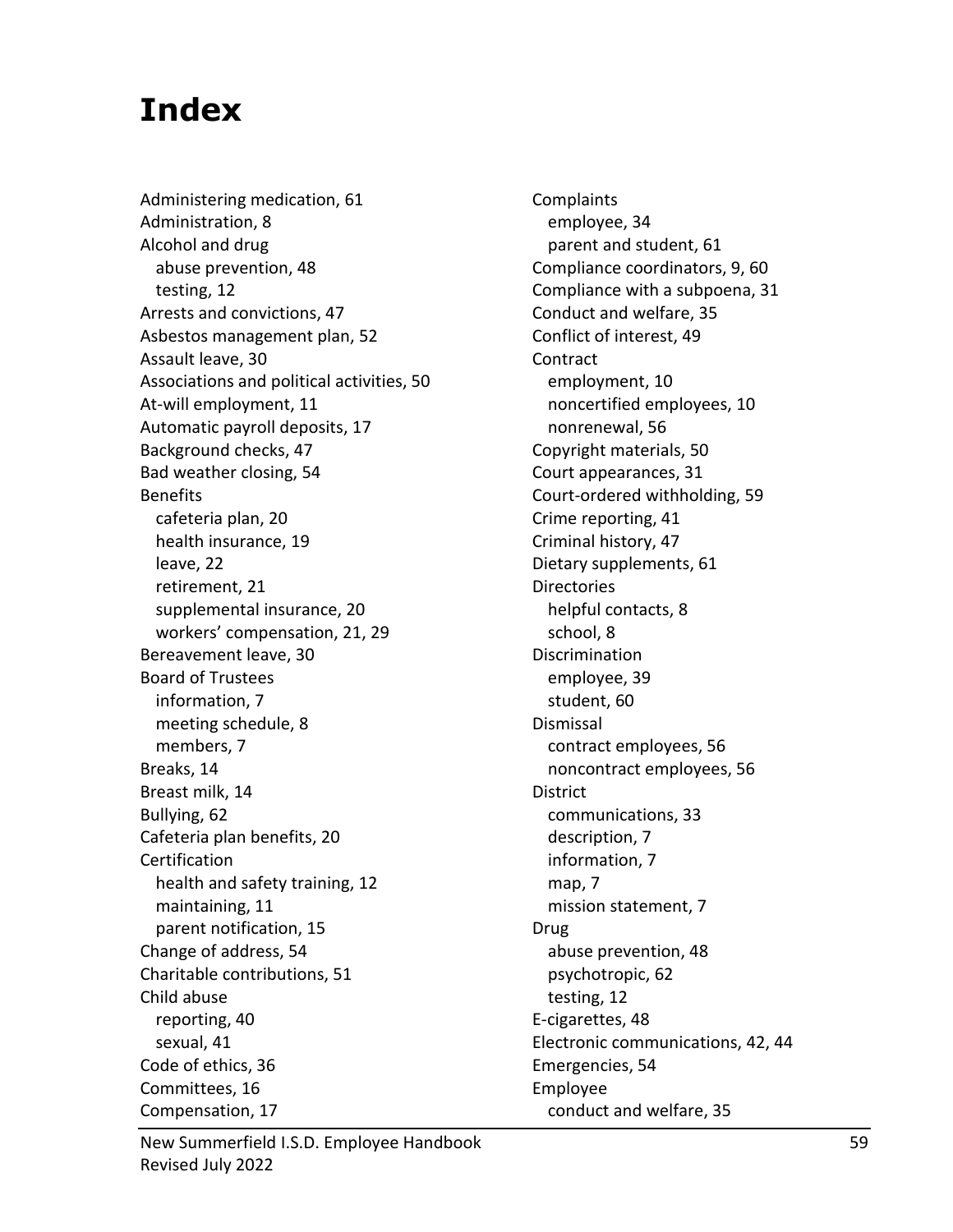involvement, 16 recognition, 33 Employment after retirement, 9 at-will, 11 authorization documents, 11 contract, 10 noncontract, 10 outside, 15 Equal opportunity educational, 60 employment, 9 Every Student Suceeds Act, 15 Exit interviews, 58 Facility use, 55 Family and medical leave, 25 Firearms, 52 Form I-9, 11 Fraud, 49 General procedures, 54 Gifts and favors, 50 Grievances, 34 Harassment, 39 Hazing, 63 Health insurance, 19 Health safety training, 12 Helpful contacts, 8 Insurance health, 19 supplemental, 20 unemployment, 21 Internet use, 42, 44 Job vacancy announcements, 9 Jury duty, 30 Leave assault, 30 bank, 25 bereavement, 30 court appearance, 31 discretionary, 24 extended, 24 family and medical, 25 jury duty, 30 local, 24

medical certification, 23 military, 31 nondiscretionary, 23 payment upon separation, 32 peace officers, 32 personal, 23 pool, 25 proration, 24 religious observance, 31 sick, 24 temporary disability, 28 truancy court appearance, 31 workers' compensation, 29 Maltreatment of children, 41 Medications, 61 Military leave, 31 Mission statement, 7 Name and address changes, 54 Nonrenewals, 56 Nursing mothers, 14 Outside employment, 15 Overtime, 18 Parent and student complaints, 61 Parent notification, 15 Paychecks, 17 Payroll automatic deposits, 17 deductions, 18 schedule, 17 Peace officer leave, 32 Performance evaluation, 15 Personal leave, 23 Personnel records, 55 Pest control treatment, 52 Political activities, 50 Possession of firearms and weapons, 52 Psychotropic drugs, 62 Public information, 47 Purchasing procedures, 54 Qualifying exigency, 28 Reassignments, 13 Religious observance, 31 Resignations, 56 contract employees, 56